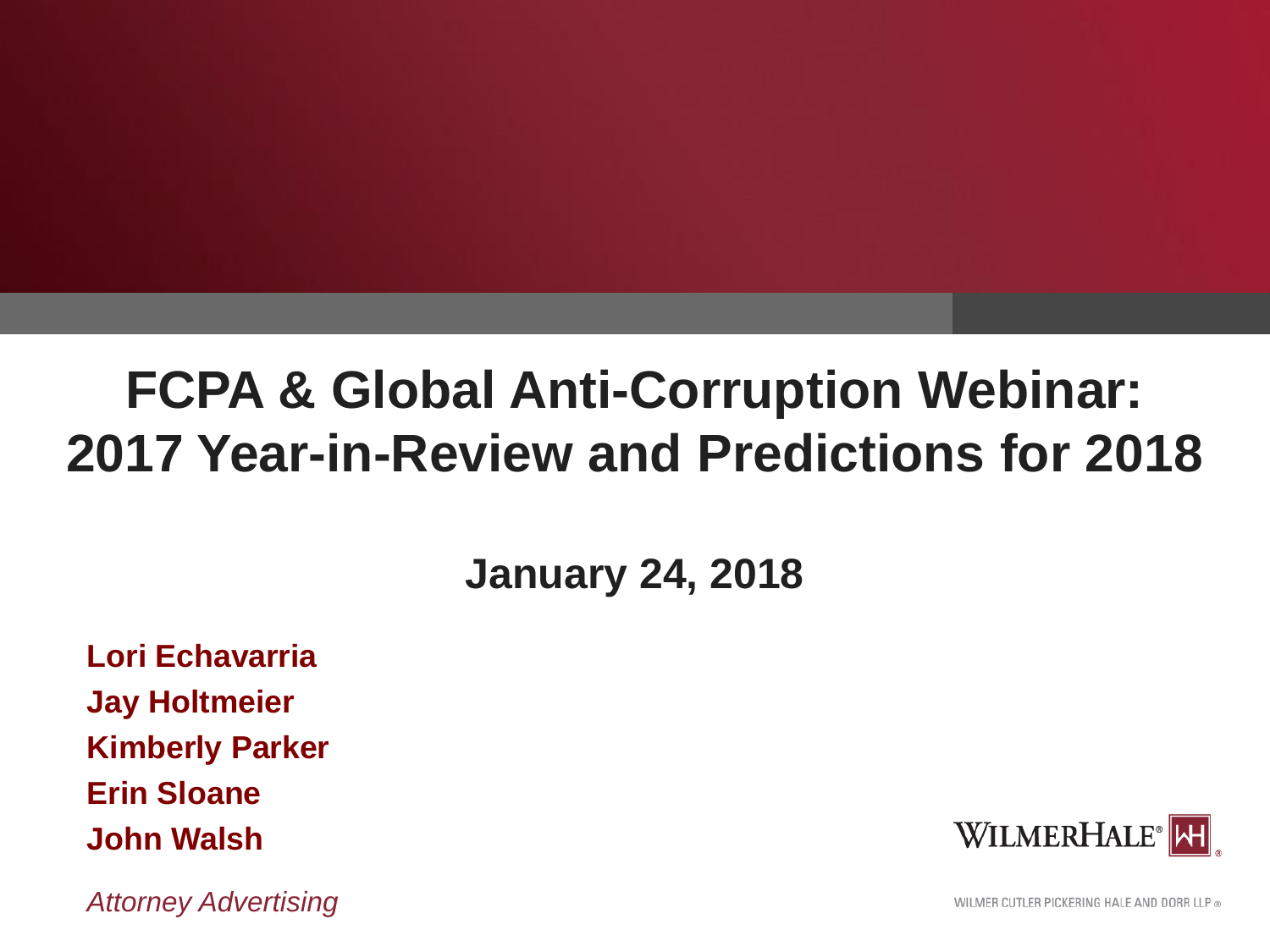



**Lori Echavarria Partner** 



**Jay Holtmeier** Partner



**Kimberly Parker** Partner



**Erin Sloane Partner** 



**John Walsh** Partner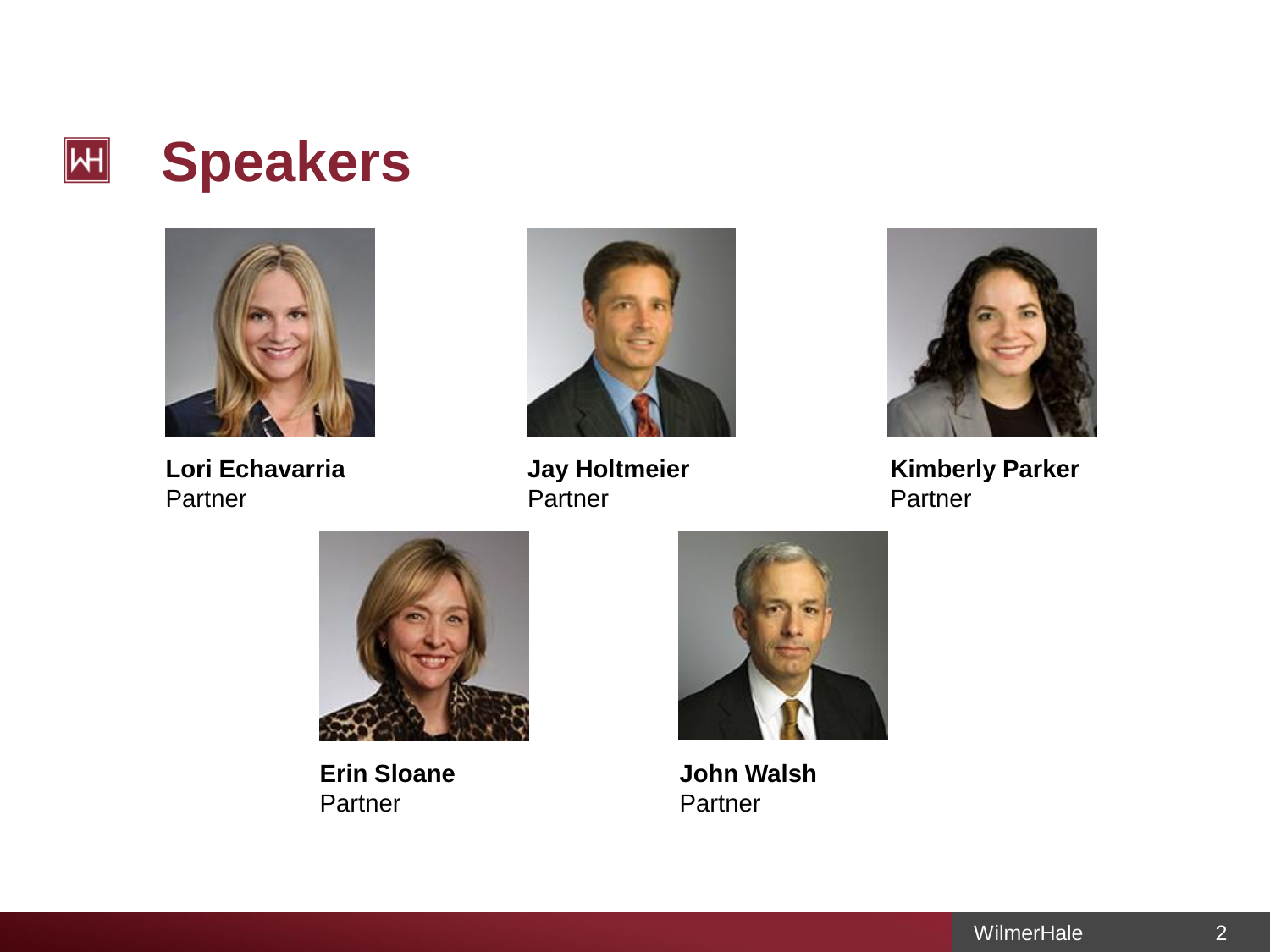#### **Webinar Guidelines**  $\mathsf{|\mathsf{H}|}$

- Participants are in listen-only mode
- Submit questions via the Q&A box on the bottom right panel
- Questions will be answered as time permits
- Offering 1.0 CLE credit in California and New York\*
- WebEx customer support: +1 888 447 1119, press 2

*\*WilmerHale has been accredited by the New York State and California State Continuing Legal Education Boards as a provider of continuing legal education. This program is being planned with the intention to offer CLE credit in California and non-transitional credit in New York. This program, therefore, is not approved for New York newly admitted attorneys. Attendees of this program also may be able to claim England & Wales Unaccredited CPD for this program. WilmerHale is not an accredited provider of Virginia CLE, but we will apply for Virginia CLE credit if requested. The type and amount of credit awarded will be determined solely by the Virginia CLE Board. Attendees requesting CLE credit must attend the entire program.*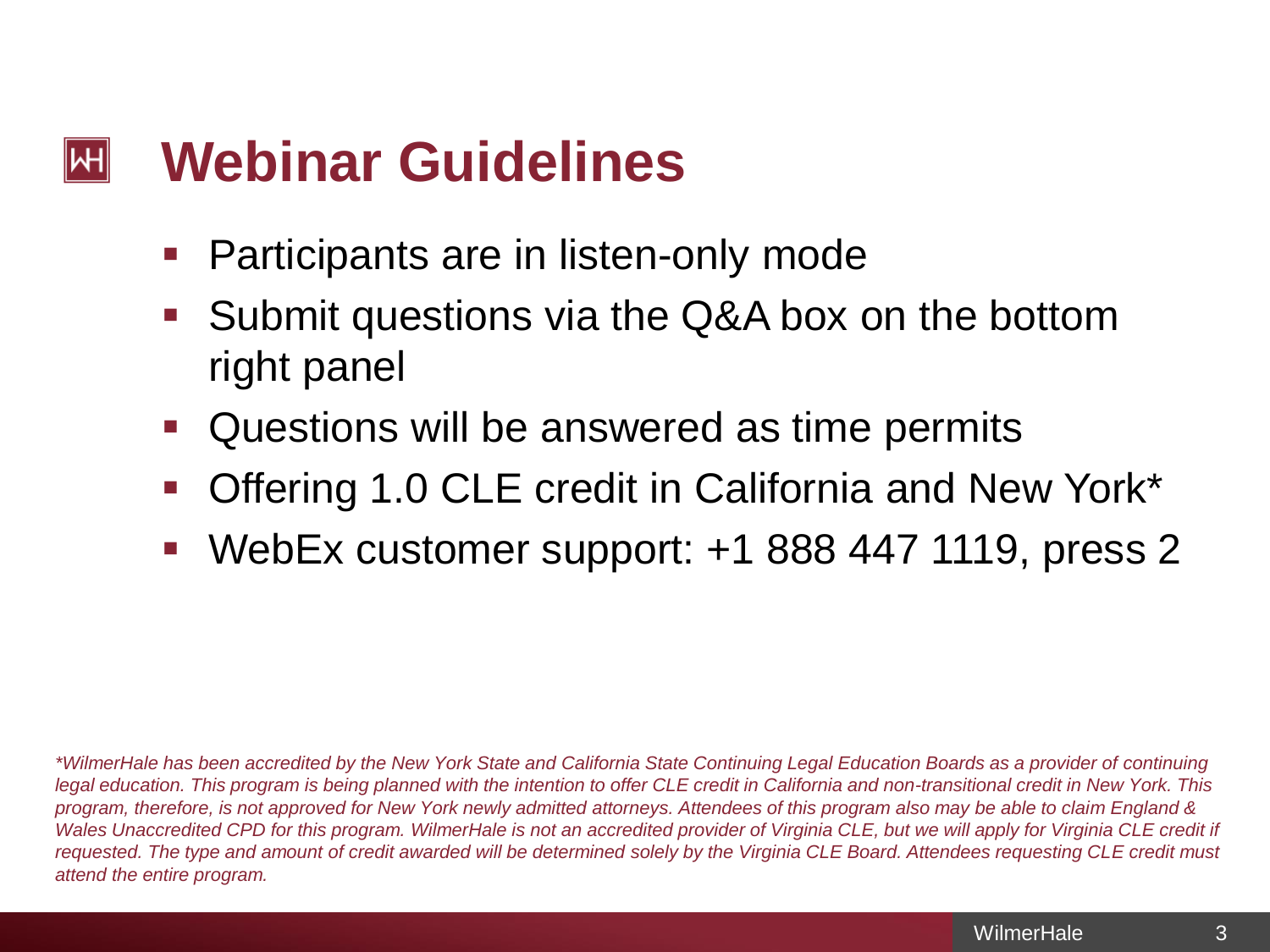#### **Agenda**  $|\mathsf{H}|$

- I. Enforcement Trends and Priorities
- II. New DOJ Policy Initiatives
- III. Notable Lessons from 2017 FCPA Enforcement Actions
- IV. Recent Legal Developments
- V. Key International Anti-Corruption Developments
- VI. Predictions for 2018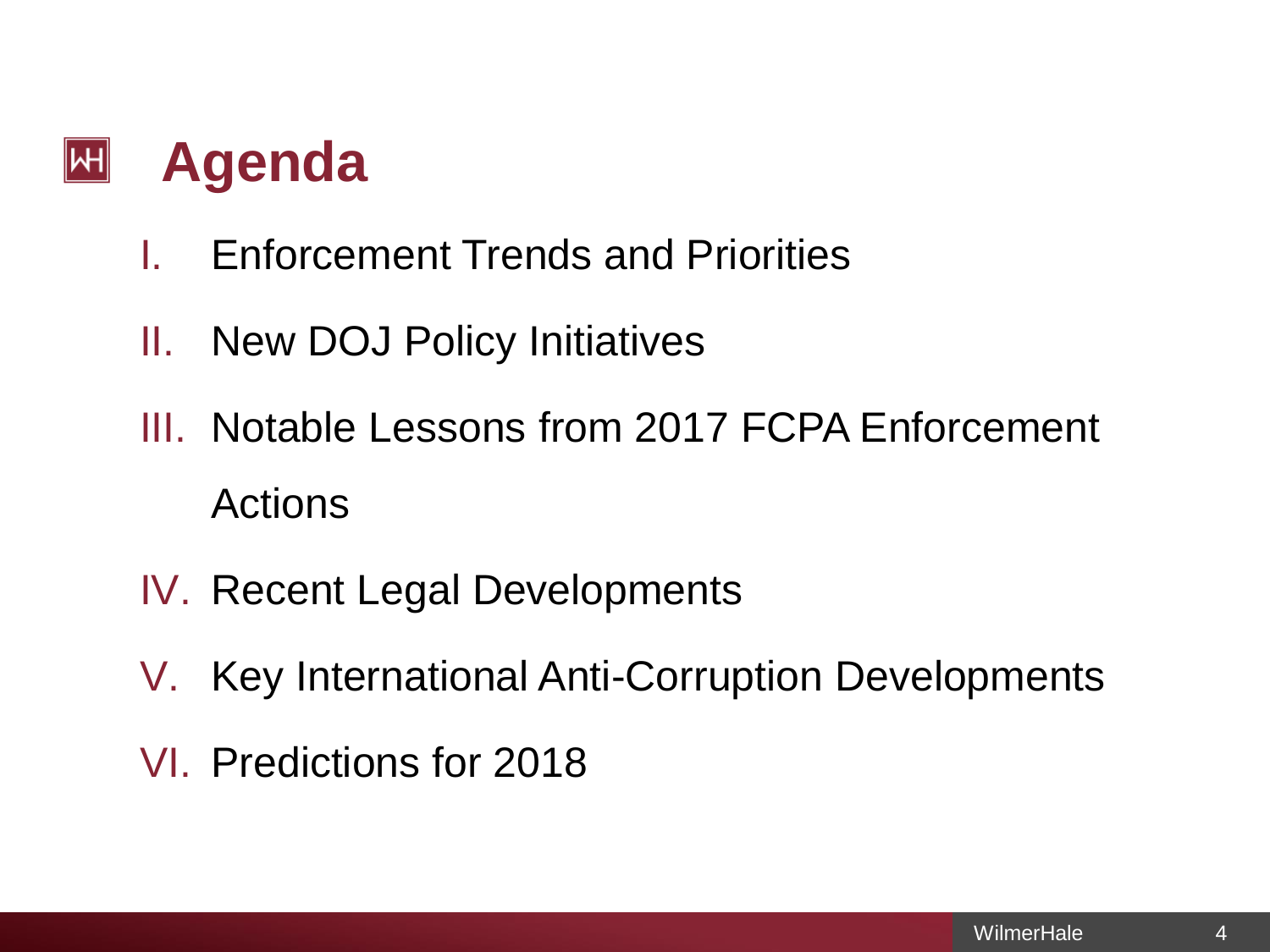

# **I. Enforcement Trends and Priorities**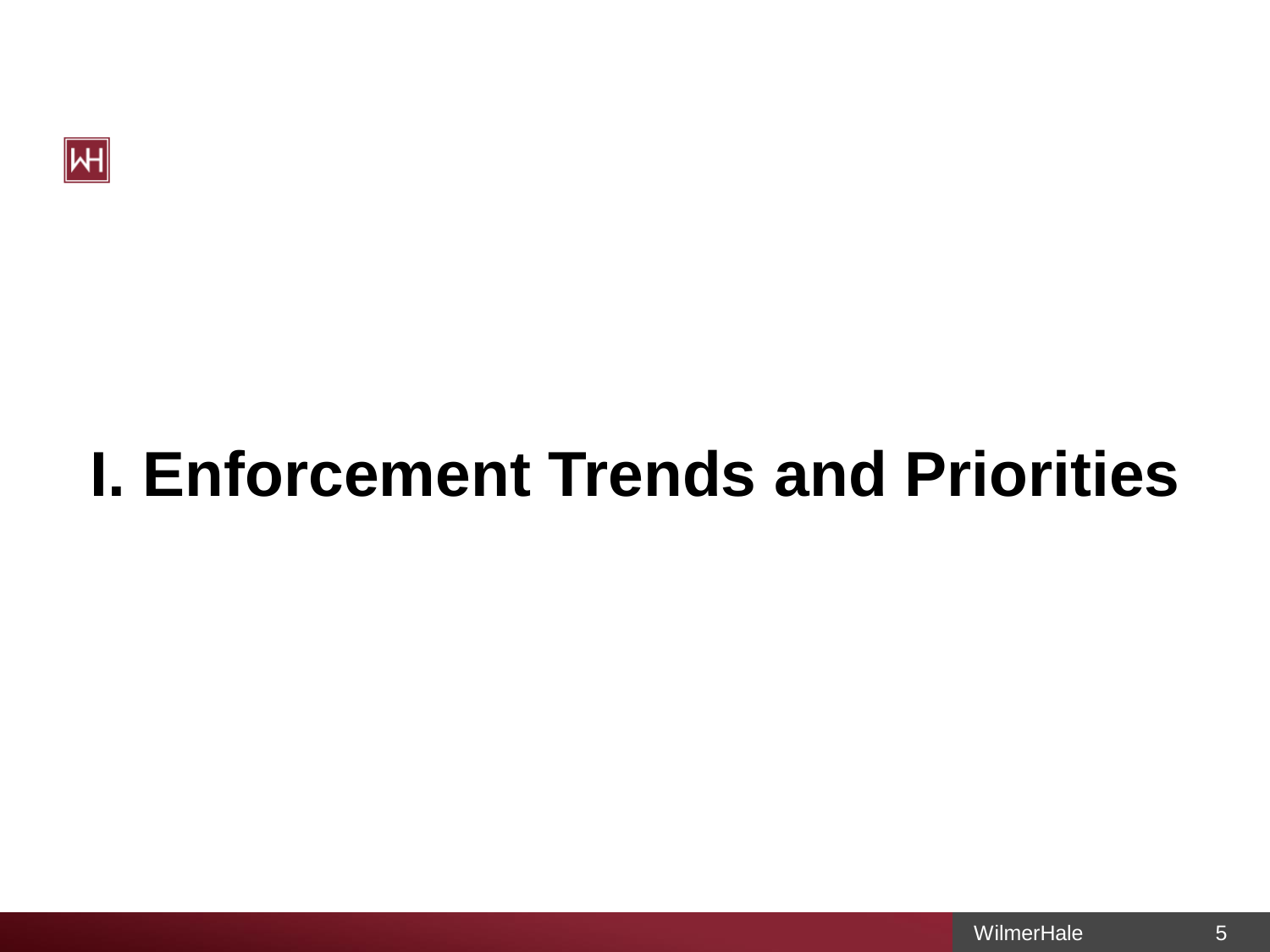#### **Six Key Take-Aways**  $\left\vert \mathsf{H}\right\vert$

- 1. Significant FCPA activity in the first year of Trump administration
- 2. Continued focus on individuals
- 3. Non-U.S. companies predominantly were the targets, intentionally or unintentionally, of FCPA enforcement
- 4. New DOJ FCPA Corporate Enforcement Policy
- 5. International cooperation and enforcement on the rise
- 6. Evolving sophistication of bribery schemes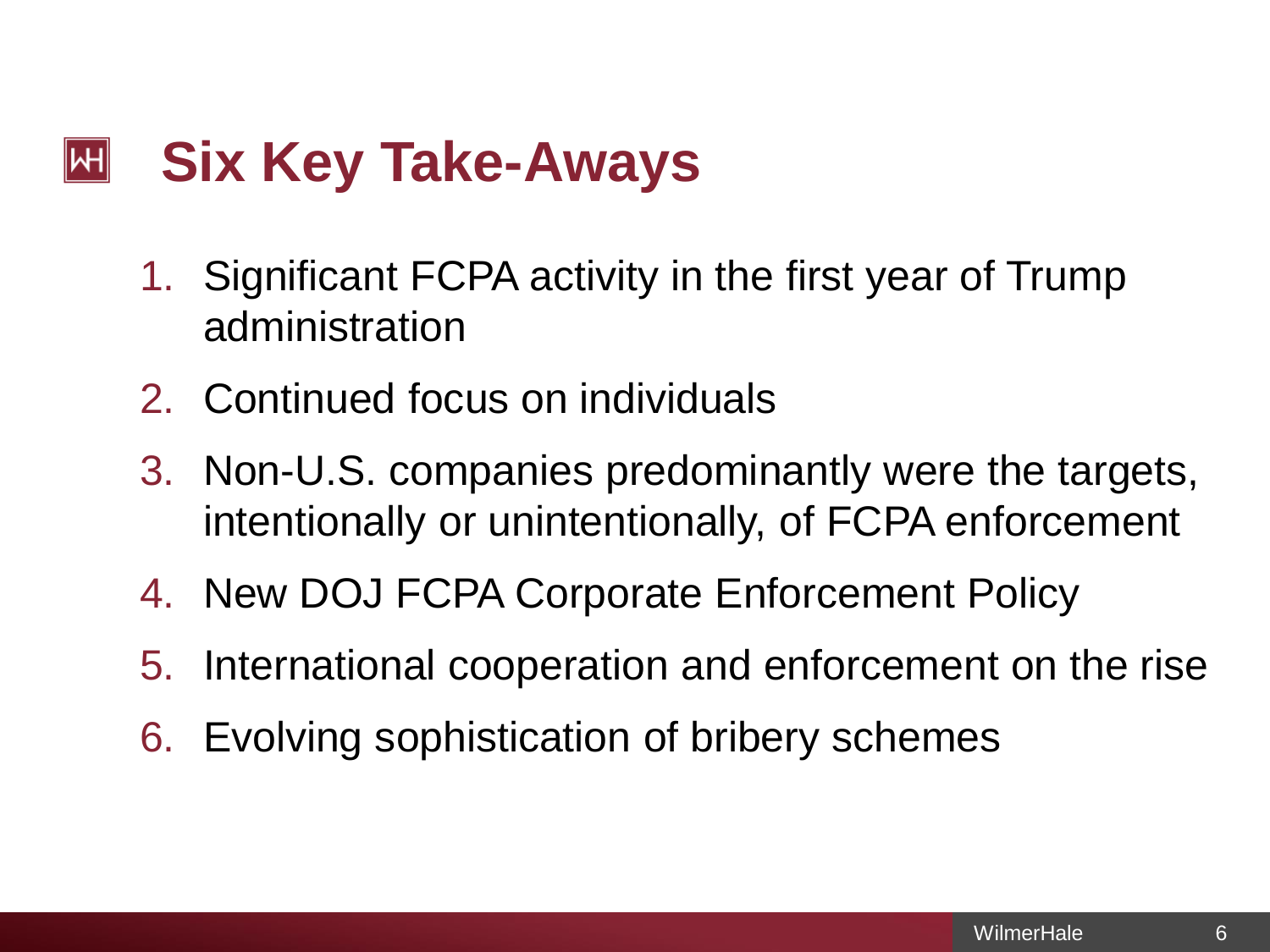#### **FCPA Under Trump Administration**  $\left\Vert \mathsf{H}\right\Vert$

- President Donald Trump once said the FCPA is "ridiculous," "horrible," and "should be changed"
- **Predictions that FCPA enforcement would dry up during the** Trump administration proved to be exaggerated
- FCPA enforcement appears to remain a priority and many trends pre-dating the Trump administration continued:
	- − The White House' National Security Strategy (Dec. 18, 2017) includes countering foreign corruption among its top five priority actions
	- − Continued focus on individual accountability
	- − Continued emphasis on self-reporting and cooperation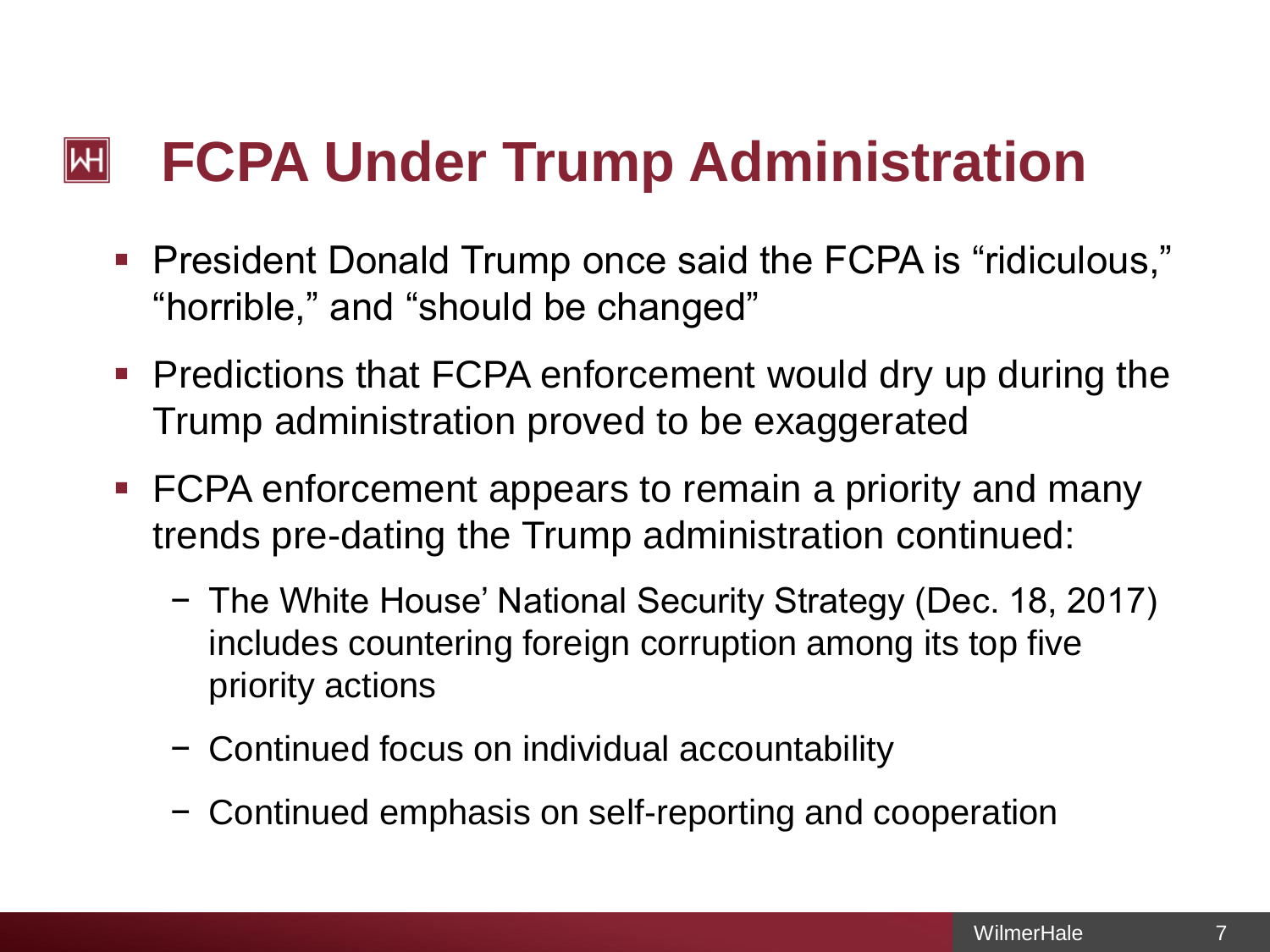## **DOJ and SEC Leadership Reaffirm Commitment to Enforcing the FCPA**

*The FCPA is the law of the land. We will enforce it against both foreign and domestic companies that avail themselves of the privileges of the American marketplace.*



- Deputy Attorney General Rod Rosenstein, Nov. 2017



**M** 

*Over the last 40 years, enforcement of the FCPA has been a fundamental part of the SEC's enforcement mission. . . . What does the future hold for FCPA enforcement at the SEC? Will the SEC continue to be committed to robust FCPA enforcement? My answer to that question is simple: Yes. Combatting corruption . . . remains an important government mission, including at the SEC's Enforcement Division.*

- Steven Peikin, Co-Director, SEC's Enforcement Division, Nov. 2017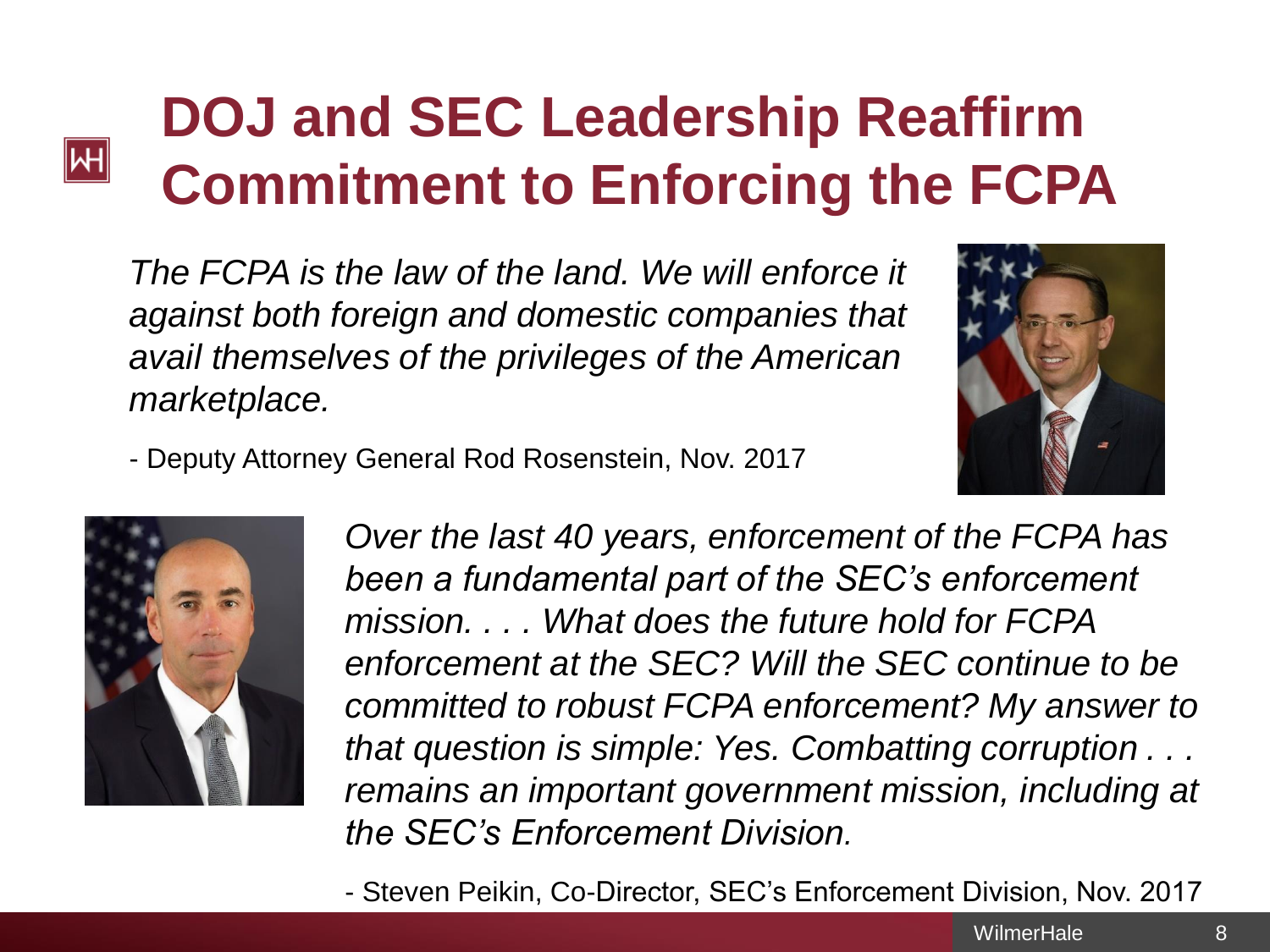#### **Enforcement Trend Line**  $|\mathsf{H}|$

**FCPA Enforcement Actions (2012-2017)**

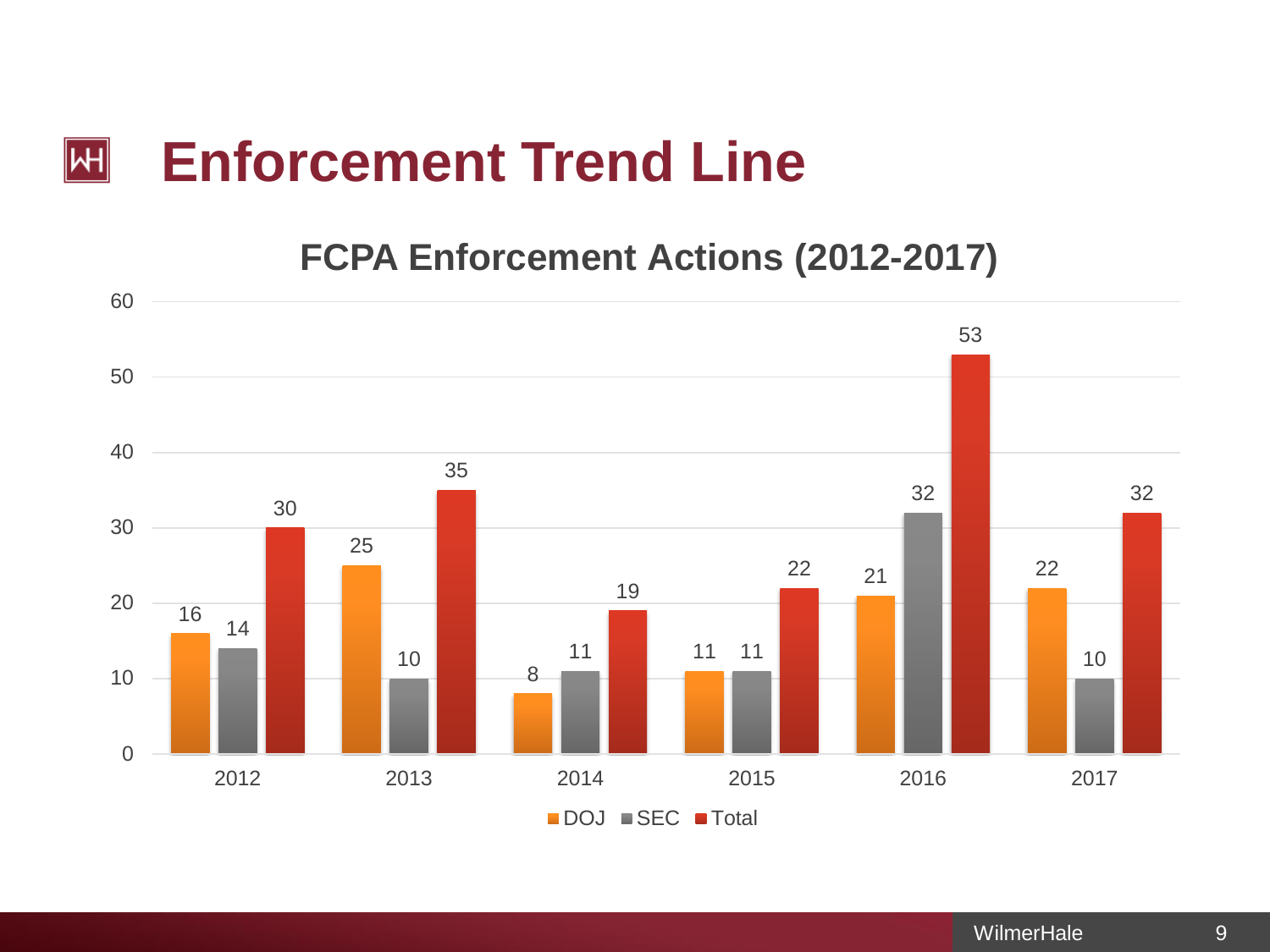#### **Significant FCPA Activity in 2017**  $\mathsf{|\mathsf{H}|}$

- 13 corporate enforcement actions in 2017 (6 by the DOJ and 7 by the SEC)
- 19 enforcement actions against individuals initiated in 2017 (16 by the DOJ and 3 by the SEC)
- Blockbuster penalties in global corporate resolutions:
	- − *Telia*: One of the largest FCPA resolutions in history, totaling \$965 million in global penalties
		- Telia paid 50% of its criminal penalty (\$274 million) to Dutch Openbaar Ministrie ("OM")
		- Depending on the amount of disgorgement paid to Swedish authorities, Telia's U.S. penalties will likely range between \$482.5 million (if 50% disgorgement is paid to Swedish authorities) and \$691 million (if no disgorgement is paid to Swedish authorities)
	- − *SBM Offshore*: U.S. criminal penalties of \$244 million in 2017; SBM Offshore paid \$240 million to Dutch OM in 2014; and expected settlement of approx. \$280 million with Brazilian prosecutors (possibly over \$750 million in total global penalties)
	- − *Keppel*: Criminal penalty of \$422 million imposed in 2017 (half of settlement allocated to Brazil while the remaining half split equally between U.S. and Singapore)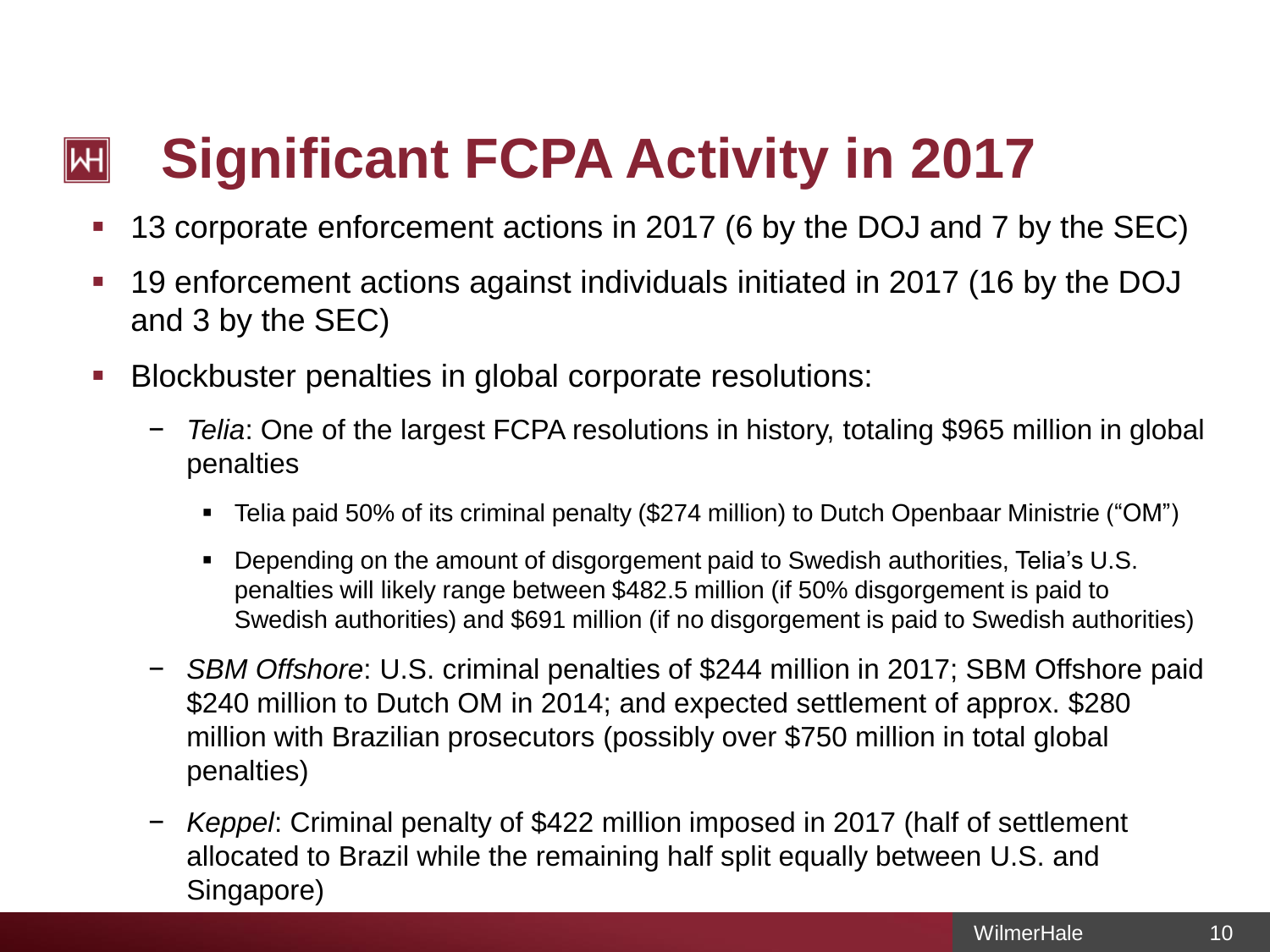#### **Larger Monetary Settlements** $\left\Vert \mathsf{H}\right\Vert$

**Two of the top ten largest monetary settlements in FCPA history were reached in 2017. All but two were reached after 2010.** 

| No.            | Company                          | <b>Total Resolution</b> | <b>DOJ Component</b> | <b>SEC Component</b> | <b>Date</b> |
|----------------|----------------------------------|-------------------------|----------------------|----------------------|-------------|
| 1              | Telia*                           | \$965,000,000           | \$548,000,000        | \$417,000,000        | 9/21/2017   |
| $\overline{2}$ | <b>Siemens AG</b>                | \$800,000,000           | \$450,000,000        | \$350,000,000        | 12/15/2008  |
| 3              | Alstom S.A.                      | \$772,290,000           | \$772,290,000        |                      | 12/22/2014  |
| $\overline{4}$ | <b>KBR/Halliburton</b>           | \$579,000,000           | \$402,000,000        | \$177,000,000        | 2/11/2009   |
| 5              | Teva<br><b>Pharmaceuticals</b>   | \$519,000,000           | \$283,000,000        | \$236,000,000        | 12/22/2016  |
| 6              | Keppel*                          | \$422,000,000           | \$422,000,000        |                      | 12/22/2017  |
|                | Odebrecht S.A. &<br>Braskem S.A. | \$419,800,000           | \$354,800,000        | \$65,000,000         | 12/21/2016  |
| 8              | Och-Ziff                         | \$412,000,000           | \$213,000,000        | \$199,000,000        | 9/29/2016   |
| 9              | <b>BAE Systems**</b>             | \$400,000,000           | \$400,000,000        |                      | 2/4/2010    |
| 10             | Total S.A.                       | \$398,200,000           | \$245,200,000        | \$153,000,000        | 5/29/2013   |

\*Telia and Keppel were global settlements. Accordingly, the DOJ/SEC did not keep the "total resolution" amount. In these cases, the DOJ/SEC "credited" the companies for amounts paid to foreign authorities, but the companies remained liable to the DOJ/SEC for any unpaid amounts.

\*\*BAE pleaded guilty to non-FCPA conspiracy charges of making false statements and filing false export licenses, but the alleged false statements concerned the existence of the company's FCPA compliance program, and the publicly reported conduct concerned alleged corrupt payments to foreign officials.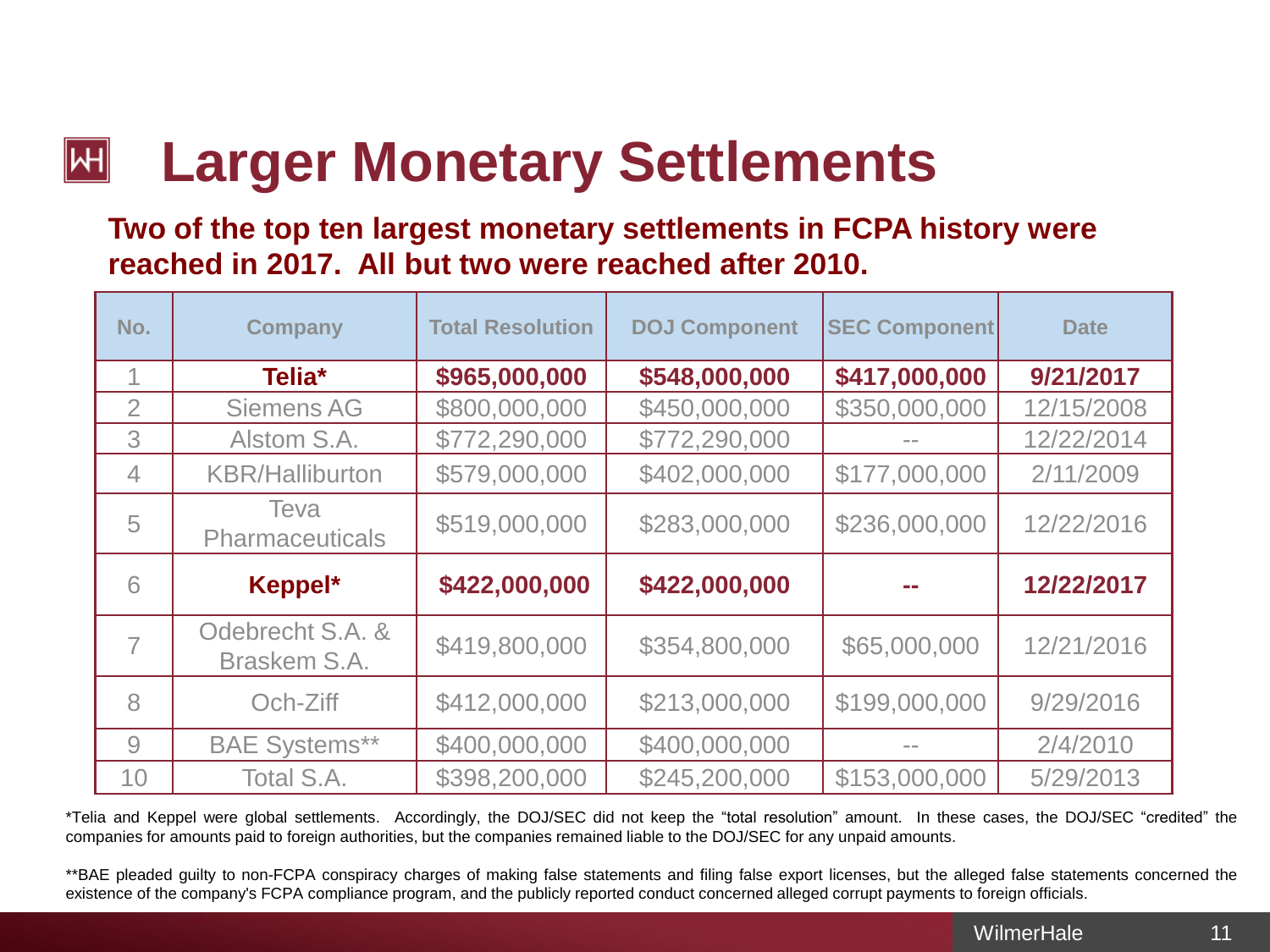

# **II. New DOJ Policy Initiatives**

12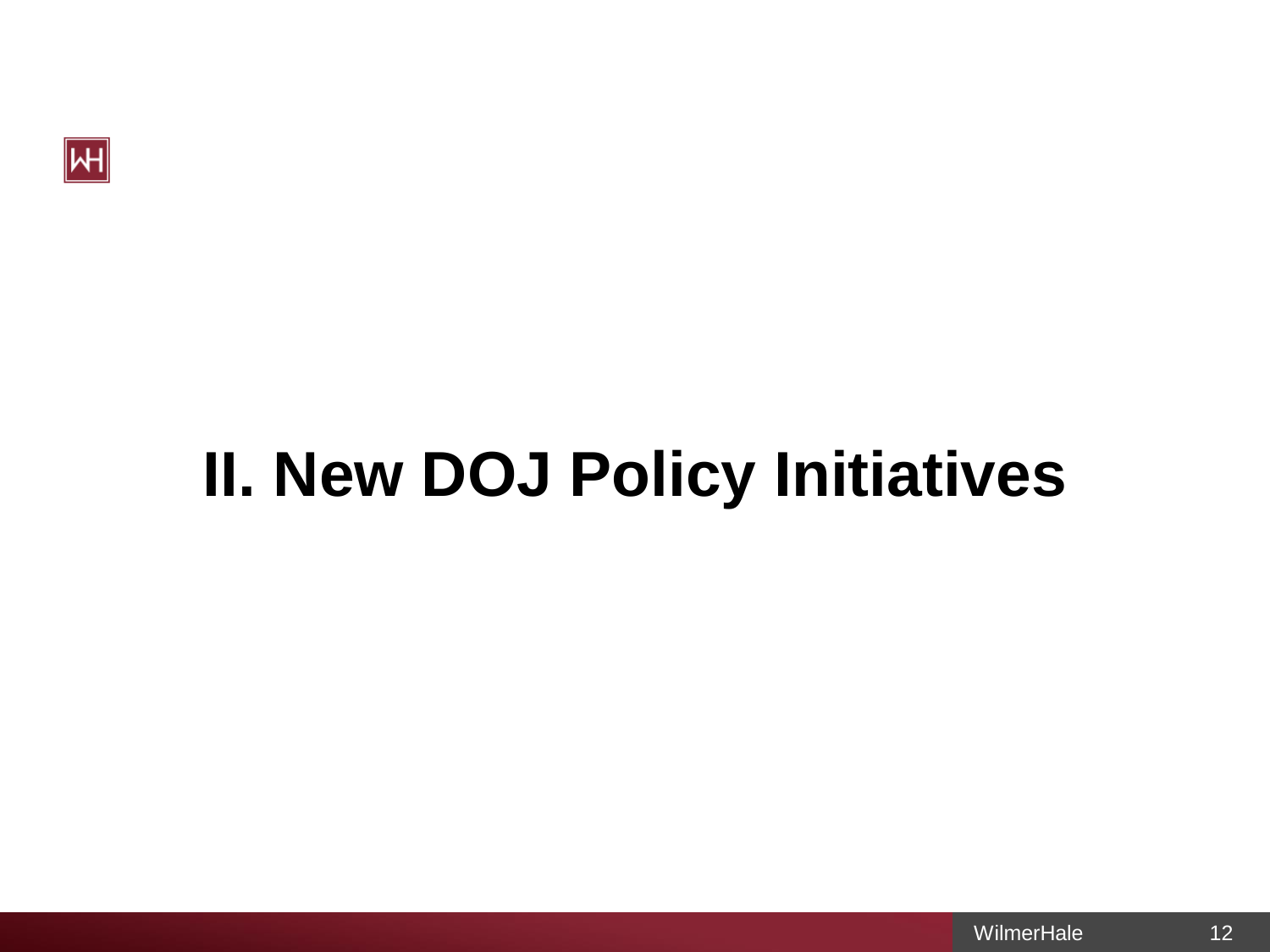#### **FCPA Corporate Enforcement Policy**  $\left\Vert \mathsf{H}\right\Vert$

- DOJ FCPA Pilot Program announced in April 2016 was a success in the DOJ's eyes:
	- − 22 companies self-reported potential violations in the Program's first year, compared to 13 self-reports made the year prior
	- − 2 declinations in 2017: *Linde North America Inc*. and *CDM Smith, Inc*.
- DOJ FCPA Pilot Program was made permanent, with minor changes, in November 2017
	- − Goal: To encourage voluntary self-disclosure by being more transparent about benefits of disclosure and cooperation
- Not a game changer, but places more value on voluntary disclosure; whether that value outweighs potential costs will continue to require case-by-case evaluation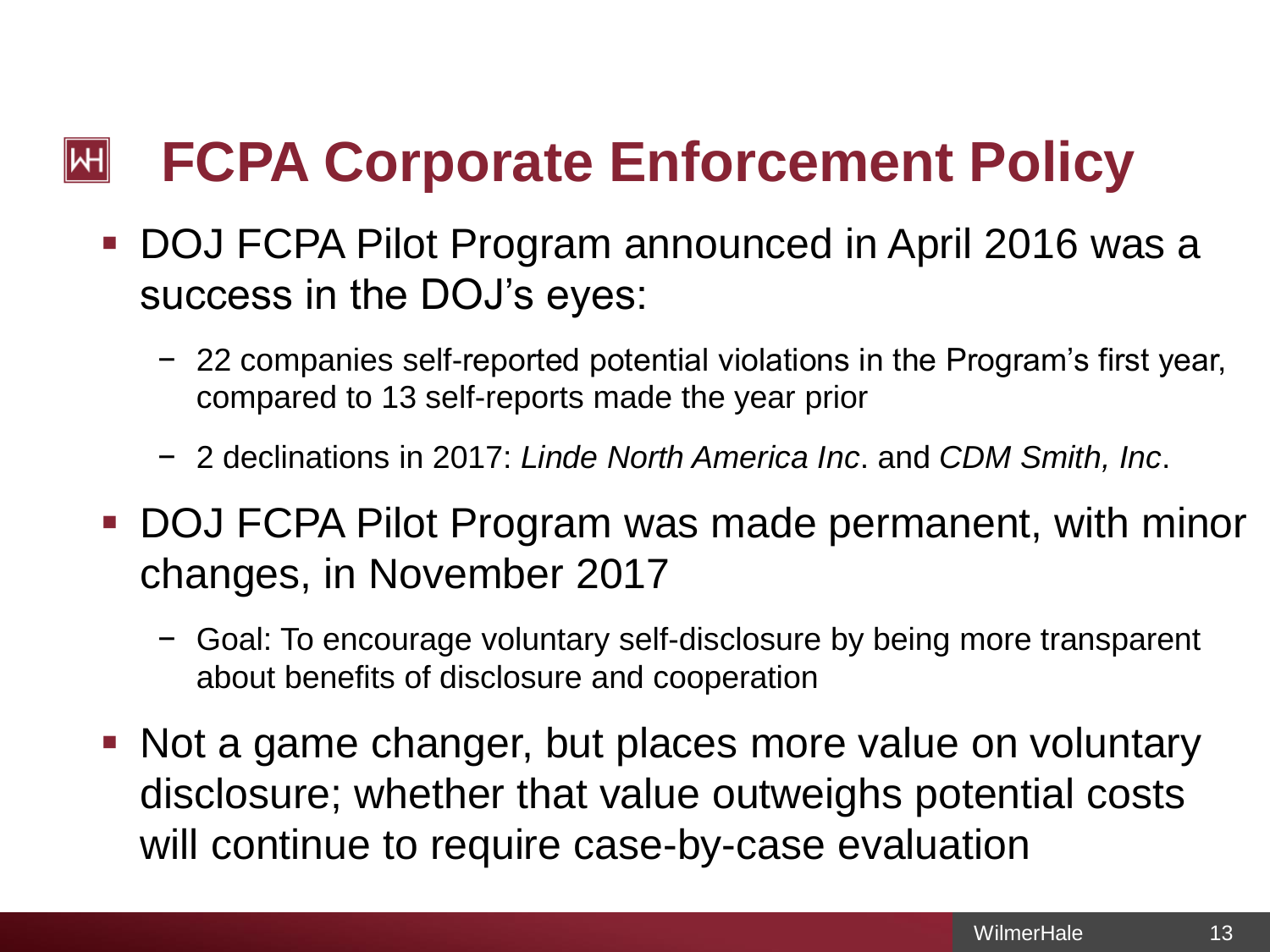## **FCPA Corporate Enforcement Policy, cont'd**

- **Requirements:** 
	- − Voluntary self-disclosure
	- − Full cooperation
	- − Remediation and disgorgement
- When satisfied, presumption of declination under the new policy
- Generally disclosure and cooperation must be timely and proactive
- Defines "declination" as:
	- − "a case that would have been prosecuted or criminally resolved except for the company's voluntary disclosure, full cooperation, remediation, and payment of disgorgement, forfeiture, and/or restitution," distinguishing a declination from cases where the government concludes it does not have sufficient evidence to bring a case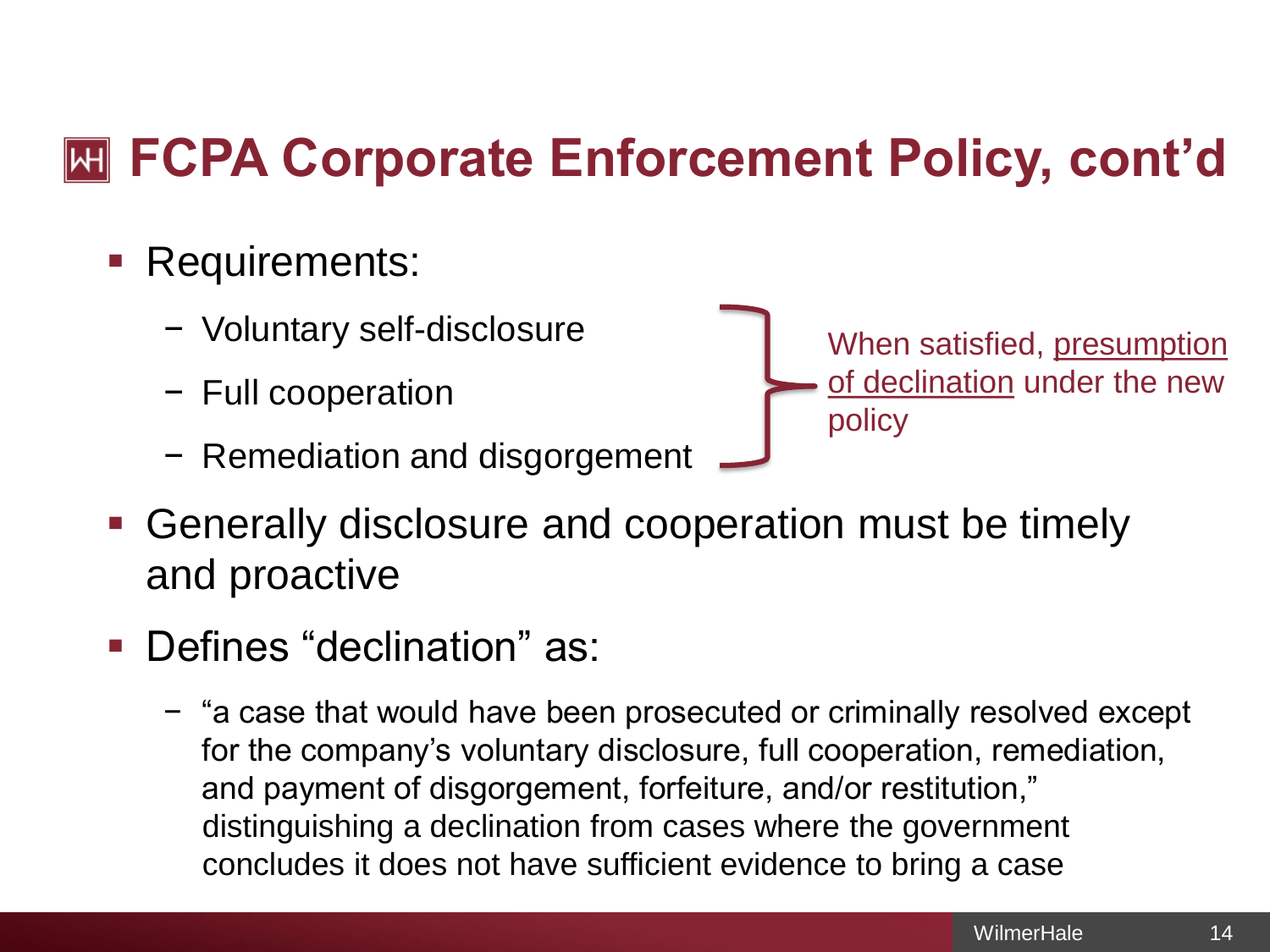#### $\left\Vert \mathsf{H}\right\Vert$ **New Policy's Changes to the Pilot Program**



- The new policy provides for a "50%" reduction, where the Pilot Program provided for "up to" a 50% reduction in cases of voluntary disclosures
- The new policy also adds a "presumption" that DOJ will issue declinations when certain standards are met
- The new policy retains the "up to" 25% language for reductions where no voluntary disclosure occurred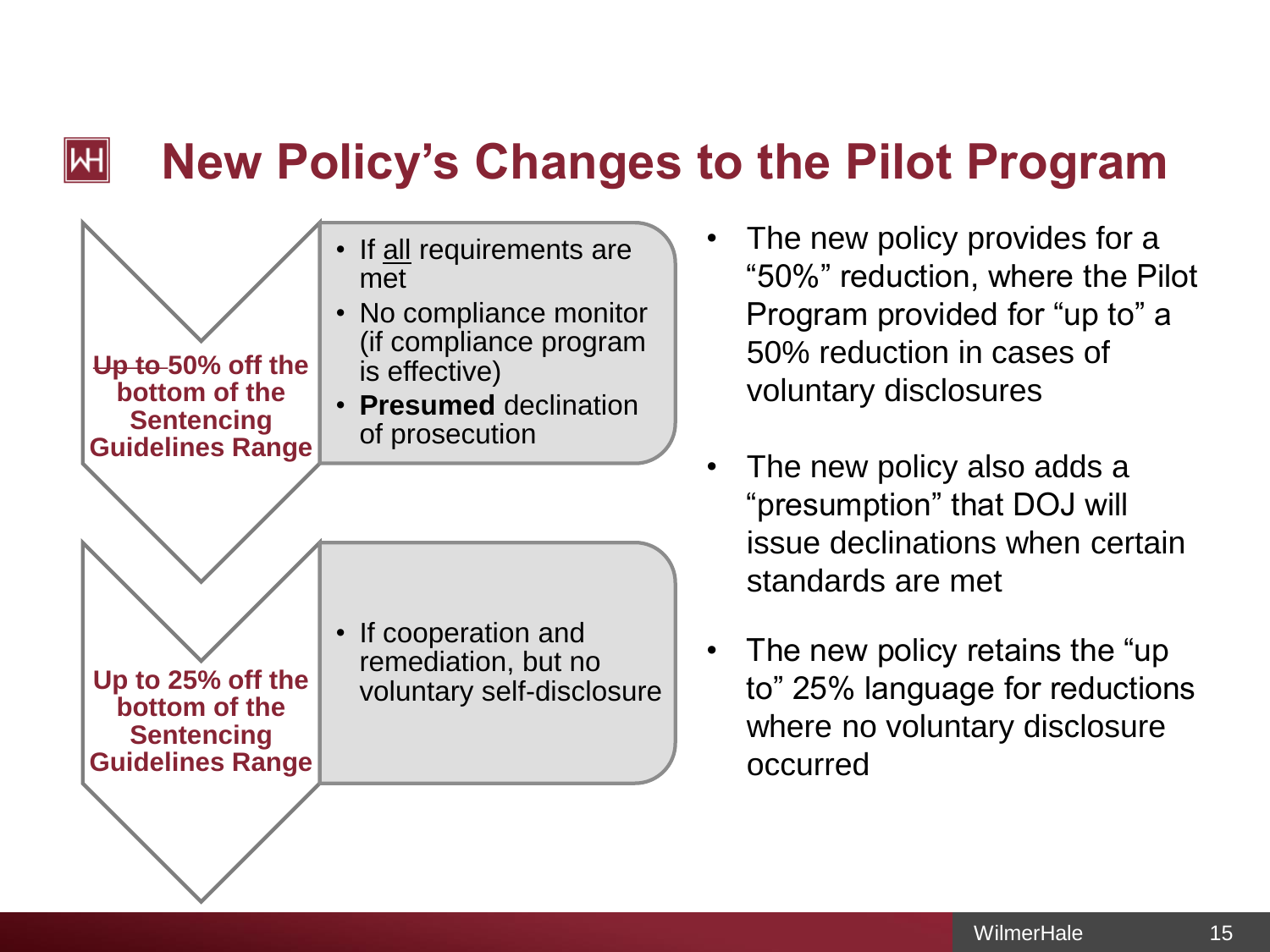#### $\mathsf{|\mathsf{H}|}$ **FCPA Corporate Enforcement Policy in Action**

- "Aggravating circumstances" exception to presumption of declination:
	- − Even where a company meets the requirements under the Policy—(1) voluntary self-disclosure, (2) full cooperation, and (3) remediation and disgorgement—the existence of "aggravating circumstances" can remove the presumption
- Aggravating circumstances include:
	- − Executive management involvement in misconduct
	- − Significant profits gained from misconduct
	- − Pervasive misconduct within organization
	- − Criminal recidivism
- Aggravating circumstances do not necessarily bar companies from receiving fine reductions
- The aggravating circumstances factor creates substantial uncertainty for companies weighing the benefits of disclosure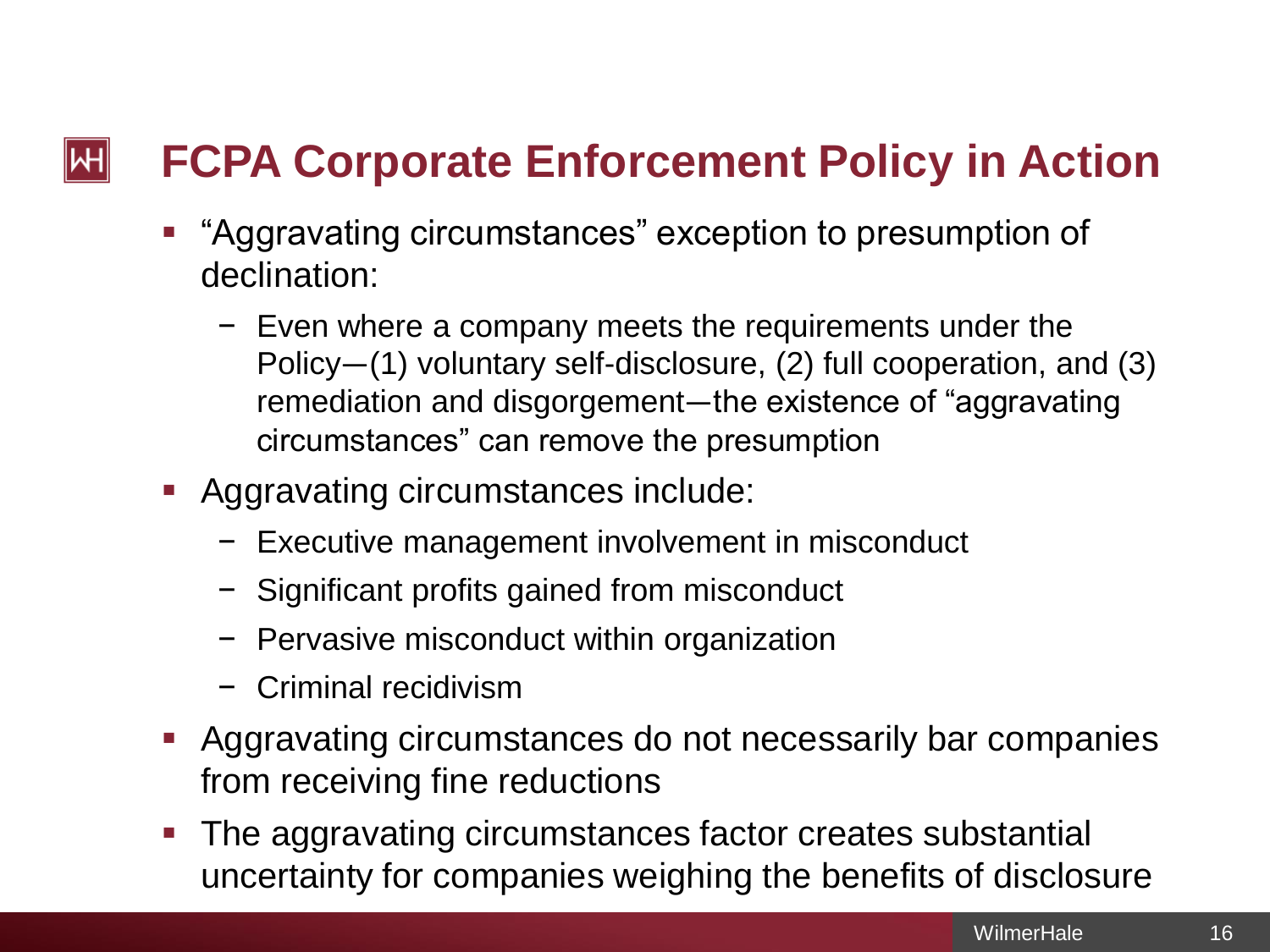### **HETT CPA Corporate Enforcement Policy in Action, cont'd**

- Consistent with its application of the Pilot Program, DOJ is applying the Policy in cases that began prior to its November 2017 implementation:
	- − November 30, 2017 DPA with SBM Offshore
		- SBM Offshore and its subsidiary engaged in 16-year bribery scheme, paying at least \$180 million in "commissions" to intermediaries around the world
		- SBM Offshore settlement announced day after release of the **Policy**
		- DOJ appears to have applied the Policy in reducing fine in SBM Offshore settlement
			- − SBM Offshore received a 25% reduction off the bottom of the Sentencing Guidelines range for its cooperation and remediation
			- − Received additional (significant) reduction, likely based on DOJ's interest in protecting the company's ongoing viability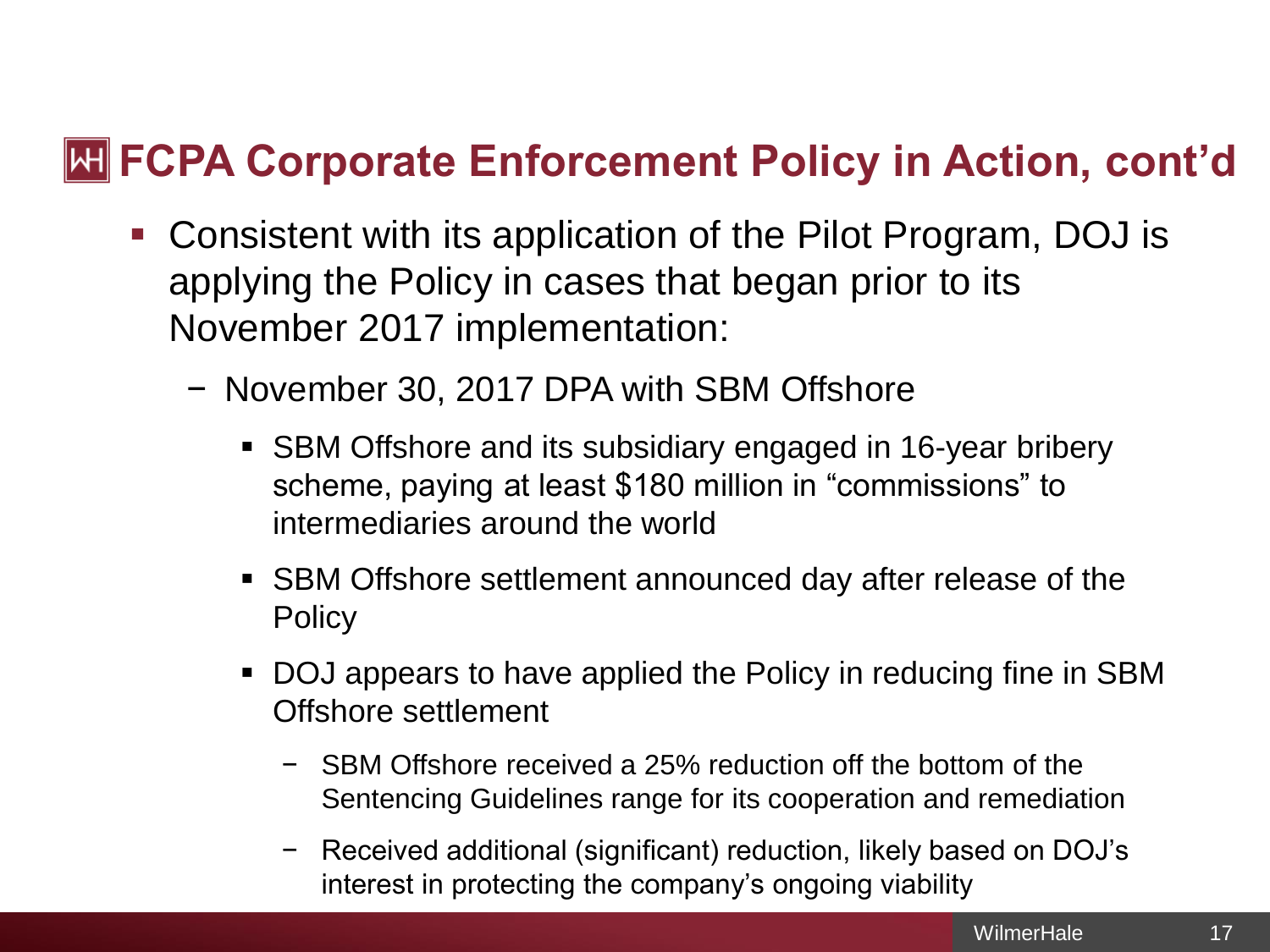#### **Evaluating Corporate Compliance Programs in**   $\vert H \vert$ **FCPA Investigations**

- 2017 also saw new guidance from the DOJ regarding corporate compliance programs ("Compliance Program Guidance")
- Many topics echo the 2012 FCPA Resource Guide and USAM, but the Compliance Program Guidance demonstrates a more nuanced focus on certain topics:
	- − Instead of the often-noted "*tone* at the top" compliance factor, the guidance denotes a focus on "*[c]onduct* at the top"
	- − Compliance independence, highlighting the need for compliance personnel to have unmitigated access to the Board of Directors to ensure adequate independence
	- − Importance of internal auditing and control testing
	- Froviding guidance and training to gatekeepers
	- − Monitoring third-party arrangements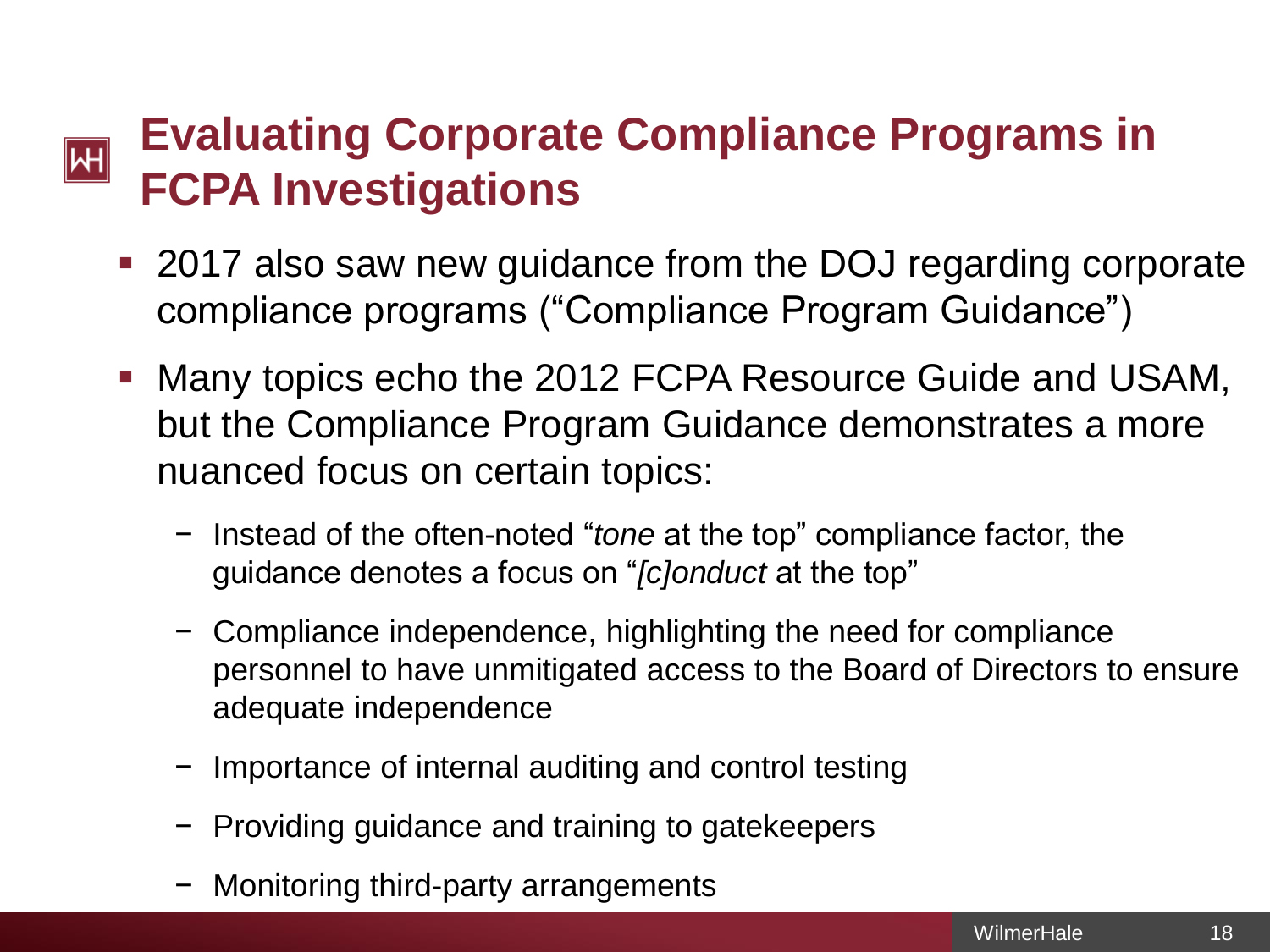#### **Evaluating Corporate Compliance Programs in**   $|\!|\mathsf{W}|\!|$ **FCPA Investigations, cont'd**

- Useful checklist for companies to design, enhance, and implement strong compliance programs; at the same time, it serves as a reminder that there is no one-size-fits-all compliance model
- On the heels of its Compliance Program Guidance, the DOJ saw the departure of Hui Chen, the principal drafter of this document
- DOJ said it plans to fill Chen's position
- Remains to be seen how a new compliance counsel may further shape the DOJ's assessment of compliance programs going forward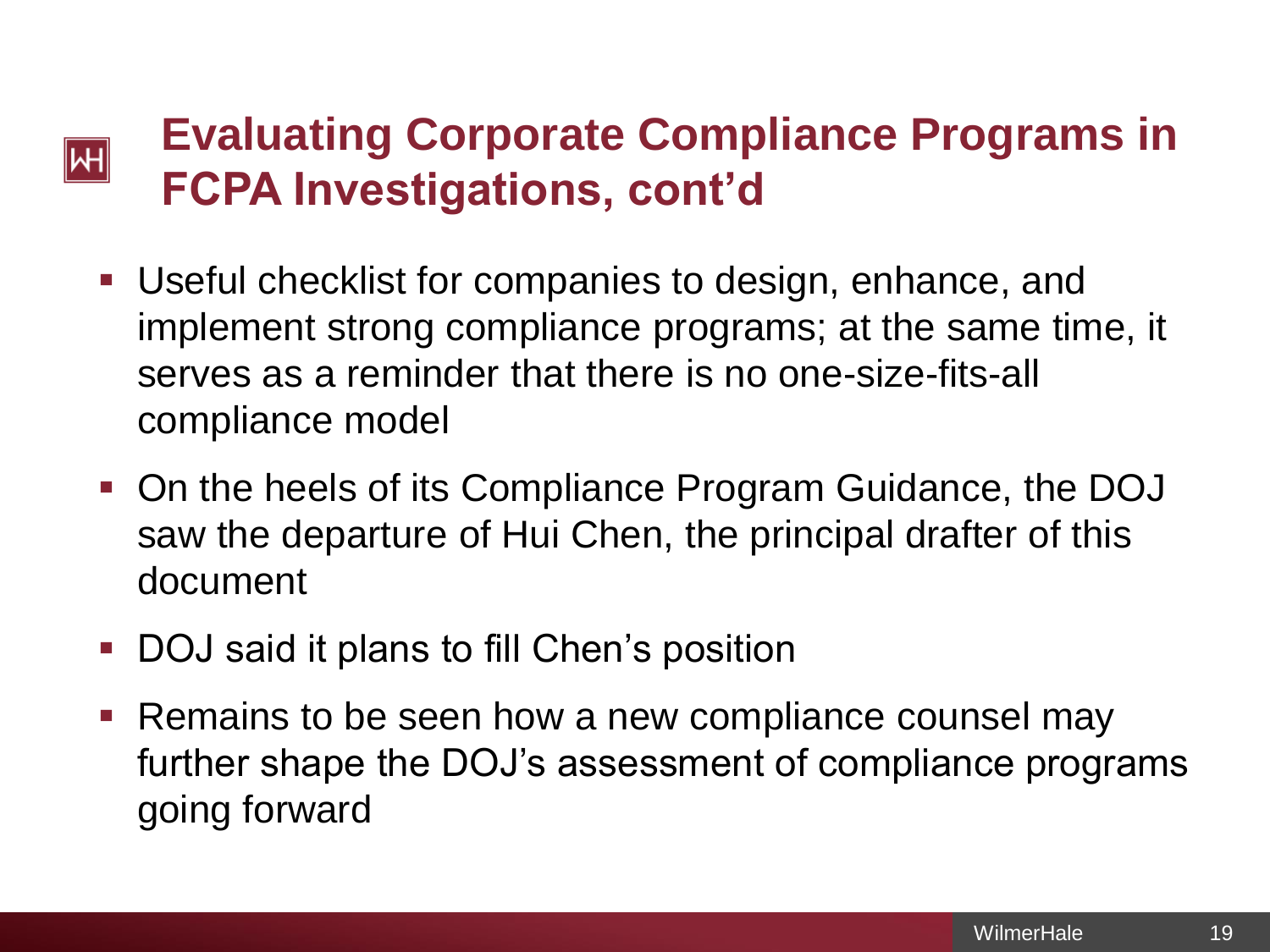

# **III. Notable Lessons from 2017 FCPA Enforcement Actions**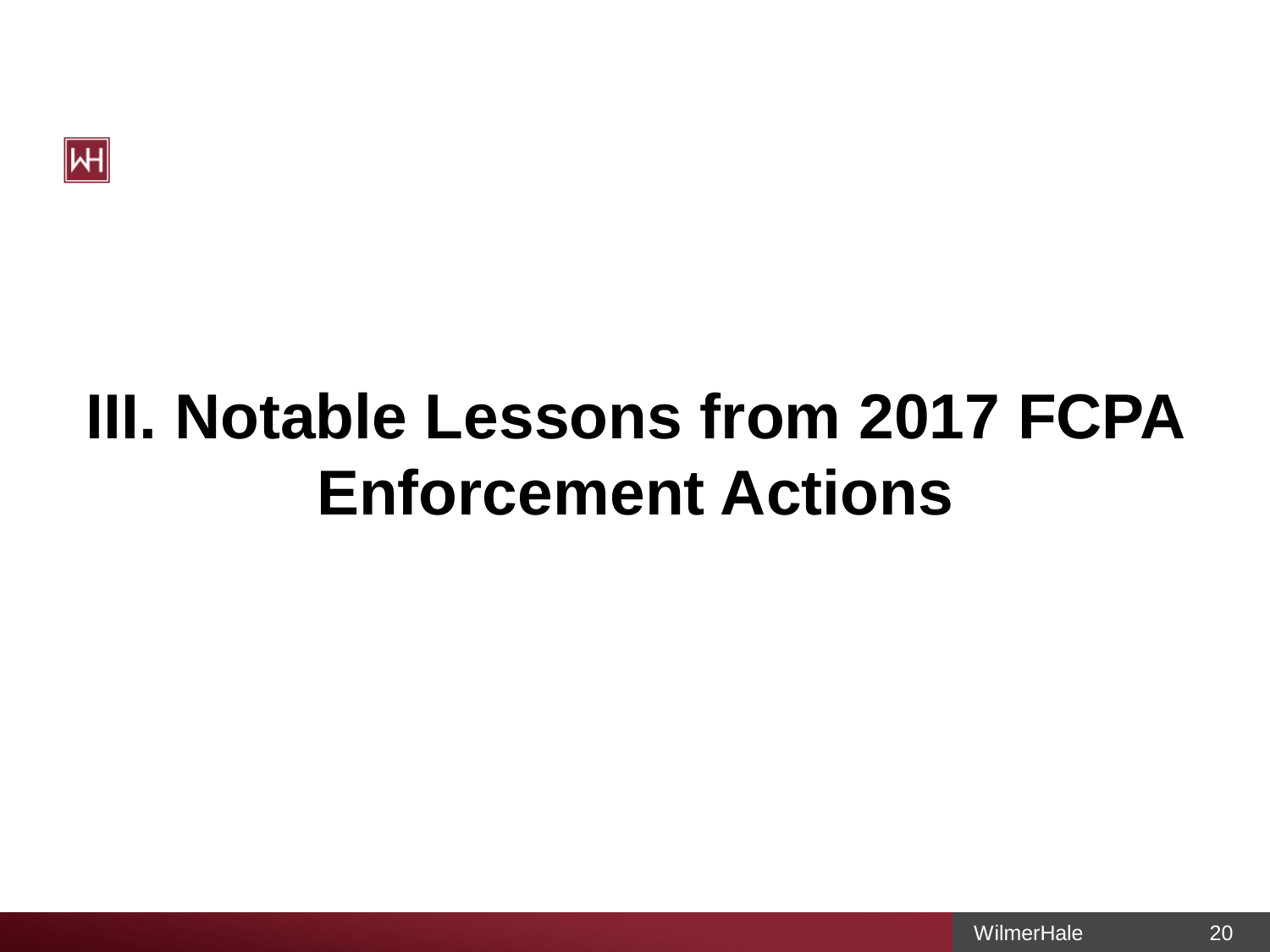#### **Overview**  $\mathbb H$

- Corporate FCPA repeat offenders
- Focus on individuals
- Increased cross-border cooperation and enforcement
- **Emphasis on employee discipline/termination**
- Evolving sophistication of bribery schemes
- Continued rise of criminal internal controls charges
- Rise of the external monitor

21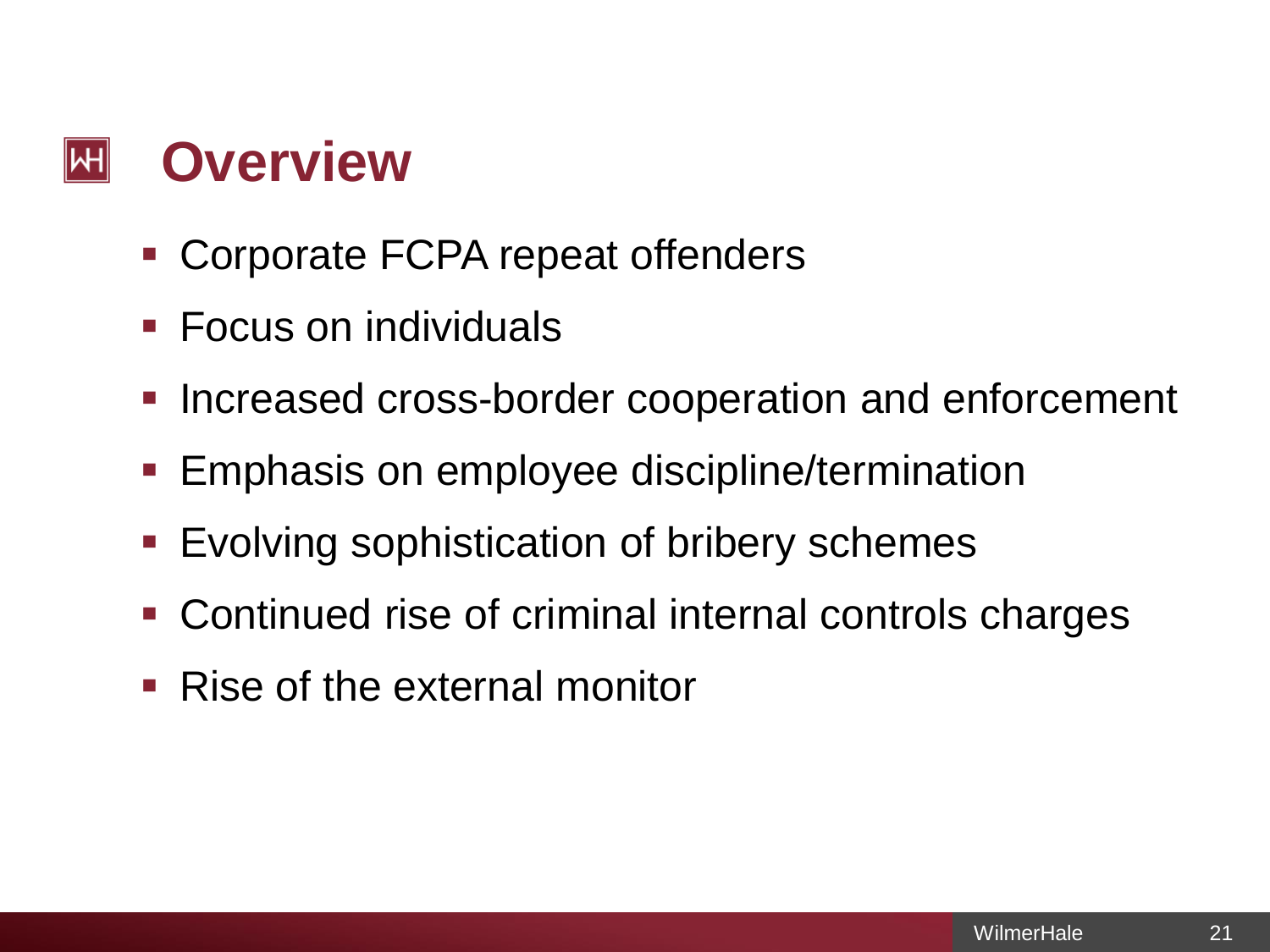#### **Corporate FCPA Repeat Offenders**  $\left\Vert \mathsf{H}\right\Vert$

- **Three 2017 corporate resolutions involved repeat offenders:** 
	- *Zimmer Biomet* (Jan. 12, 2017)
		- "Knowingly and willfully" continued to interact with a distributor "known to have paid bribes to government officials on Biomet's behalf," despite 2012 DPA requirements
		- Self-reported the repeat offense
		- DOJ filed a superseding information in connection with 2017 DPA
		- \$30 million to settle parallel SEC and DOJ proceedings
	- − *Orthofix* (Jan. 18, 2017)
		- Despite DOJ and SEC enforcement actions against Orthofix in 2012, company failed to implement and maintain sufficient internal controls to detect and prevent improper payments subsequently made to doctors in state-owned hospitals in Brazil
		- Self-reported the repeat offense and admitted wrongdoing
		- Paid \$14 million to the SEC to settle accounting violations and FCPA charges (DOJ took no action)
	- − *Halliburton* (July 27, 2017)
		- Halliburton settled charges with the SEC in connection with improper payments made to secure contracts in Angola
		- Previously, in 2009, Halliburton settled with the DOJ and SEC in connection with a long-running bribery scheme involving improper payments to Nigerian officials to win contracts
		- \$29.2 million in penalties and independent compliance consultant for 18 months (DOJ took no action)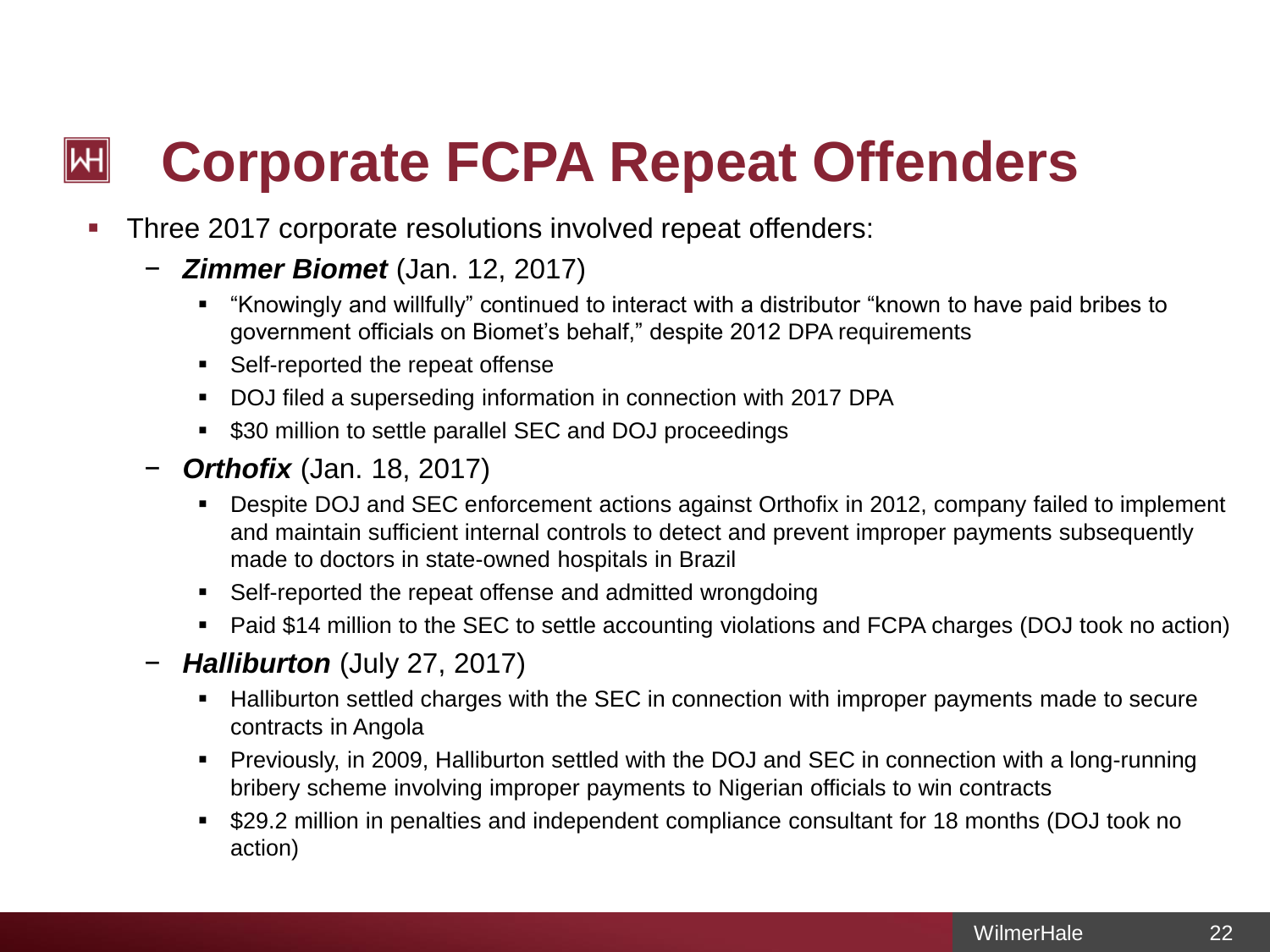#### **Corporate FCPA Repeat Offenders, cont'd**  $\left\Vert \mathsf{H}\right\Vert$

- Zimmer Biomet and Orthofix were under existing DPA reporting obligations when their repeat offense occurred
- DOJ brought superseding information in Zimmer Biomet and took no action in Orthofix
- Criminal recidivism will be considered an "aggravating" circumstance" under the new FCPA Corporate Enforcement **Policy**
- Government action against recidivists tends to emphasize their failure to devise, implement, and/or maintain sufficient internal controls despite prior charges
- A company's repeat-offender status can increase the criminal penalty amount owed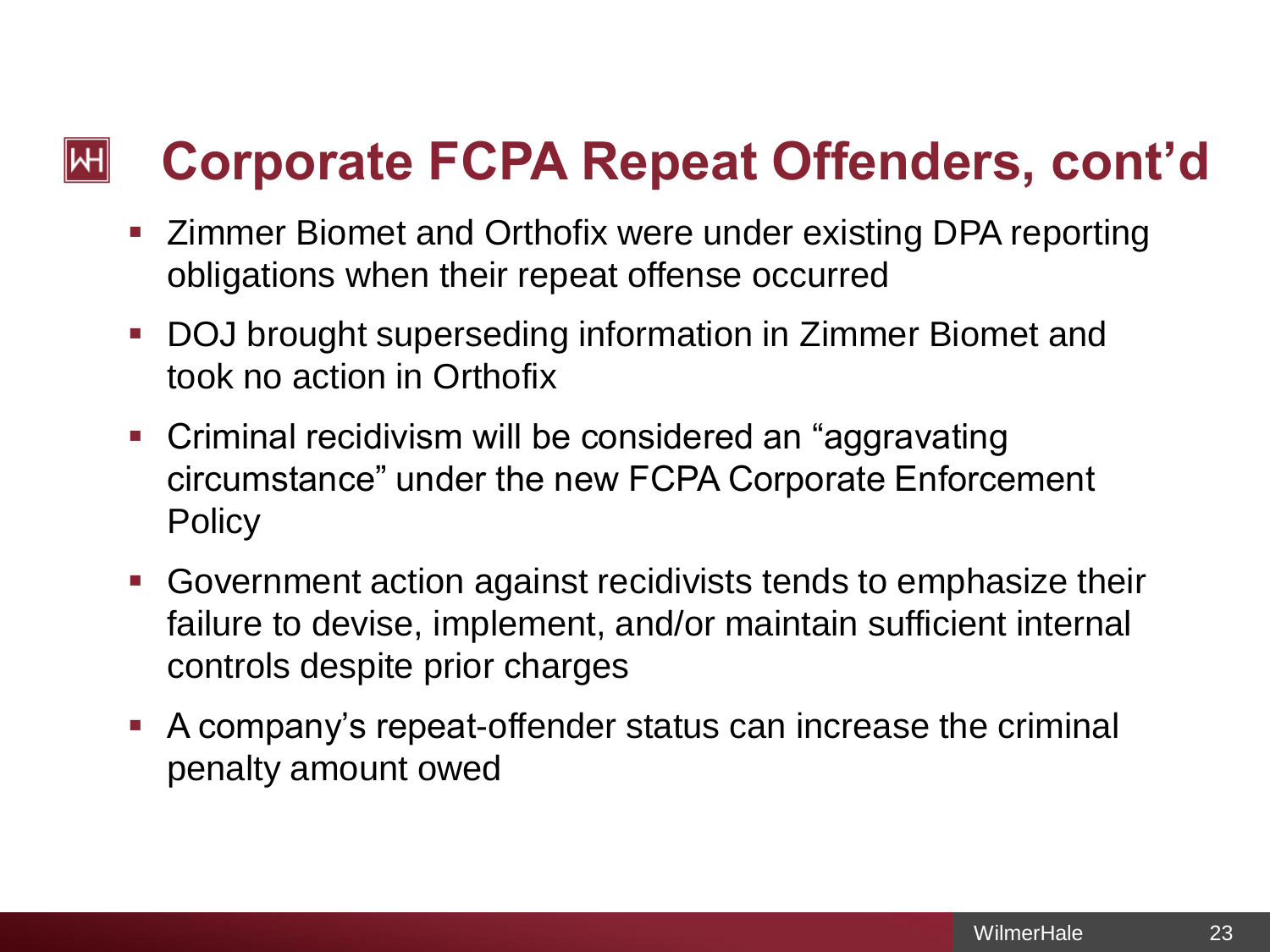## **Focus on Individuals**

- DOJ prioritized holding individuals accountable in *Yates Memorandum* (Sept. 9, 2015 and not rescinded):
	- − Company must provide DOJ with "all relevant facts" relating to individual misconduct to be eligible for cooperation credit
- Significant activity against individuals in 2017:
	- − DOJ announced convictions or guilty pleas by more individuals in FCPA-related cases than in any previous year

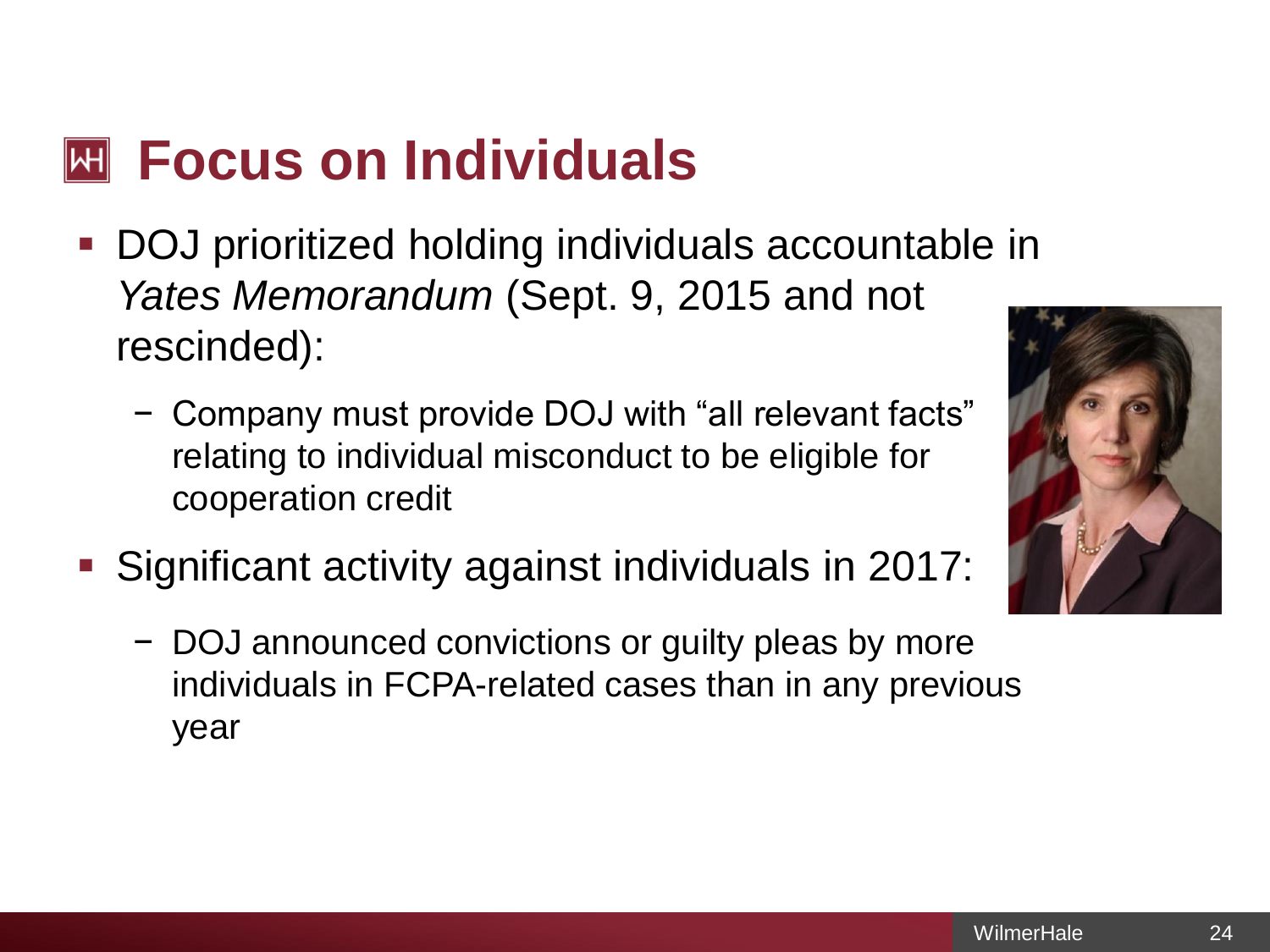### $\overline{\mathsf{H}}$

## **Representative DOJ Actions Against Individuals in 2017**

| <b>Rolls-</b><br><b>Royce</b> | • Five individuals charged in connection with bribes paid to a state-<br>owned oil and gas joint venture<br>• Four individuals pleaded guilty; one is a fugitive                                                                                 |
|-------------------------------|--------------------------------------------------------------------------------------------------------------------------------------------------------------------------------------------------------------------------------------------------|
| <b>SBM</b><br><b>Offshore</b> | • Two former executives pleaded guilty in connection with bribes<br>paid to a Brazilian state-owned oil company and a kickback<br>scheme                                                                                                         |
| <b>Embraer</b>                | • Former executive at Brazilian aircraft manufacturer pleaded guilty<br>to misconduct in negotiations between Embraer and Saudi Arabia's<br>national oil company                                                                                 |
| <b>Keppel</b>                 | • Former senior lawyer pleaded guilty and admitted to drafting and<br>executing contracts to conceal bribery payments at a Brazilian<br>state-owned oil company                                                                                  |
| <b>Ng Lap</b><br>Seng et al.  | . Ng Lap Seng was convicted in connection with bribes paid to U.N.<br>ambassadors-first successful DOJ FCPA trial since 2011<br>• Four additional individuals pleaded guilty–one sentenced to 20<br>months in prison, others awaiting sentencing |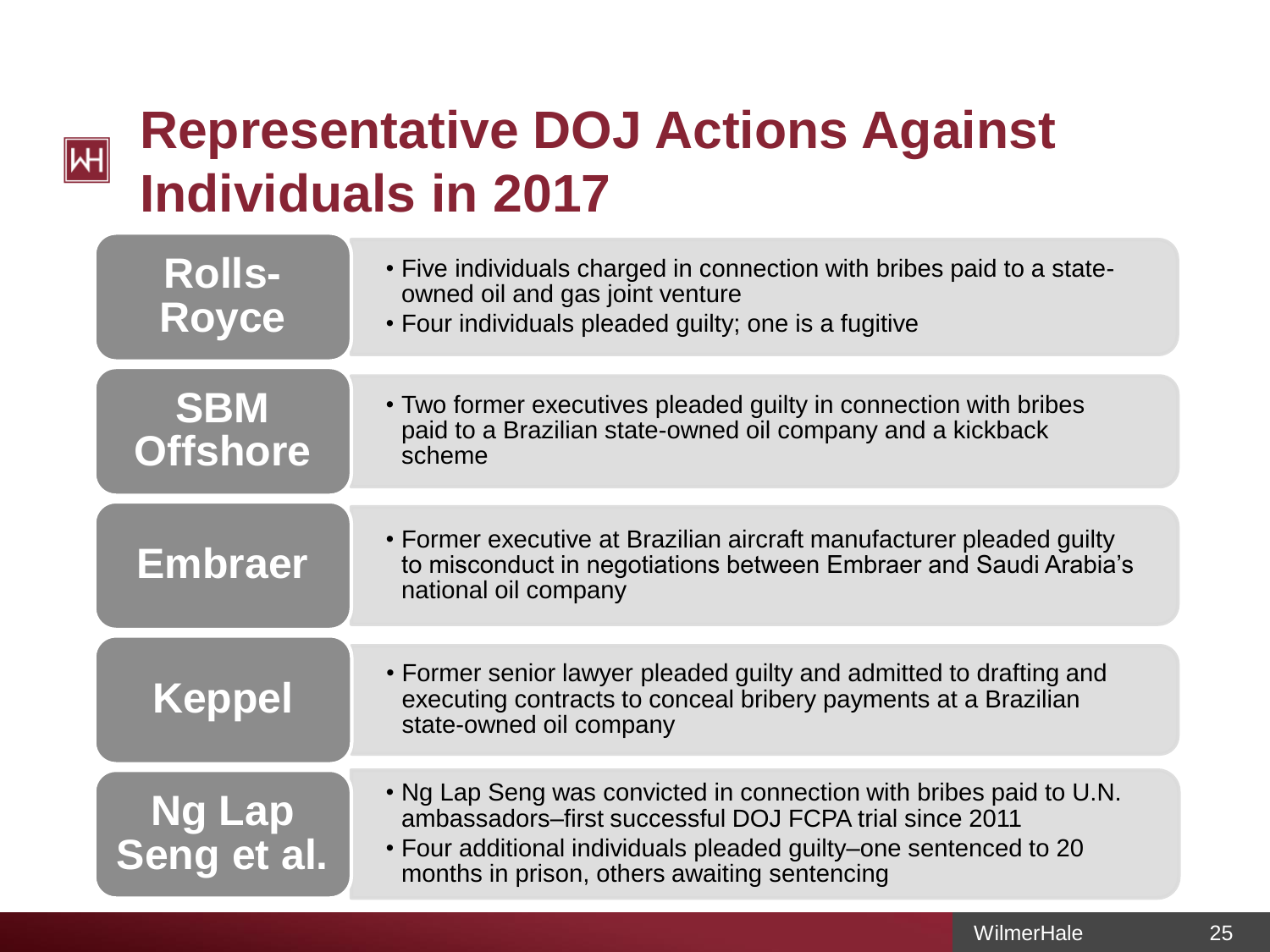## **SEC Individual Charges in 2017**

| <b>Och-Ziff</b>          | • Amended complaint filed against two former Och-Ziff<br>employees in connection with their alleged involvement in<br>numerous instances of bribery connected with Och-Ziff's<br>investment in many African countries<br>• Litigation is ongoing         |
|--------------------------|----------------------------------------------------------------------------------------------------------------------------------------------------------------------------------------------------------------------------------------------------------|
| <b>Halliburton</b>       | • SEC found that former Halliburton VP caused company<br>violations of the FCPA's books and records and internal<br>controls provisions, circumvented internal accounting controls,<br>and falsified the company's books and records<br>• Fined \$75,000 |
| Magyar<br><b>Telekom</b> | • Three former executives settled with the SEC in connection<br>with bribes paid to Macedonian and Montenegrin authorities to<br>secure competitive regulatory advantages in those markets<br>• Penalties included fines and officer/director bars       |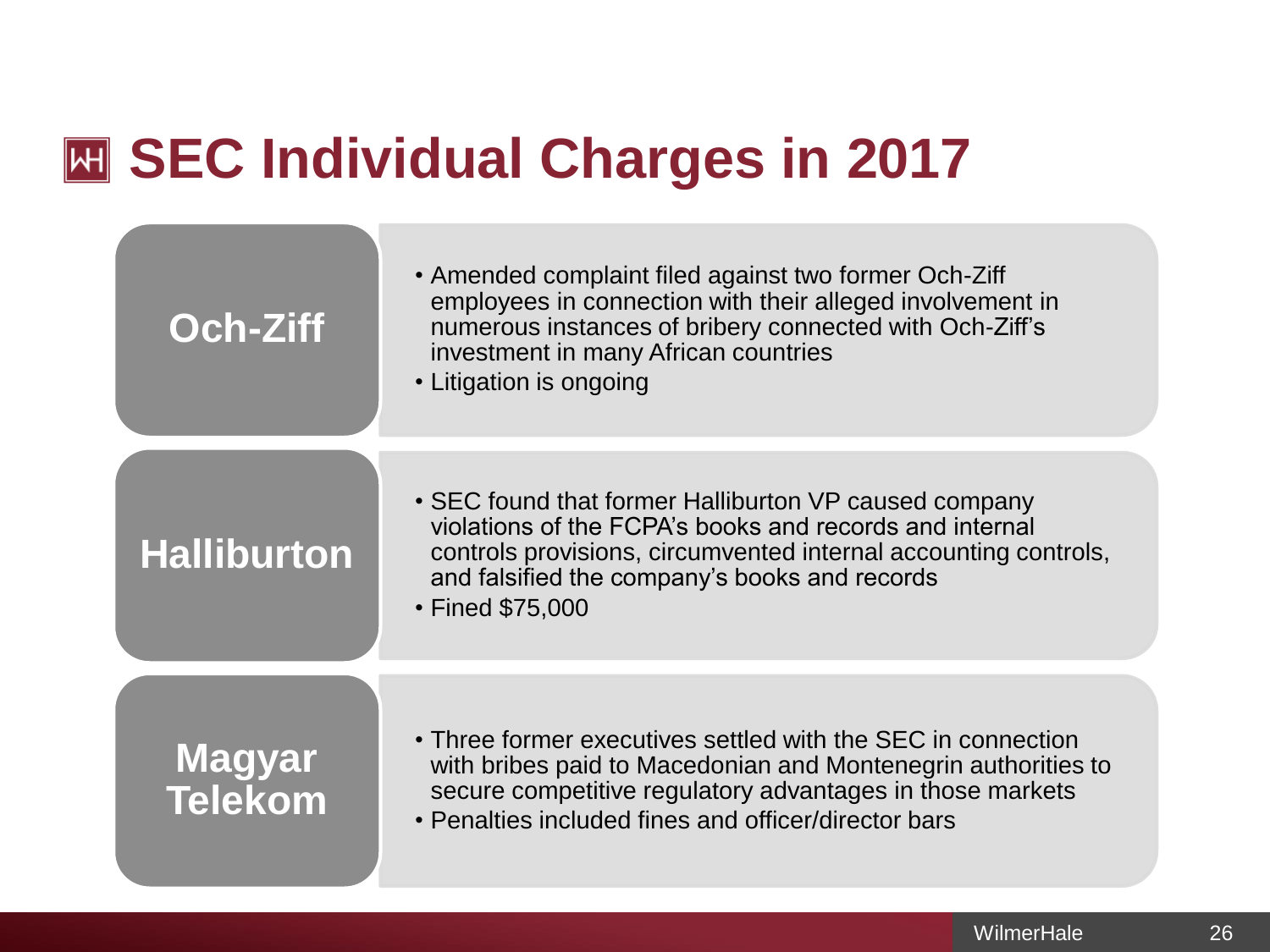#### **Non-U.S. Companies Targeted in 2017**  $\left\Vert \mathsf{H}\right\Vert$

- 4 of the 6 DOJ and 3 of the 7 SEC FCPA corporate enforcement actions in 2017 involved non-U.S. parent companies
	- − DOJ: *Telia* (Sweden), *SBM Offshore* (Netherlands), *Keppel* (Singapore), *Socieded Quimica y Minera de Chile* ("*SQMC*") (Chile)
	- − SEC: *Telia* (Sweden), *SQMC* (Chile), *Orthofix International N.V.*  (Curacao-incorporated, headquartered in Texas)
- Consistent with the Trump administration's rhetoric of leveling the playing field for U.S. companies
- **Time will tell whether this is a lasting, intentional priority for** the current administration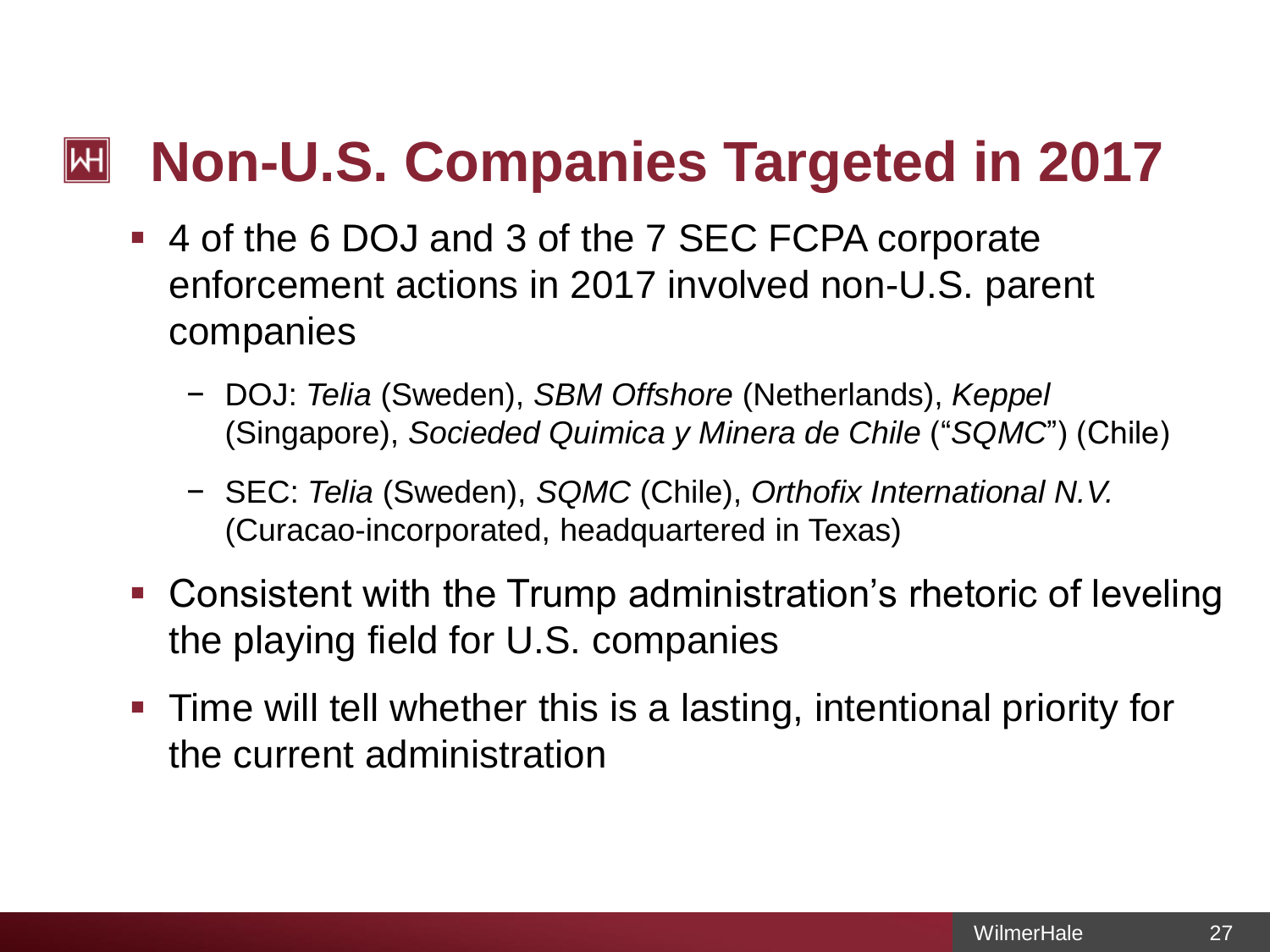### **Cross-Border Cooperation and Enforcement**

- Cooperation and information-sharing among governments continued through 2017, strengthening anti-corruption laws and enforcement efforts outside the U.S.
- DOJ and SEC officials made various public statements regarding importance of foreign partnerships
- Increasing trend of global settlements
	- − In large joint resolutions with foreign prosecutors, DOJ credited penalties paid to foreign authorities in calculation of the company's U.S. fine
- **.** Increased interaction and discourse between U.S. and foreign prosecutors



**WilmerHale** 

28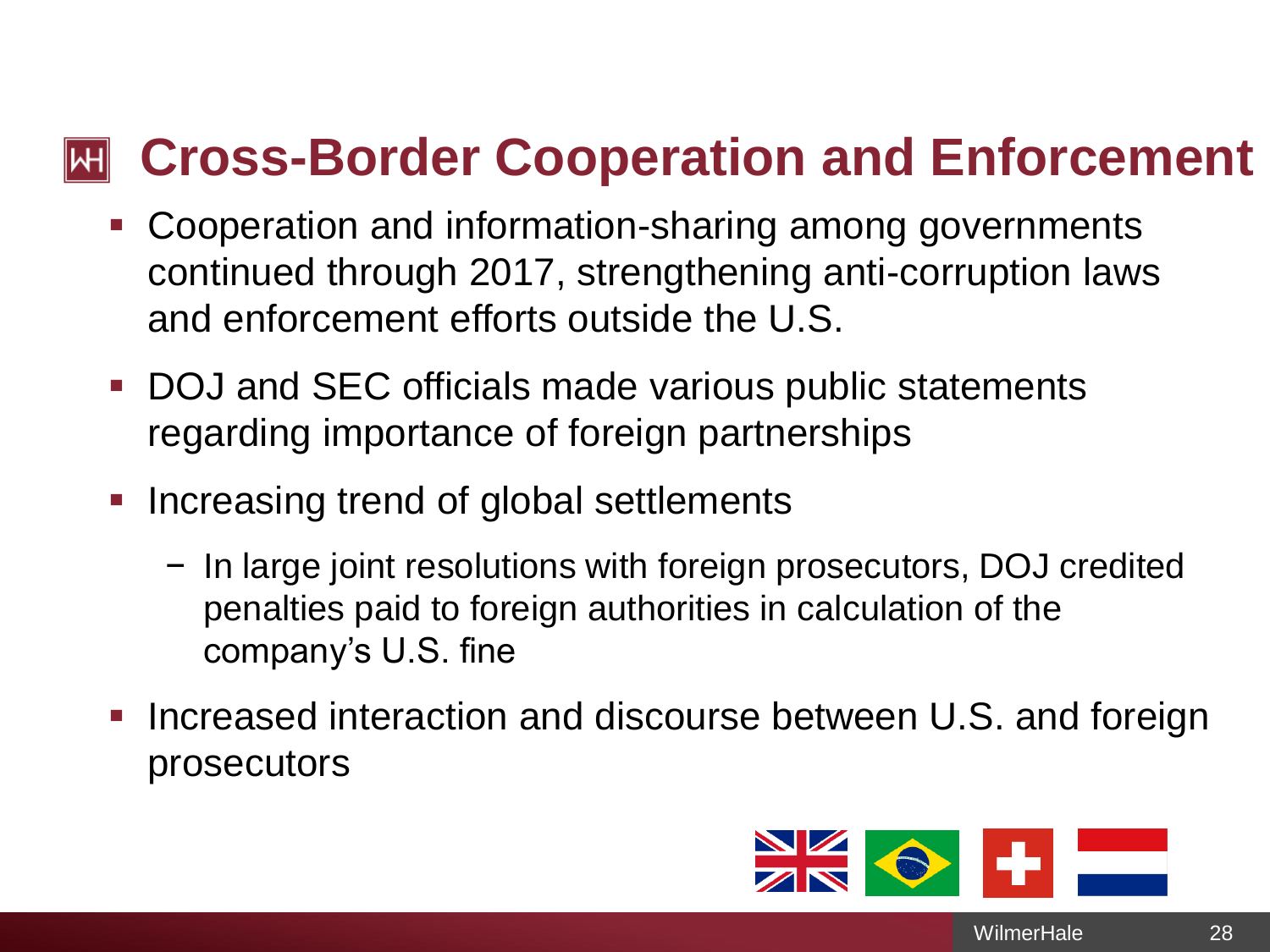#### **Resolution:** *Rolls-Royce* **(2017)**  $|\mathsf{H}|$

- In January 2017, U.K.-based power system manufacturer and distributor Rolls-Royce agreed to pay the U.S. nearly \$170 million as part of an \$800 million global resolution of investigations by DOJ, the U.K. Serious Fraud Office ("SFO"), and Brazilian authorities for a long-running scheme to bribe government officials for contracts (~\$600 million went to U.K.)
- Rolls-Royce signed a DPA with the DOJ, admitting to misconduct in Thailand, Brazil, Kazakhstan, Azerbaijan, Angola and Iraq
	- − Rolls-Royce did not disclose conduct even after media reports of corruption, but received a 25% reduction in fine because of its cooperation and remedial measures
- The U.K. resolution covered conduct in China, India, Indonesia, Malaysia, Nigeria, and Russia

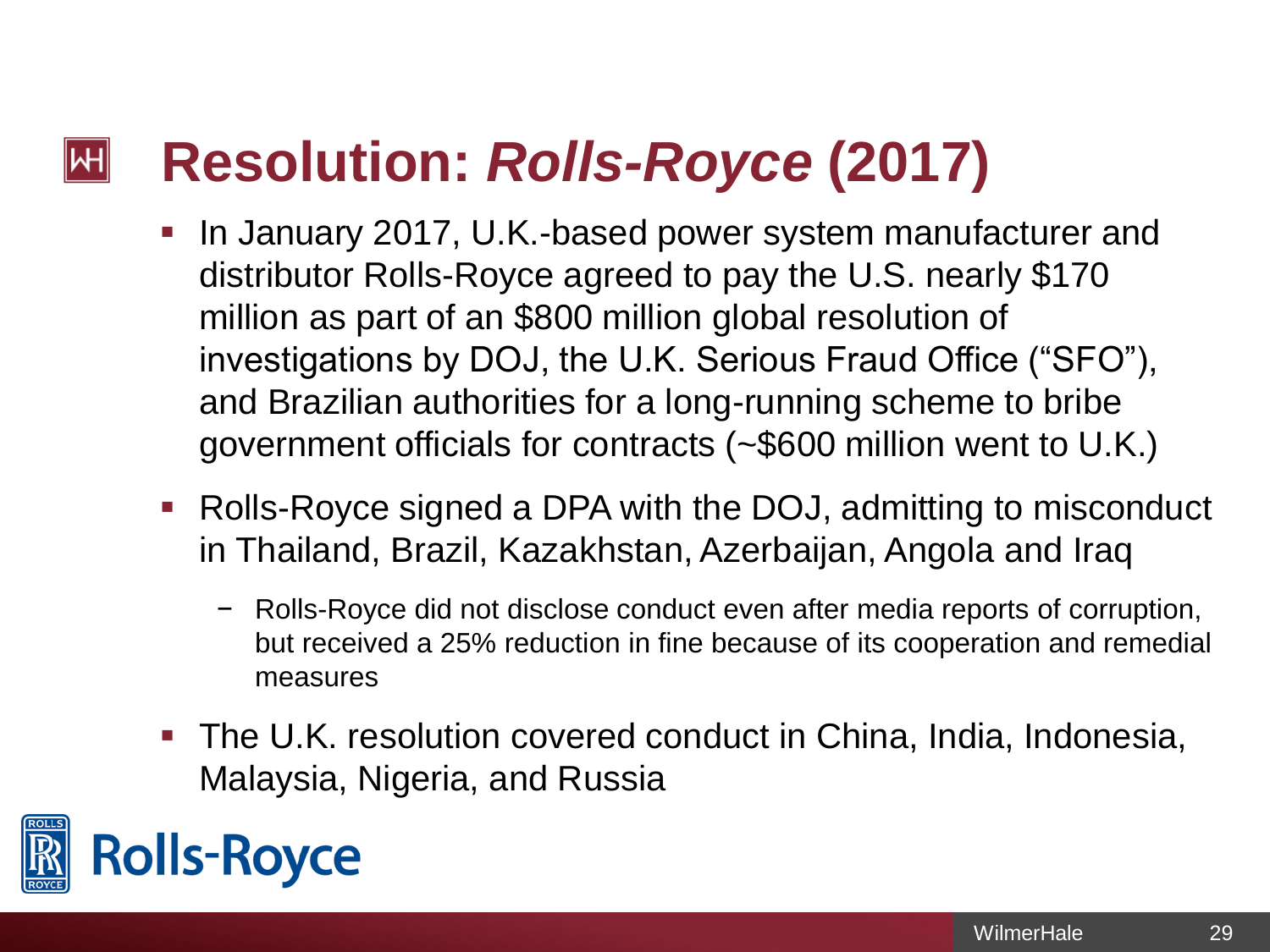#### **Resolution:** *Telia* **(2017)**  $\left\Vert \mathsf{H}\right\Vert$



- In September 2017, Telia entered into a DPA with the DOJ relating to one count of conspiracy to violate the FCPA's anti-bribery provisions and settled cease-and-desist proceedings with the SEC relating to alleged violations of the FCPA's anti-bribery and accounting provisions; its Uzbek subsidiary pleaded guilty
	- − From 2007 to 2012, Telia paid approximately \$331 million in bribes to an Uzbek government official to enter the mobile telecom market in **Uzbekistan**
	- − Telia's total gain from the scheme is estimated in the DPA to be approximately \$457 million
- Including credits for penalties and disgorgement paid to Dutch and Swedish authorities, Telia's global resolution totaled a recordbreaking \$965 million (U.S. penalties likely to range between \$482.5 million to \$691 million)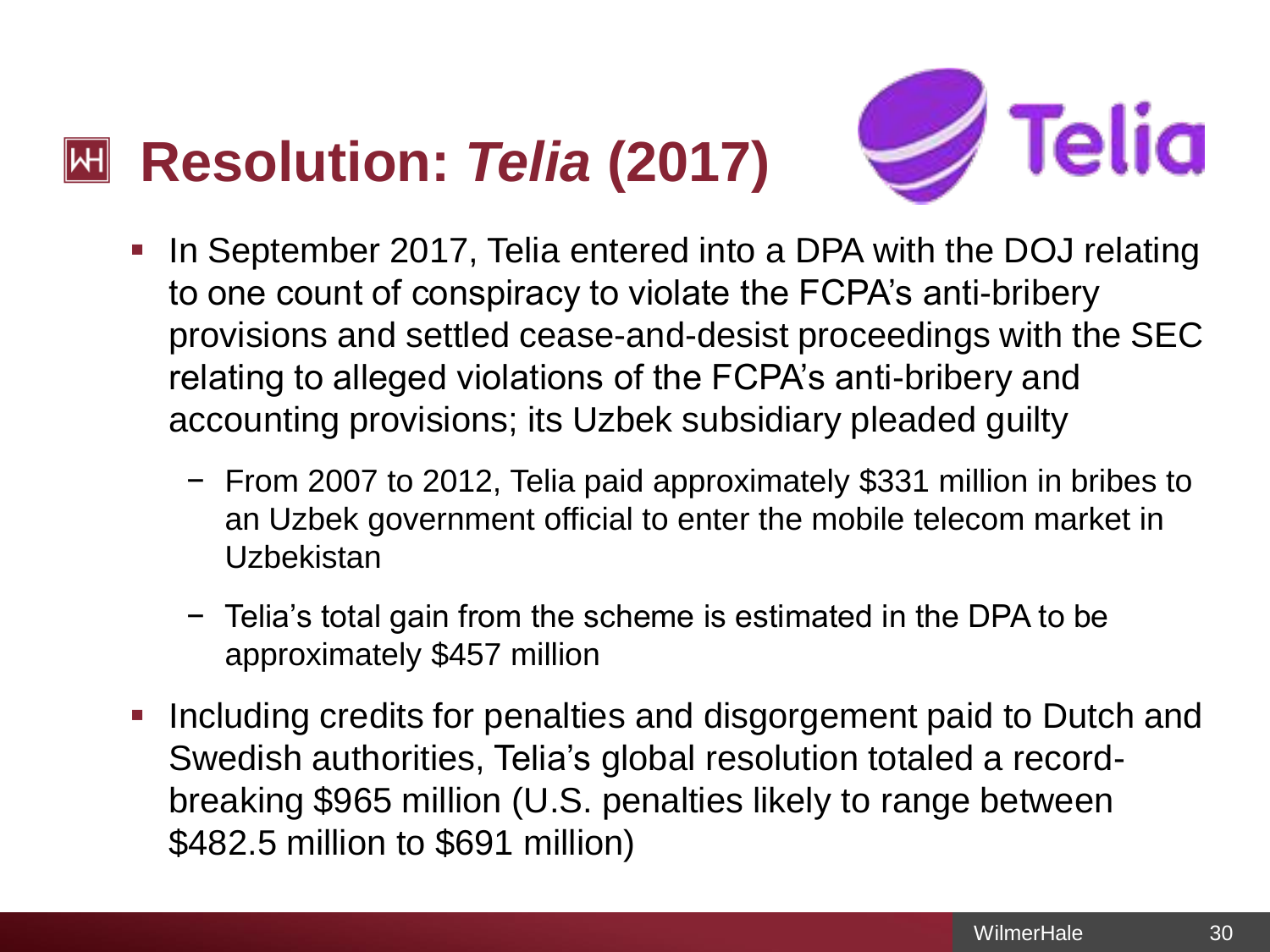

## **Resolution:** *SBM Offshore* **(2017)**

- In November 2017, DOJ entered into a DPA with SBM Offshore, a Dutch manufacturer of offshore oil and gas drilling equipment; its U.S. subsidiary pleaded guilty
	- − SBM Offshore and its Houston-based subsidiary engaged in a 16-year bribery scheme involving payments of at least \$180 million to foreign officials to win oil and gas-related contracts
	- The total amount of estimated gain to SBM Offshore from the scheme was \$2.8 billion
- To date, SBM Offshore has paid approximately \$478 million (including \$240 million to Dutch OM in 2014) and can reasonably be expected to pay over \$750 million in total global settlements
- DOJ extended SBM Offshore a dramatically discounted penalty (over 80%) off the bottom of the U.S. Sentencing Guidelines)
	- − The DPA and associated press release indicate that the DOJ took into consideration "SBM's inability to pay a fine" and sought to "avoid substantially jeopardizing [SMB's] continued viability"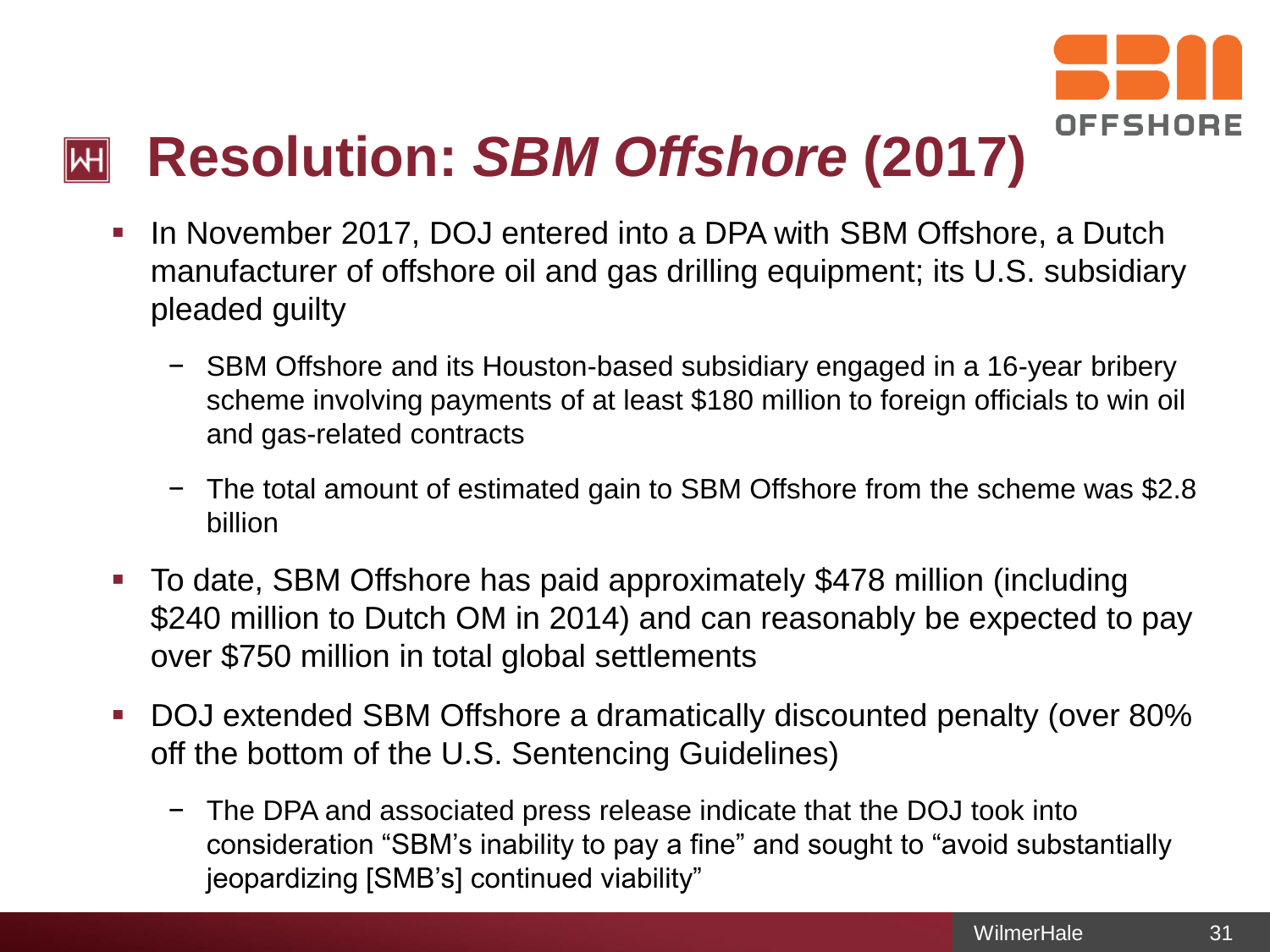

#### **Resolution:** *Keppel* **(2017)**  $\mathsf{|\mathsf{H}|}$

- In December 2017, DOJ entered into a DPA with Keppel, a Singapore-based shipyard and vessel repair company, to resolve charges brought by authorities in the U.S., Brazil, and Singapore for Keppel's role in a decade-long bribery scheme involving officials in Brazil; U.S. subsidiary pleaded guilty
	- − \$55 million in bribes paid to officials at Petrobras, as well as the then-governing political party in Brazil, in order to secure thirteen contracts with Petrobras and another Brazilian entity
- Total criminal penalty of over \$422 million
	- − Half of total settlement was allocated to Brazil
	- − Remaining half split between the U.S. and Singapore
- The DOJ's first coordinated FCPA resolution with Singapore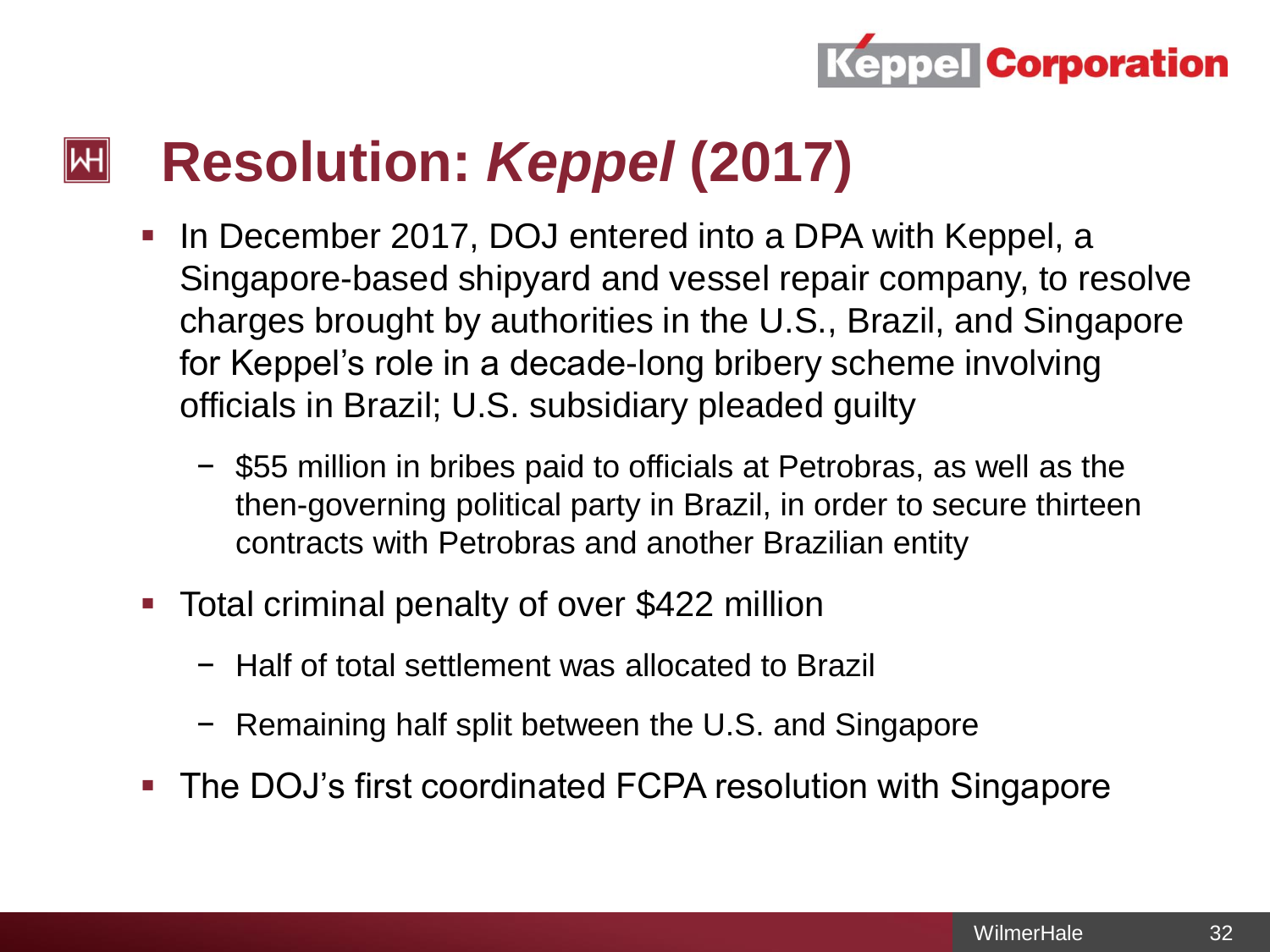#### **Emphasis on Employee Discipline/Termination** ∥WH

- Increased focus on employee discipline by both companies and government agencies
- Companies credited for significant disciplinary actions:
	- − *Telia*: Credited for terminating all individuals involved in the misconduct, as well as their supervisors (including senior executives and Board members)
	- − *Las Vegas Sands*: Fully remediated by no longer employing the individuals, including senior executives, implicated in the misconduct
	- − *SQMC*: Fired the CEO who had misused his discretionary fund, and disciplined other employees involved in or aware of the improper payments
	- − *Rolls-Royce*: Terminated business relationships with employees and intermediaries implicated in the corrupt scheme
- Trend raises difficult issues for companies, placing substantial pressure to show that "heads have rolled" in order to receive substantial remediation credit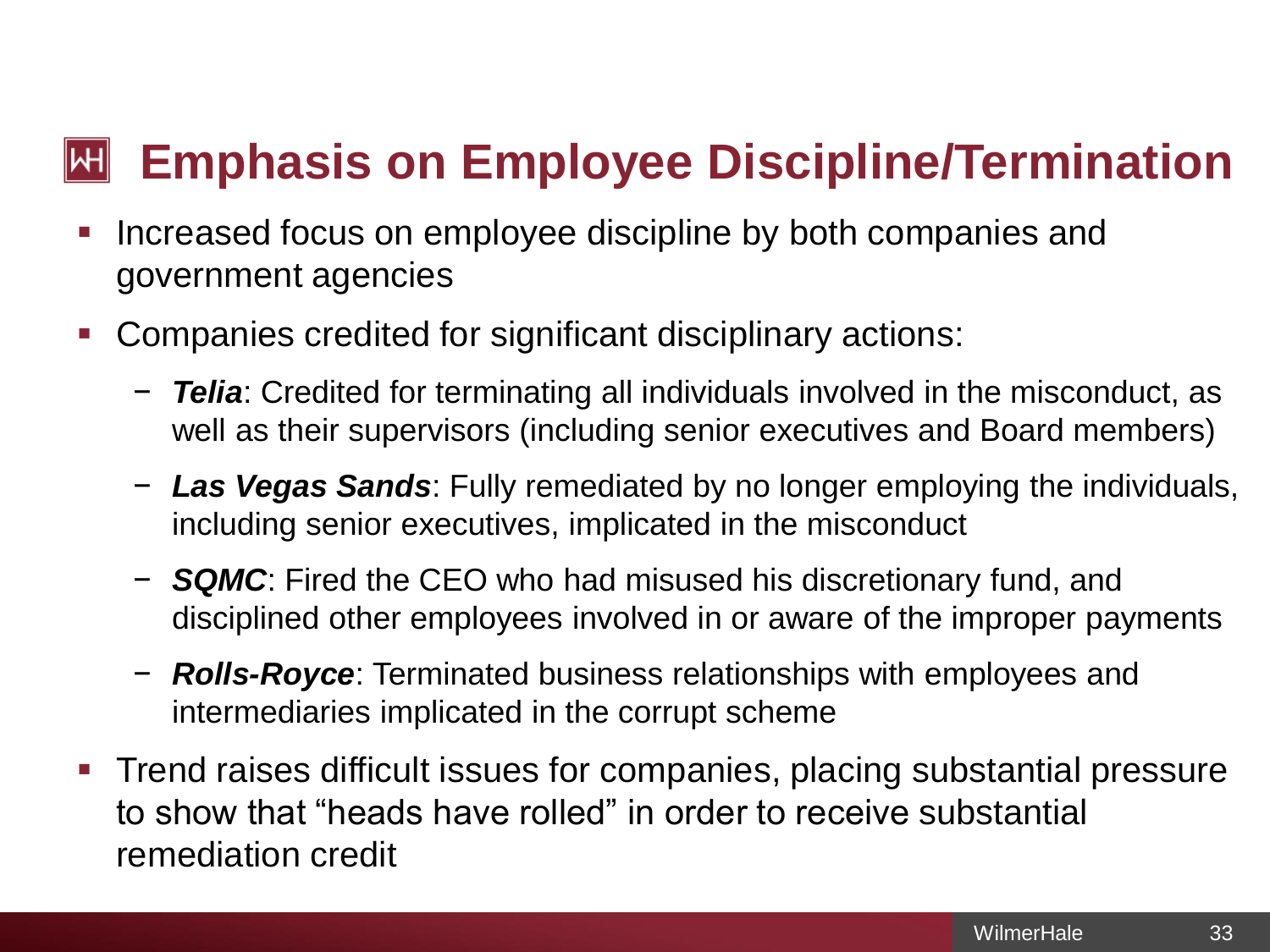#### **Evolving Sophistication of Bribery Schemes**  $\mathsf{H}\vert$

- Recent enforcement cases indicate that bribery schemes continue to evolve and become more sophisticated
	- − *Halliburton* (July 27, 2017)
		- Halliburton's former VP intentionally bypassed internal accounting controls to direct two procurement contracts to a local Angolan company
		- Owner of the local Angolan company was a friend and neighbor of the official who would ultimately approve the contract award to Halliburton
		- Halliburton's controls required that the supplier-qualification process begin with an assessment of the necessary materials/services, not with a particular supplier
		- Yet, Halliburton's former VP "started with a particular supplier and then backed into a list of services it could provide"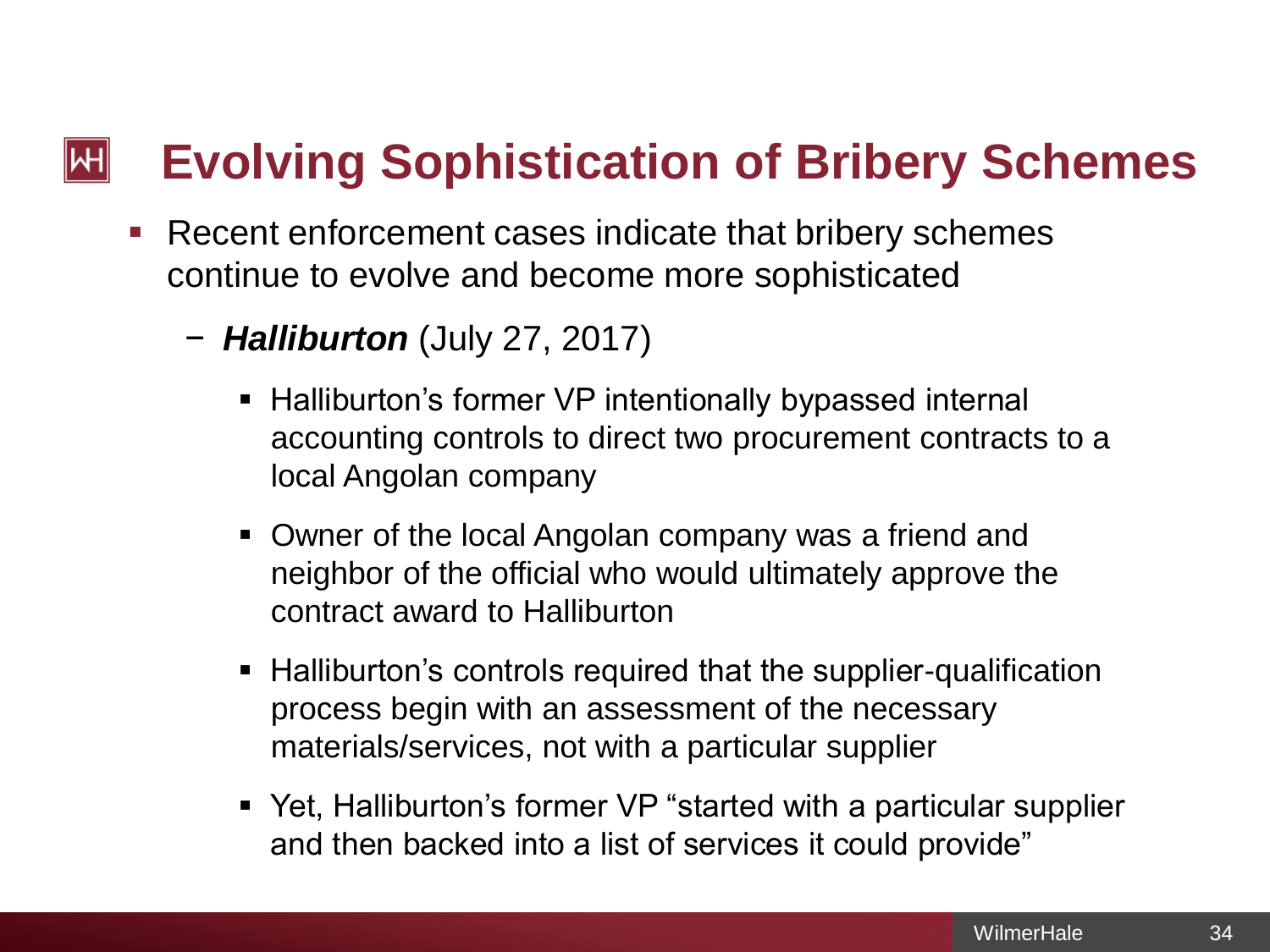### **Exolving Sophistication of Bribery Schemes, cont'd**

- − *Colin Steven, Former Embraer VP* (Dec. 21, 2017)
	- Steven admitted to misconduct in connection with negotiations between Embraer and Saudi Arabia's national oil company over an aircraft sale
	- During contract negotiations, Steven and a Saudi official agreed that the Saudi company would award a contract to Embraer for new, instead of used, aircraft, and that Embraer would pay ~\$1.5 million in bribes in return
	- Steven also admitted to:
		- − Disguising the bribes as commissions to a separate company
		- − Receiving part of the bribes as a kickback
		- − Lying to law enforcement about the kickback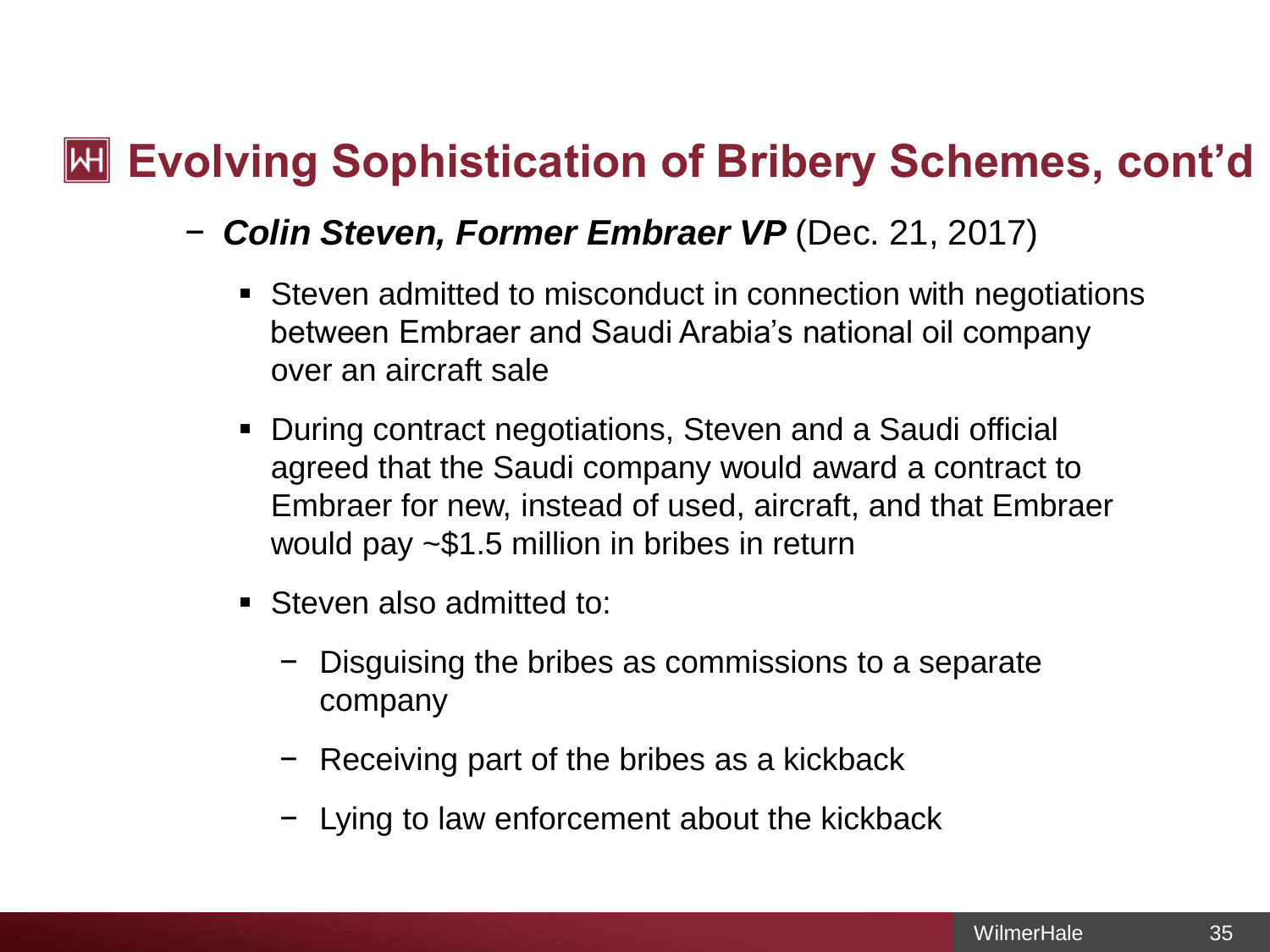#### **Criminal Internal Controls Charges** ∥WH

■ Difficult burden of proving beyond a reasonable doubt that an issuer *knowingly* failed to devise or maintain an adequate system of internal controls



- 2017 saw continued use of criminal FCPA internal controls allegations
- Notably, SEC and DOJ took action against two companies for violations of internal controls provision—*absent* any evidence of bribery—on the mere ground that the companies' insufficient internal controls created a heightened risk of misconduct:
	- − Cadbury Limited and Mondelēz International, Inc.
	- − Las Vegas Sands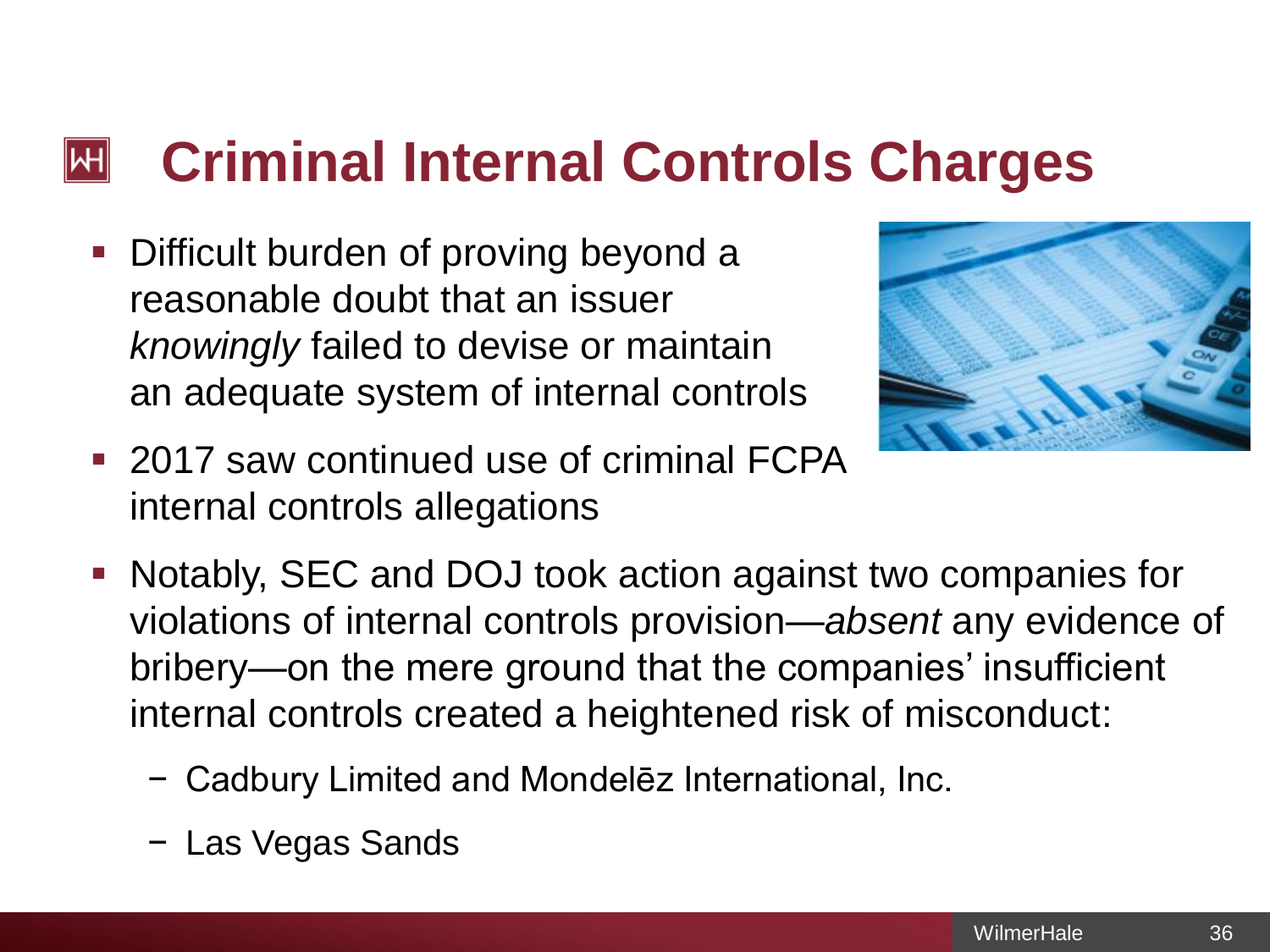

#### **External Monitors**  $|\mathsf{H}|$

- DOJ's Pilot Program precipitated sharp uptick in imposition of monitors, a trend continuing through 2017
- 6 out of 13 DOJ and SEC resolutions with companies resulted in imposition of monitor or consultant:
	- − *SQMC* (DOJ/SEC): 2 years
	- − *Zimmer Biomet* (DOJ/SEC): 3 years
	- − *Orthofix* (SEC): 1 year Repeat Offenders
	- − *Halliburton* (SEC): 18 months
- 
- Per FCPA Corporate Enforcement Policy, DOJ will generally not impose monitor on a non-recidivist company that has met the selfdisclosure, cooperation, and remediation requirements, *even if* there are "aggravating circumstances"
	- − Encouragement to companies to timely self-disclose, cooperate, and remediate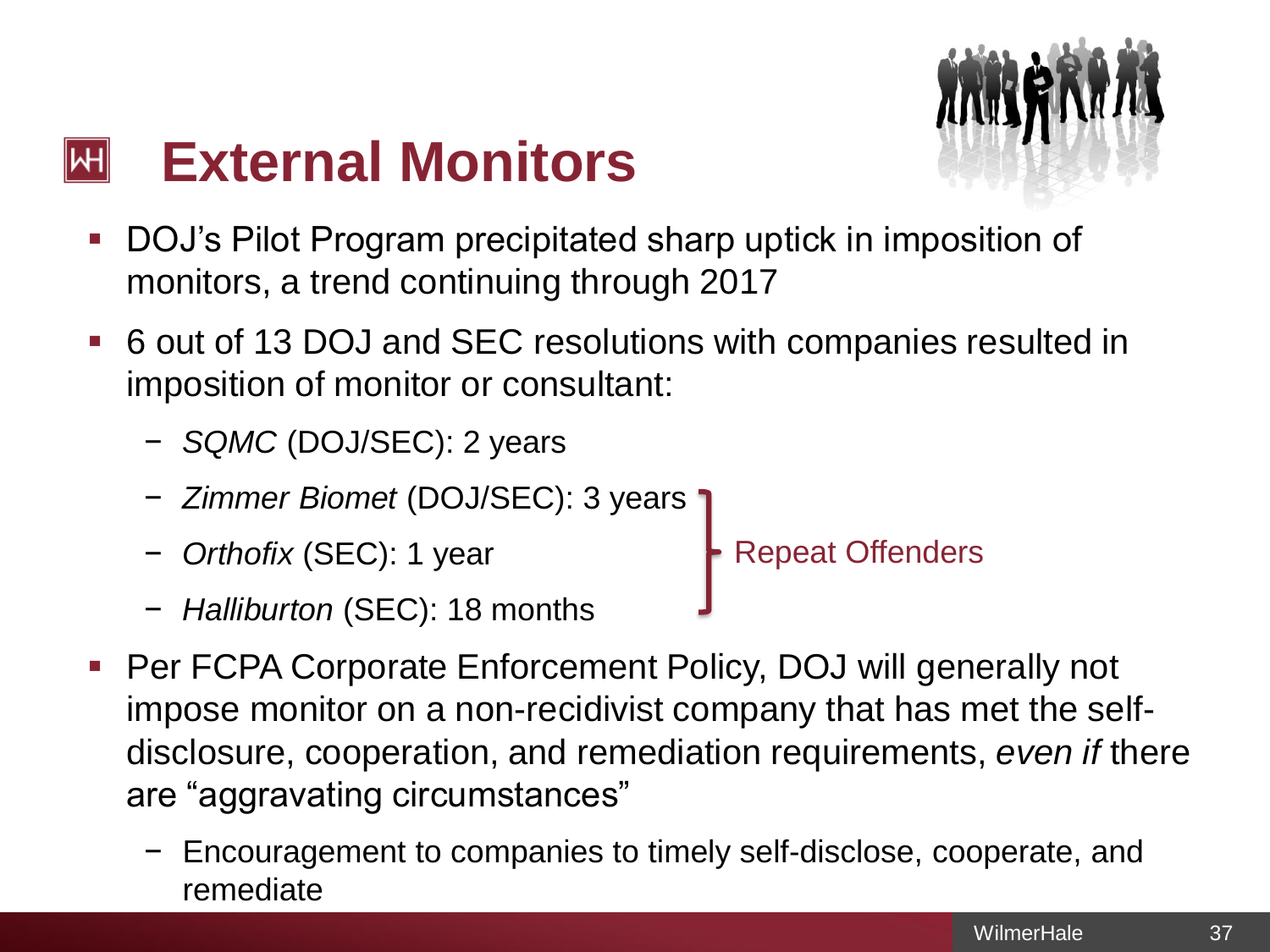

# **IV. Recent Legal Developments**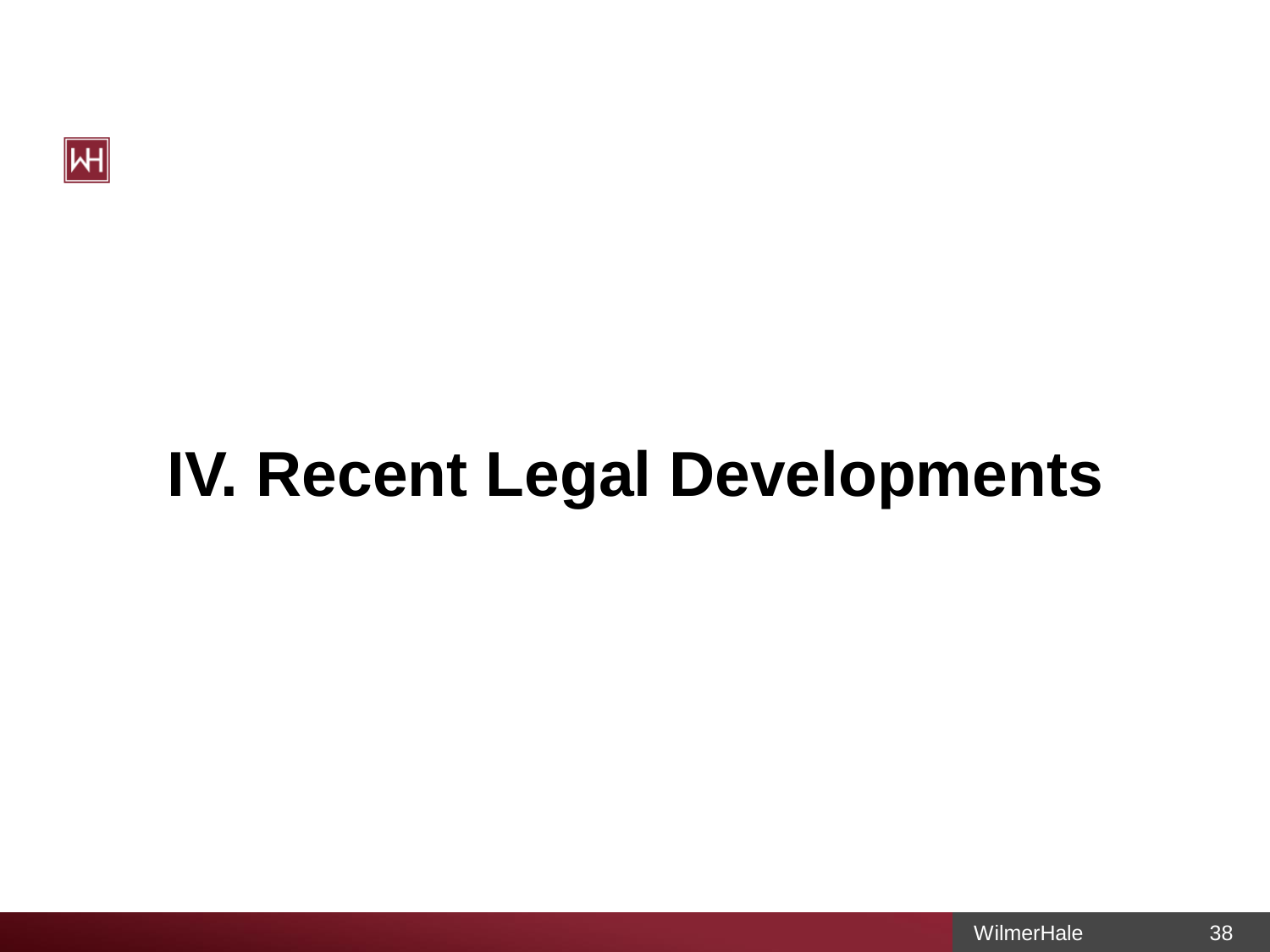#### **Disgorgement**  $\mathsf{|\mathsf{H}|}$

- On June 5, 2017, the Supreme Court unanimously ruled in *Kokesh v. SEC* that disgorgement in SEC enforcement actions is subject to the five-year statute of limitations set forth in 28 U.S.C. § 2462
	- − 28 U.S.C. § 2462 generally bars suit to enforce "any civil fine, penalty, or forfeiture" five years after the claim accrues
- The Court reasoned that because disgorgement in SEC cases operates as punishment for violations of public laws rather than compensation for private wrongs, the disgorgement sanction in SEC enforcement actions "bears all the hallmarks of a penalty"
- SEC already feeling pressure to conduct investigations and bring actions more quickly
- Will DOJ's use of disgorgement change? TBD

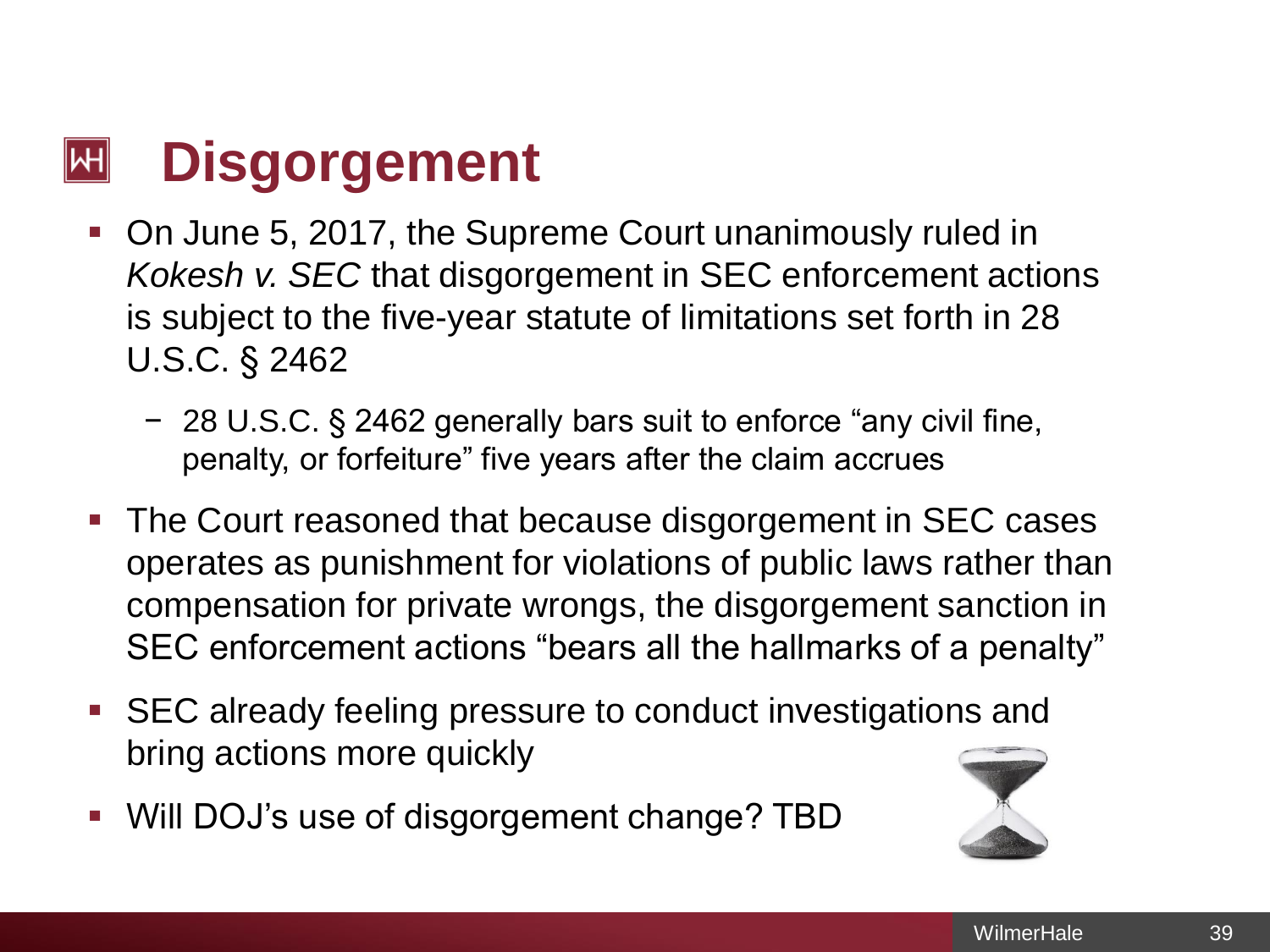#### **Jurisdiction Over Foreign Nationals**  $\left\Vert \mathsf{H}\right\Vert$

#### **United States v. Hoskins (D. Conn. Mar. 16, 2016)**

- − DOJ charged Hoskins, a British national, with conspiring to participate in a bribery scheme involving a \$118 million project to build power stations for Indonesia's state electricity company
- − District court below held that "a non-resident foreign national could not be subject to criminal liability under the FCPA pursuant to accomplice theories of liability . . . where he is not acting as an agent of a domestic concern or does not act while physically present in the United States"
- − The Second Circuit has heard oral arguments; no decision has yet been released
	- Answer may come down to legislative intent behind the FCPA
- − Case could have significant ramifications on the scope of foreign nationals' liability under the FCPA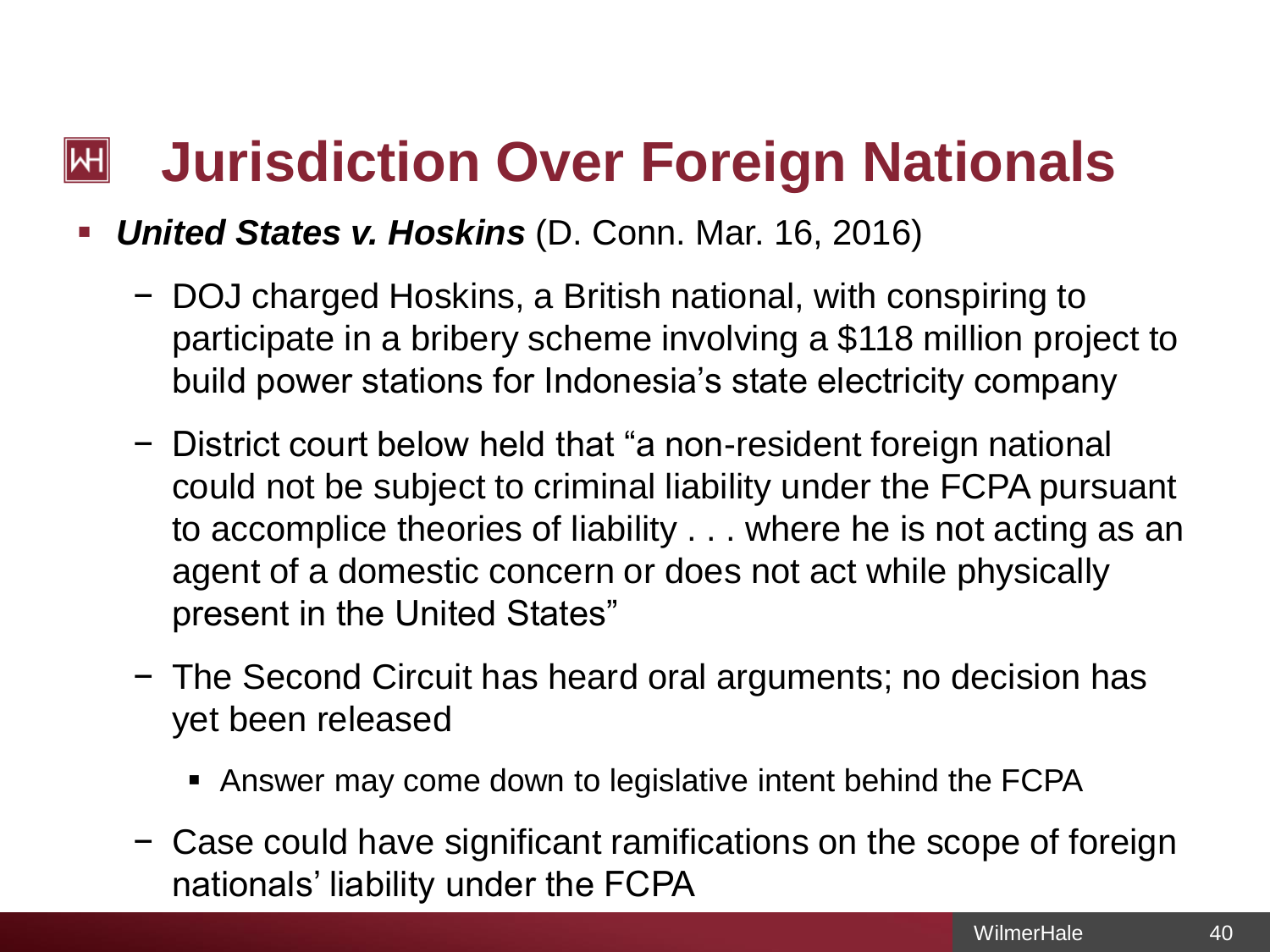#### **Territorial Reach of the FCPA**  $\left\Vert \mathsf{H}\right\Vert$

- *United States v. Firtash* (N. D. Ill. June 20, 2013)
	- − In June 2013, a grand jury indicted Firtash for conspiracy to violate the FCPA, and other charges, for allegedly authorizing at least \$18.5 million in bribes to Indian government officials to secure licenses to mine materials
	- − Case has been under scrutiny for attenuated ties between the U.S. and the foreign nationals charged
		- The only alleged connection between Firtash and the U.S. were: (1) two co-conspirators' travel to the U.S.; (2) one co-conspirator alleged to be a domestic concern; and (3) the transmission of funds through the U.S.
	- − Oral argument on motion to dismiss (improper venue, lack of jurisdiction based on the FCPA and RICO statutes, and violation of Firtash's due process rights) was heard in September 2017
	- − Firtash unlikely to face extradition in immediate future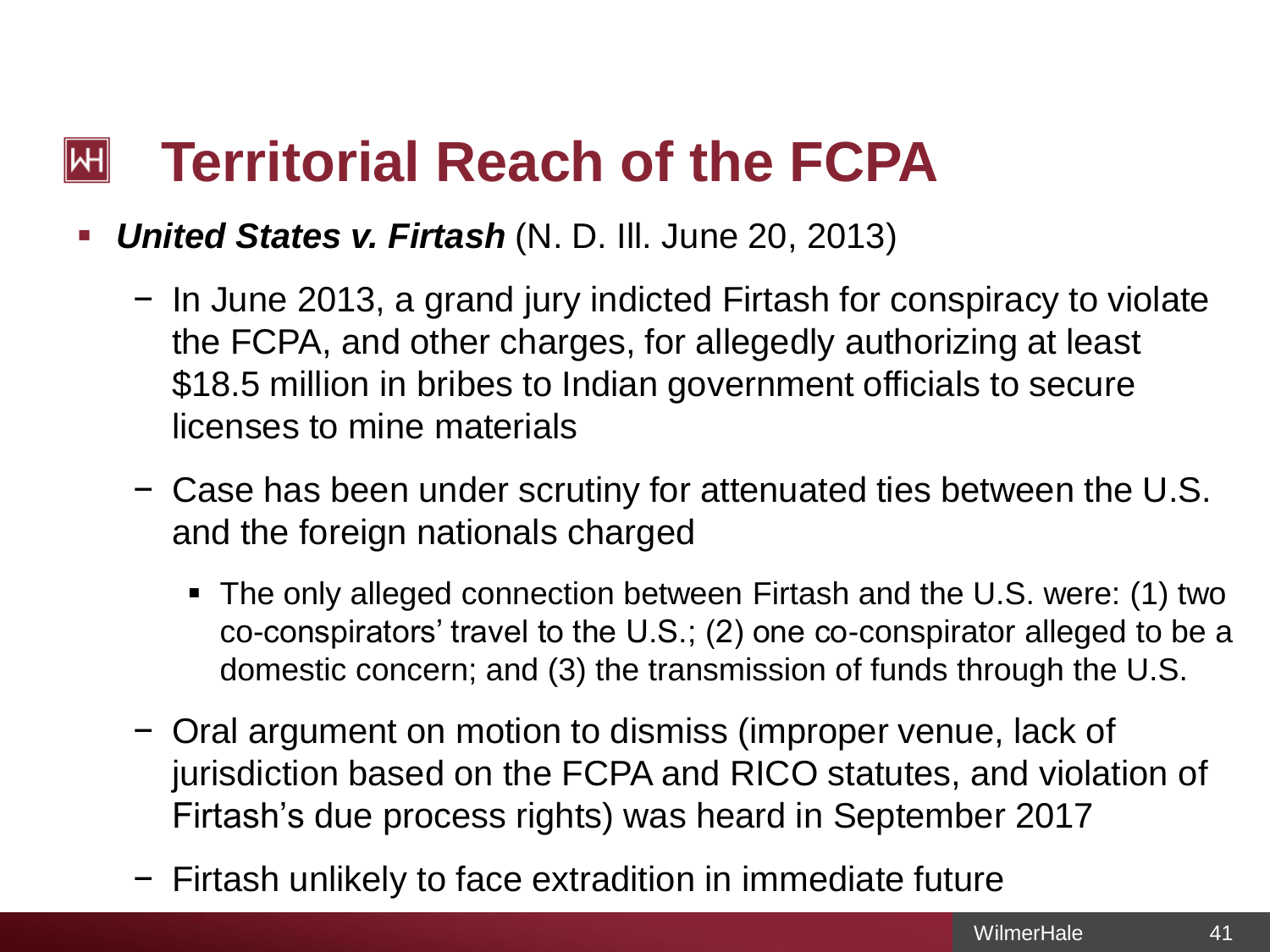#### **Second Circuit Ruling on DPAs**  $\left\Vert \mathsf{H}\right\Vert$

- *United States v. HSBC Bank USA, N.A.* (2d Cir. July 12, 2017)
	- − Defendant companies and DOJ agreed to five-year DPA under which HSBC retained independent compliance monitor
	- − District court granted waiver of Speedy Trial Act but conditioned its approval on the court's monitoring of the DPA's implementation
	- − In April 2015, government filed independent compliance monitor's first annual report under seal
	- − In 2016, an individual moved to unseal the monitor's report, and the court granted the motion, referring to the report as a "judicial record," which carries with it a right of public access
	- − Second Circuit overturned the district court
		- Courts do not have "freestanding supervisory power to monitor the implementation of a DPA"
		- Existence of Speedy Trial Act does not give district courts right to proactively monitor implementation of a DPA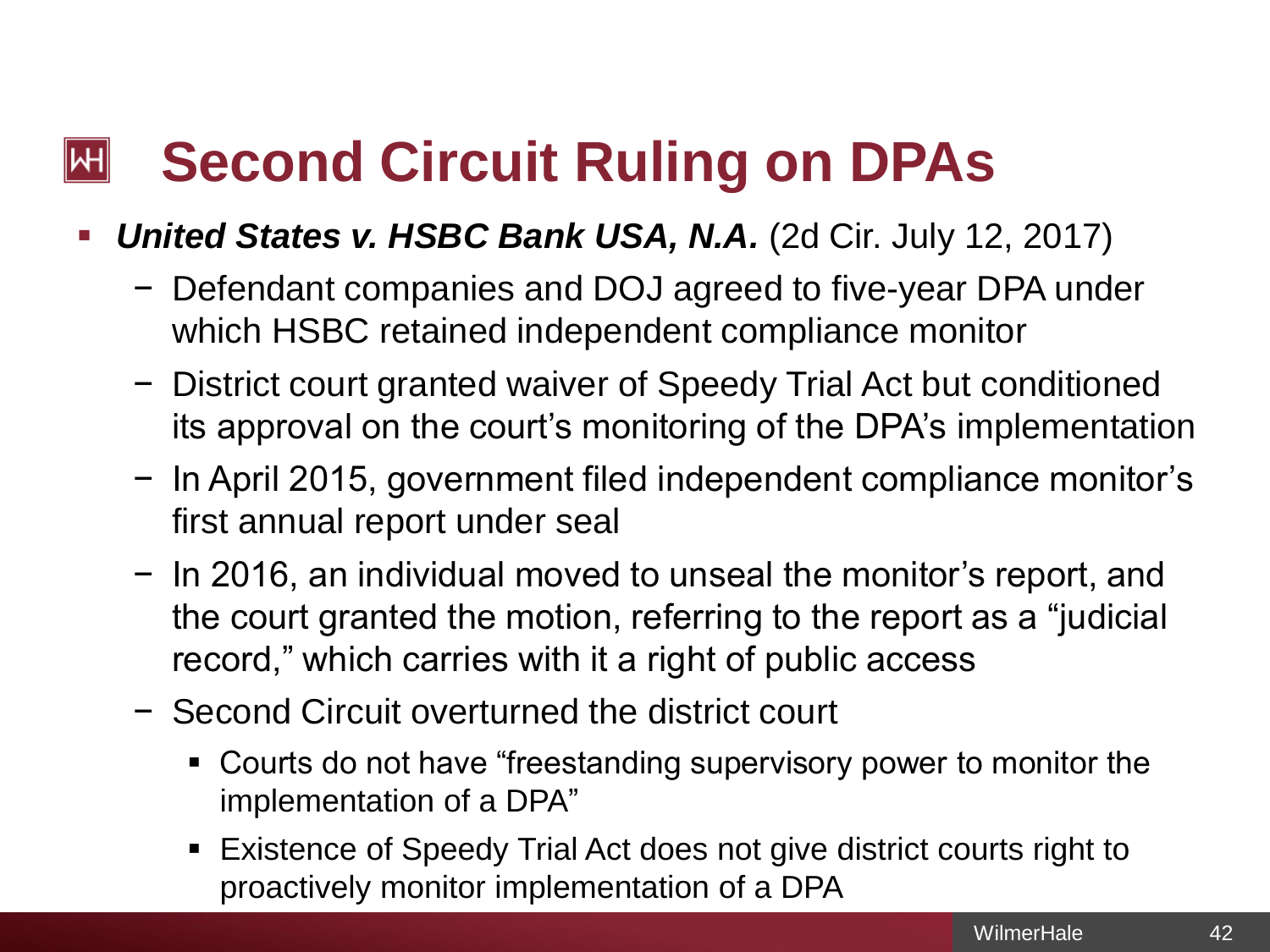

# **V. Key International Anti-Corruption Developments**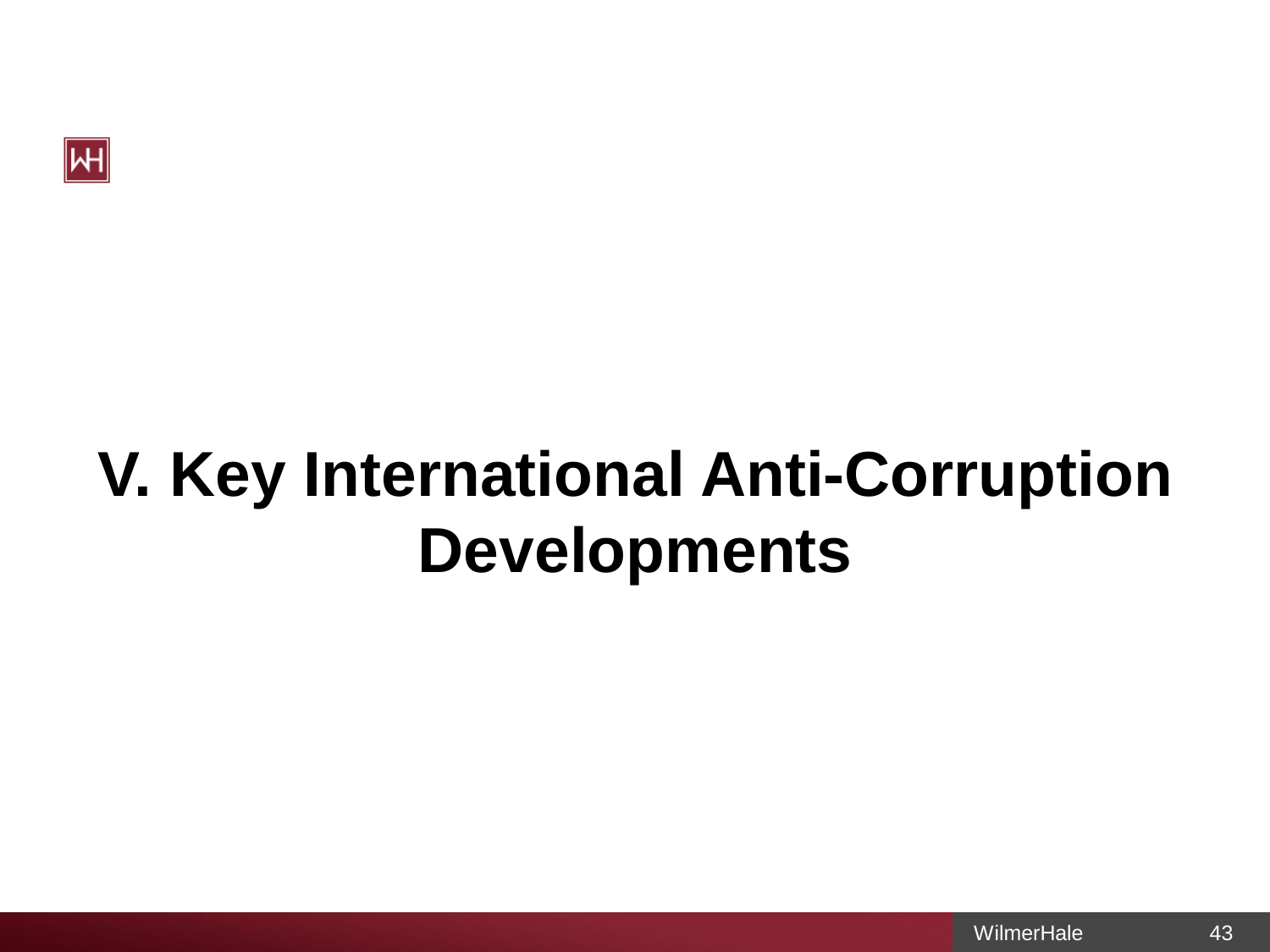#### $|\mathsf{H}|$ **International Anti-Corruption Efforts**

 $\boxtimes$  Brazil

- $\boxtimes$  Mexico
- **Ø** Argentina
- $\boxed{ }$  United Kingdom
- $\boxtimes$  China
- **⊠ Canada**
- **Ø** World Bank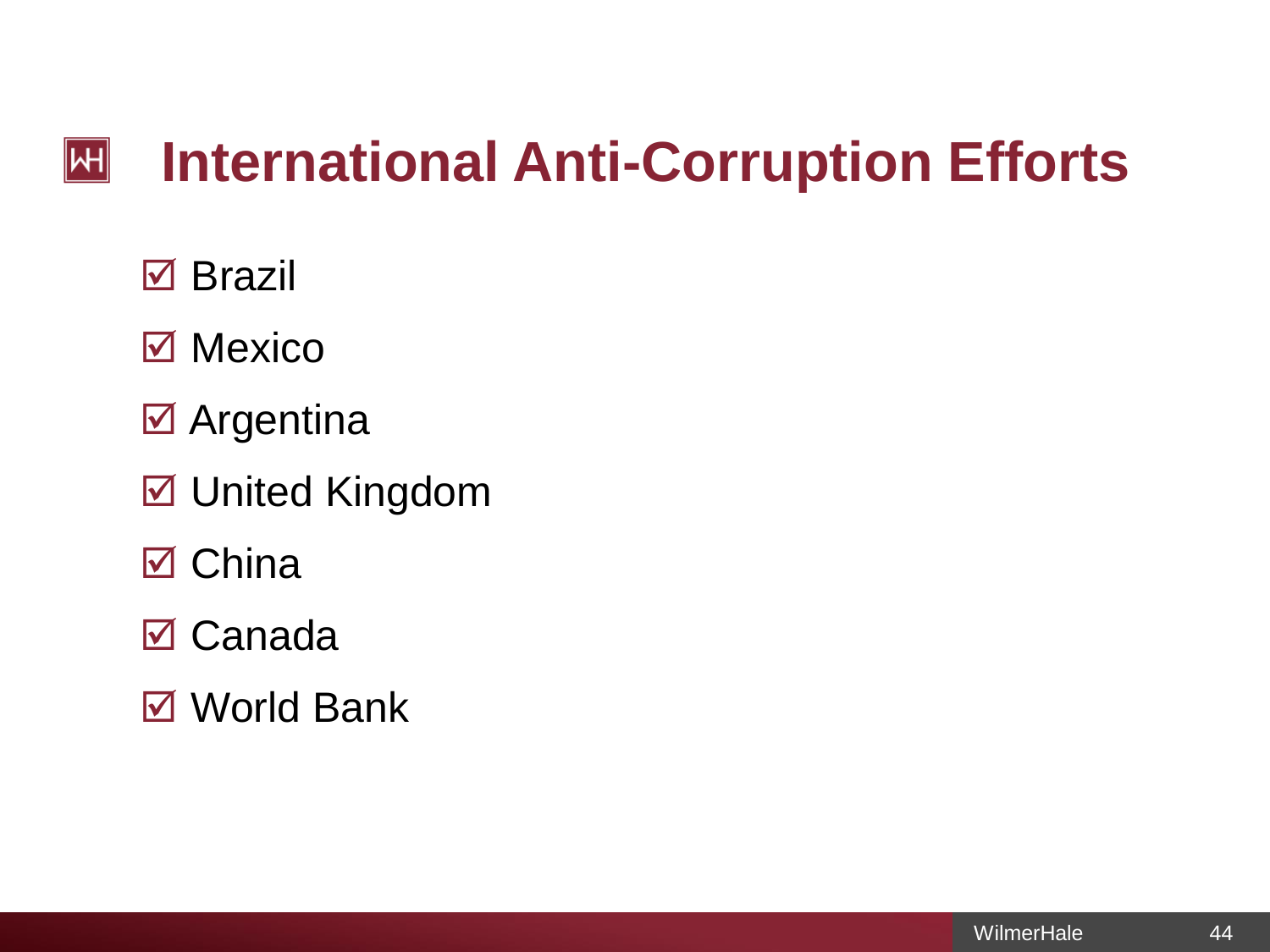

#### **Brazil**  $\mathbb H$

- Robust anti-corruption enforcement efforts by Brazil in 2017, including coordinated settlements with U.S. and other authorities (*Rolls-Royce*, *SBM Offshore*, *Keppel*)
- Investigations by Brazilian authorities into corruption at Petrobras and its related company, Odebrecht, collectively known as "Operação Lava Jato" or "Operation Car Wash" continued in 2017
	- − Operation Car Wash is now in its fourth year and expanded significantly in scope
	- − In April 2017, the Operation Car Wash prosecutors opened new investigations into dozens of politicians from both the Workers Party and others; among them eight members of the President's cabinet
	- − Brazil's former president Luis Inácio Lula da Silva was sentenced to nine and a half years in prison
	- − Obstruction of justice charges brought against current President Michel Temer; Congressional members voted against him having to stand trial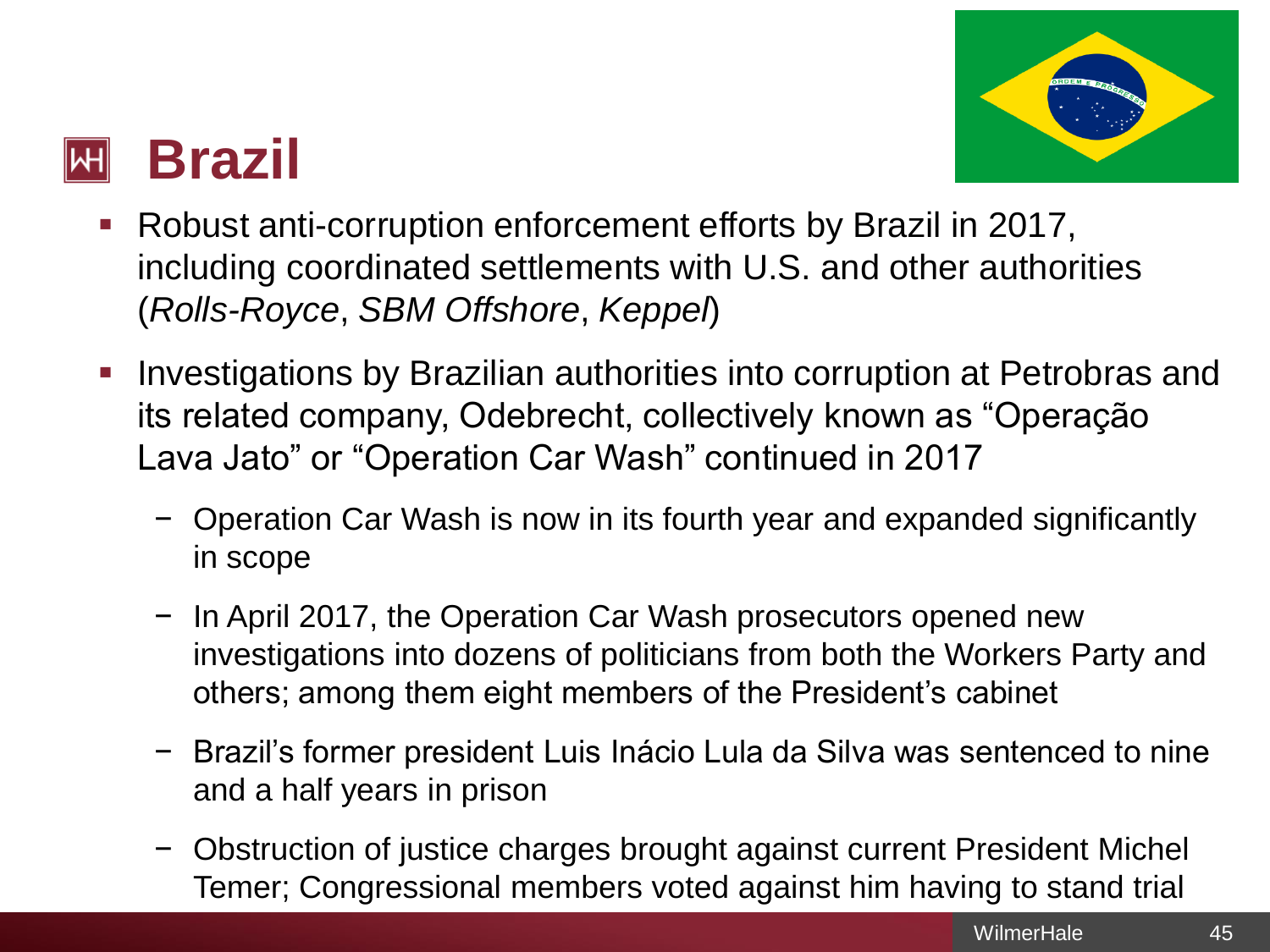

#### **Mexico**  $\left\Vert \mathsf{H}\right\Vert$

- Sweeping reforms of anti-corruption laws in recent years, including, in May 2014, the creation of National Anti-Corruption System ("SNA")
	- − Coordinates Mexican federal, state, and local authorities in combatting corruption; *legislation implementing the SNA came into effect in 2017*
	- − New laws established framework for anti-corruption efforts, created a new federal tribunal, and established an independent prosecutor's office
	- − Evaluating the SNA's effectiveness in practice is not yet possible
- **SNA undertook first case involving corruption in the construction of the** Cuernavaca-Acapulco highway, where a sinkhole killed 2 people
	- − Audit reportedly uncovered \$15 million in unjustified payments and services
- Brazil's Operation Car Wash has reached Mexico and individuals close to Mexico's current president Enrique Peña Nieto
	- − Media reports that \$1.5 million in bribes from Odebrecht's sub, Braskem, was deposited into the account of company linked to Emilio Lozoya, former Pemex president; additional allegations of at least \$10 million in bribes; Lozoya denies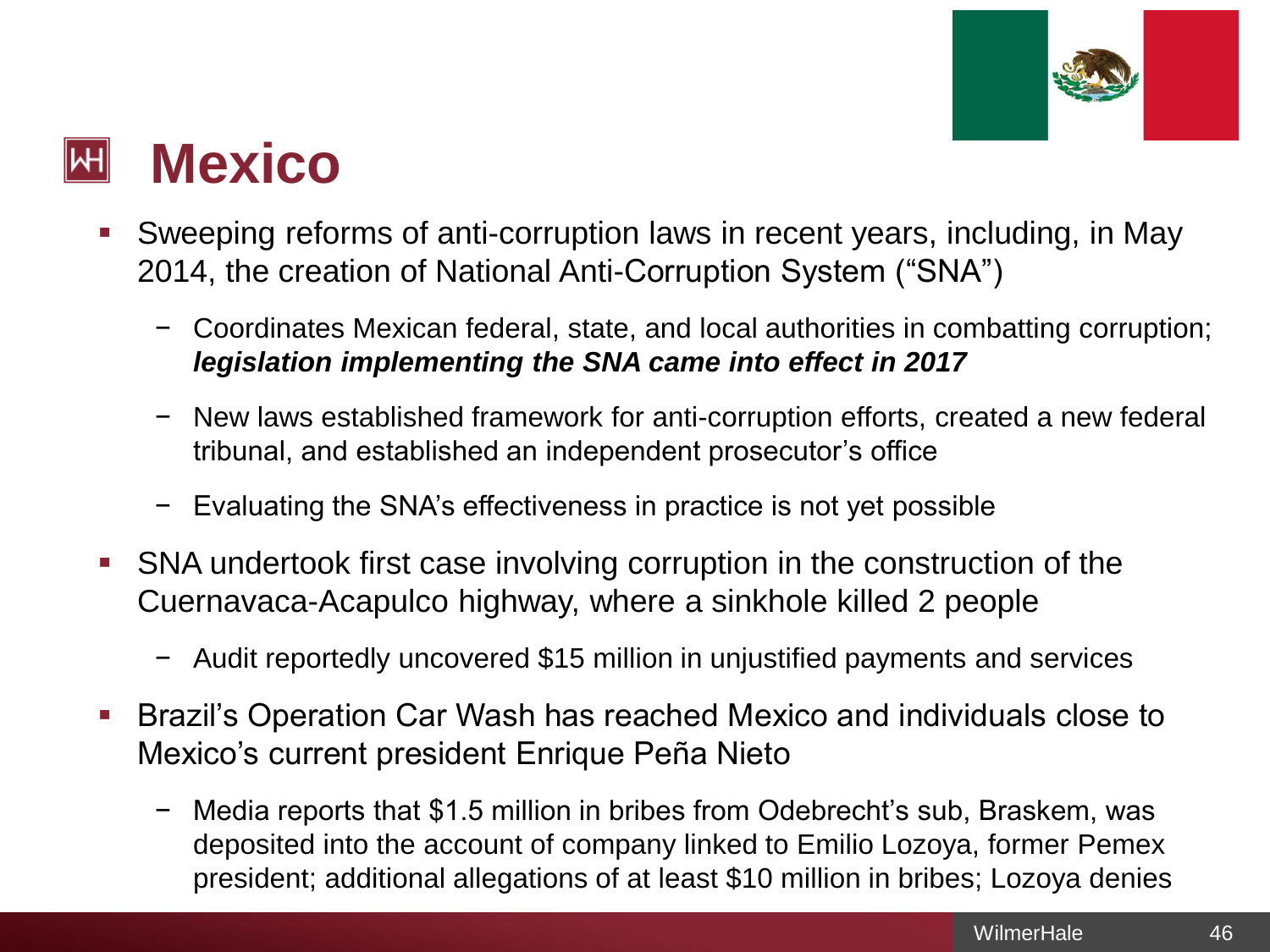

#### **Argentina**  $\left\Vert \mathsf{H}\right\Vert$

- Legislative Developments: In November 2017, Argentina's Congress passed the Corporate Liability Bill, a law that for the first time permits companies, not just individuals, to be held accountable for bribery both inside and outside of Argentina; law will take effect on February 8, 2018
	- − Companies may be prosecuted for bribery on their behalf in Argentina, and, in the case of Argentine companies, for bribery committed abroad
	- − Consequences: fines up to five times the quantity fraudulently acquired; blacklisting from public contracts for up to 10 years; prohibition on participating in public bids if no anti-bribery compliance program in place
	- − Companies may negotiate leniency agreements in exchange for providing relevant information to prosecutors
- Investigative Developments: In March 2017, an Argentine judge ordered Argentina's former president, Cristina Fernandez de Kirchner, to stand trial for defrauding the government of approx. \$3.5 billion
	- Fourteen other officials also ordered to stand trial; two former ministers arrested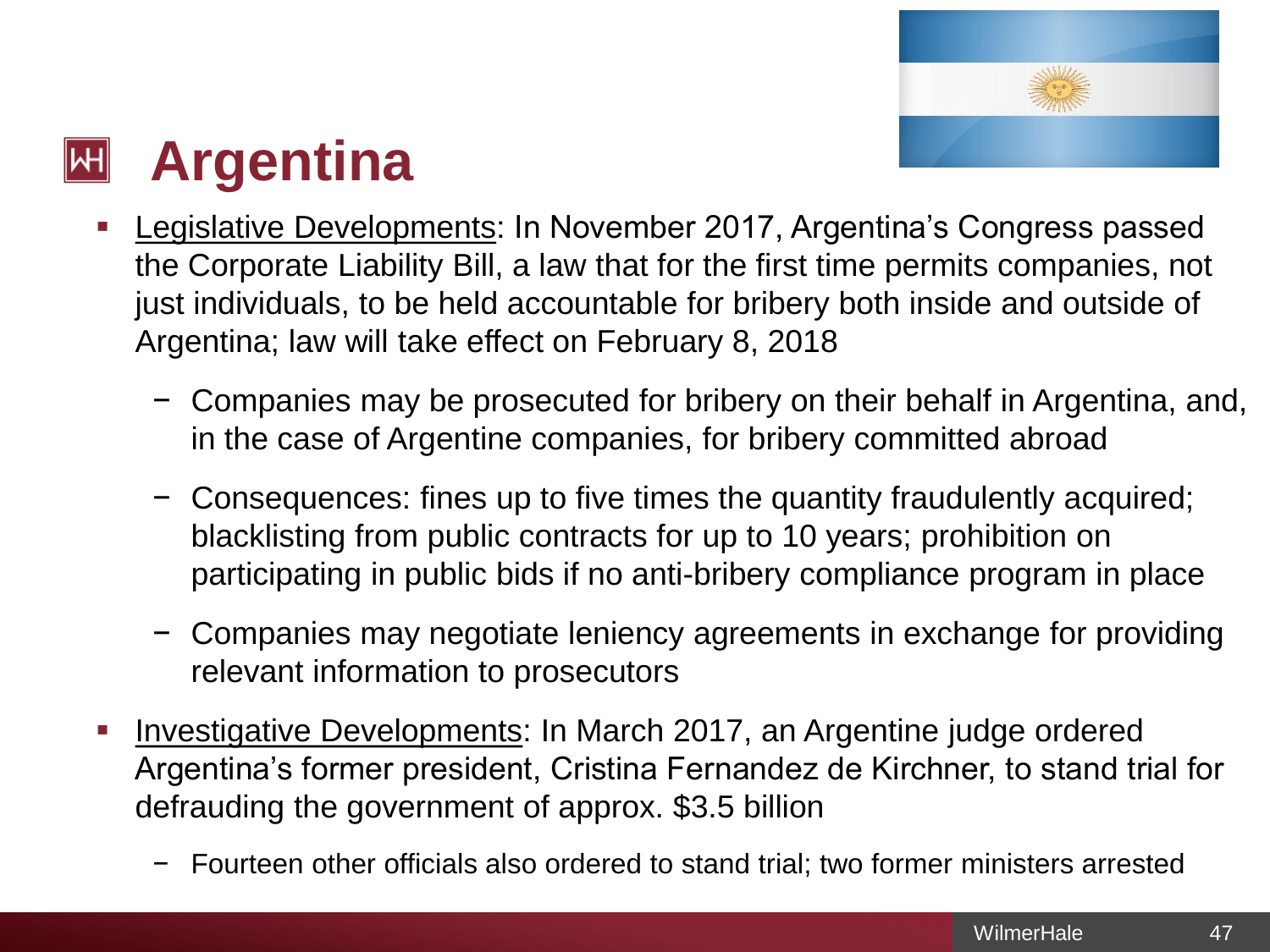

#### **United Kingdom**  $\left\vert \mathsf{H}\right\vert$

- **.** In 2017, the U.K. SFO secured two additional DPAs, commenced 14 new investigations, and saw several corporate and individual defendants charged and awaiting trials
	- − DPAs with Rolls-Royce and Tesco Stores; both DPAs were significantly larger in financial terms than either of their predecessors
- In 2016, the U.K. SFO announced an investigation into alleged bribery, corruption, and money-laundering activities at Monaco-based firm Unaoil
	- − Wider investigation is ongoing, but 2017 saw four individuals charged and one individual subject to an extradition request in connection with conspiracy to make corrupt payments to secure contracts in Iraq
	- Related investigations into KBR, Inc.'s U.K. subsidiaries and Petrofac
- In September 2017, the U.K. SFO announced it had secured six individual convictions and one corporate conviction in its case against logistics and freight operations company F.H. Bertling Ltd.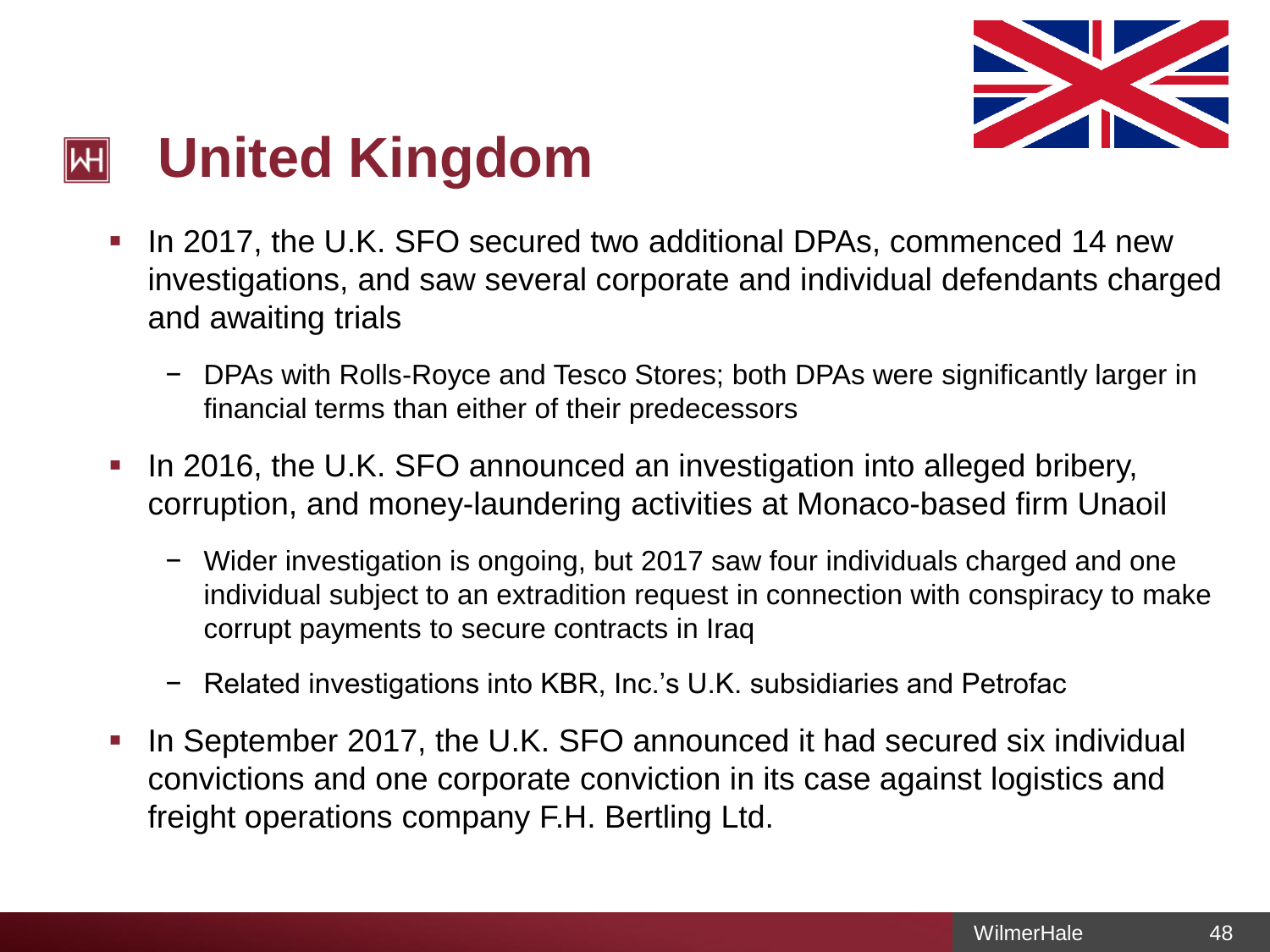

#### **United Kingdom, cont'd**  $\mathsf{|\mathsf{H}|}$

- Activity to continue in 2018 with two trials scheduled in U.K. SFO's longrunning investigation into alleged corruption at Alstom subsidiaries and a healthy roster of other active matters
- Future of U.K. SFO is no longer under threat, as government plans to incorporate the U.K. SFO into the National Crime Agency ("NCA") were dropped in September 2017
	- − However, the exact role of the planned National Economic Crime Centre ("NECC")—which will sit within the NCA and be tasked with tackling high-level fraud and money laundering, and its interaction with the U.K. SFO and other agencies—is not yet clear
	- − Current U.K. SFO Director, David Green, is "confident" that NECC will not impinge on the U.K. SFO's independence, but NECC will have powers to task U.K. SFO with investigations; government also began to advertise for Green's replacement
- In light of U.K. SFO's proactive attitude in recent months, it seems likely that many companies under investigation will try to demonstrate the "extraordinary co-operation" required to secure a DPA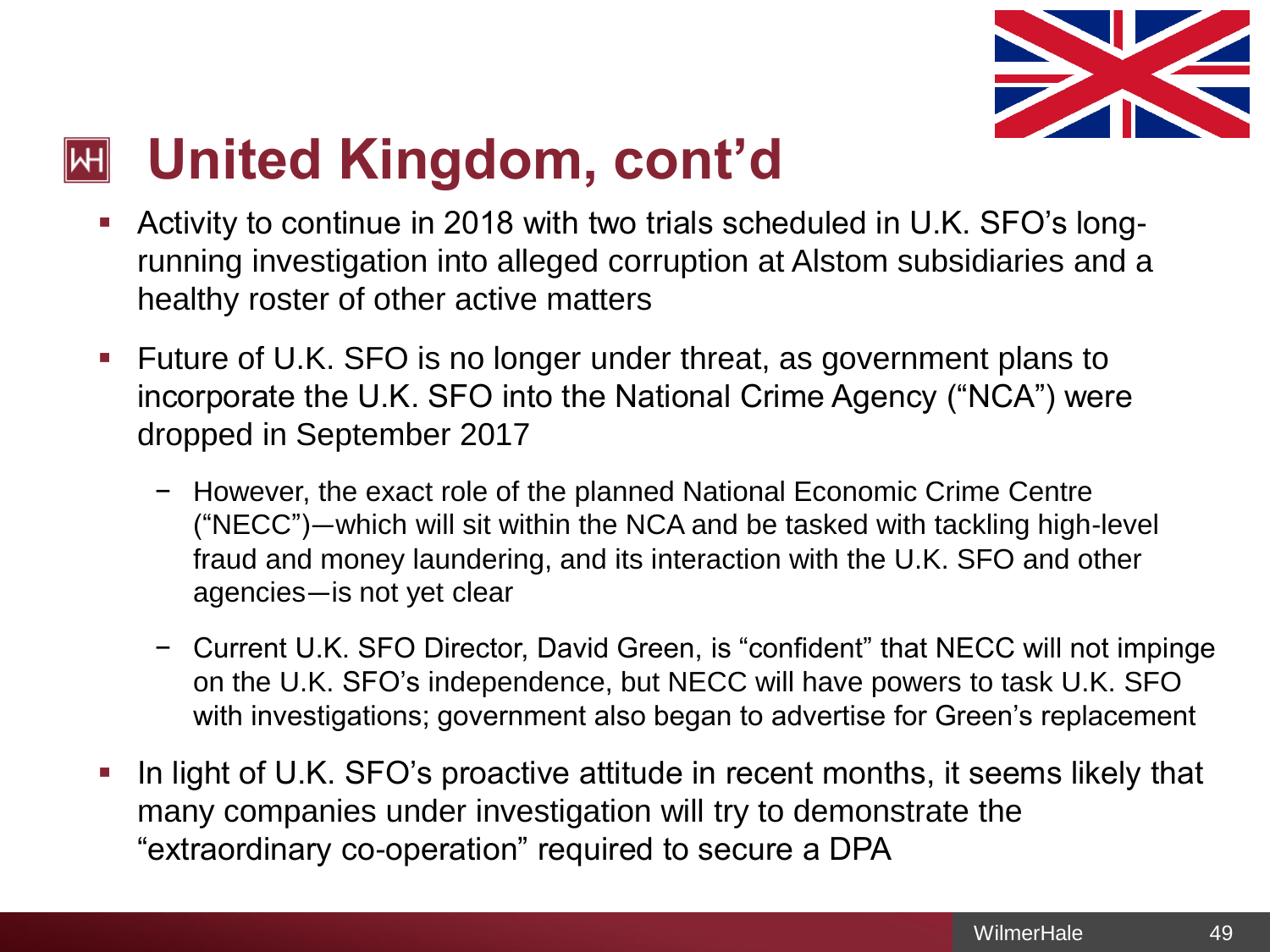

#### **China**  $\mathsf{|\mathsf{H}|}$

- **Legislative Developments:** 
	- − In November 2017, the Standing Committee of the National People's Congress passed an amendment to the Anti-Unfair Competition Law which provides more clarity on the scope of commercial bribery and substantially increases penalties for this offense
- **Enforcement Efforts:** 
	- − Next phase of anti-corruption campaign to root out corruption in China launched in 2017
		- In the past five years, 1.55 million cases involving corruption were filed, with 1.54 million people disciplined; criminal charges brought against 58,000 individuals
		- China's top anti-corruption agency brought 383,000 cases in 2017
	- − International manhunt "Sky Net," a campaign by the Chinese government to prosecute corruption suspects and repatriate money procured through illegal means, continued in 2017
	- − Corruption investigations of several government officials continued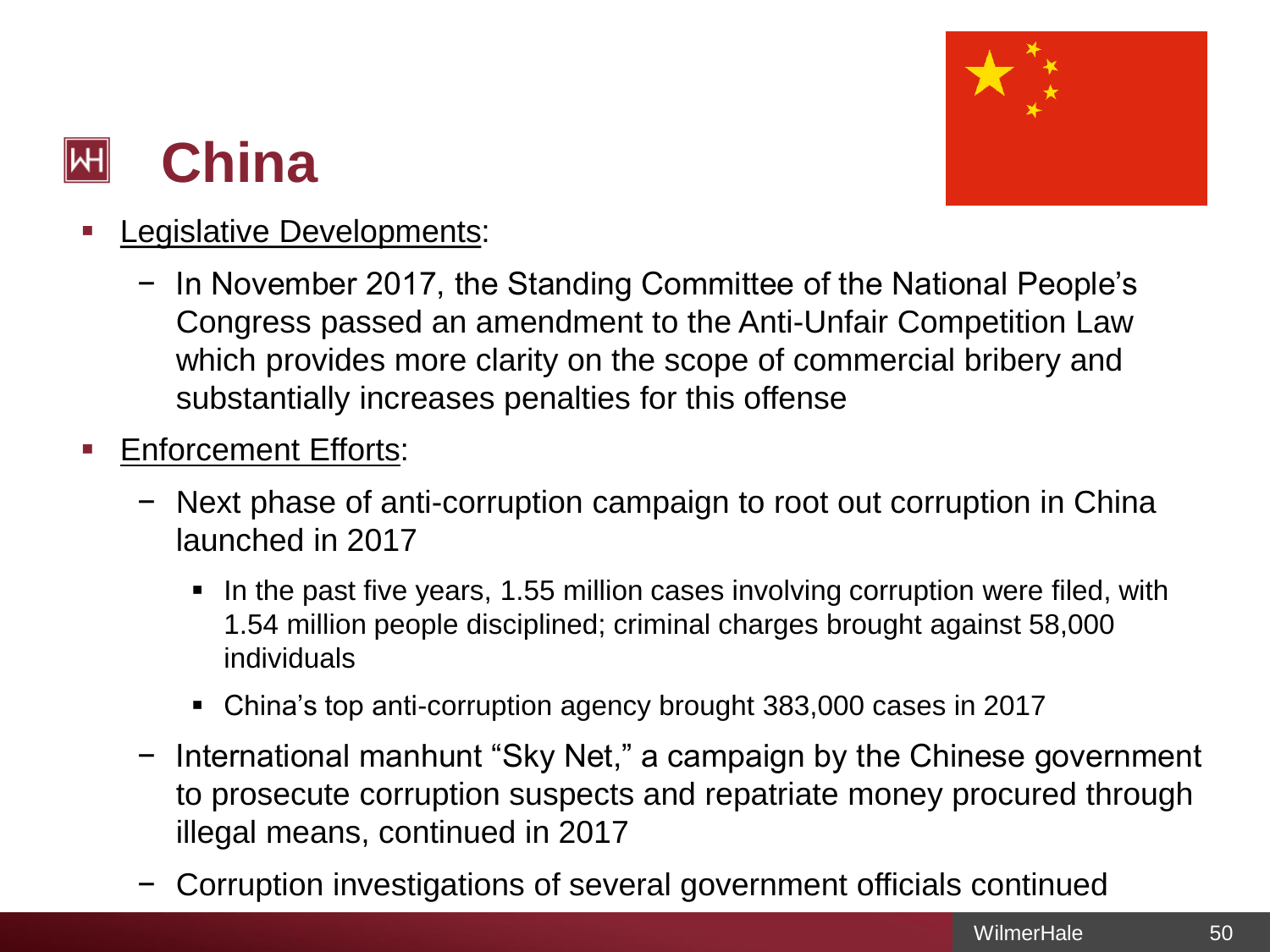### **Canada**



- **Legislative Developments:** 
	- − In September 2017, the Canadian government launched a public consultation to seek input on whether to institute a DPA scheme in Canada; consultation period closed and government considering proposed legislation in light of comments received
	- − In October, the Canadian government announced that it was repealing the facilitation payments exception under the Canadian Corruption of Foreign Public Officials Act ("CFPOA")
- Enforcement of the CFPOA (mixed record):
	- − In February 2017, three individuals were acquitted by the Ontario Super Court in the SNC-Lavalin case, more than four years after they were charged with CFPOA violations in connection with the Padma Bridge project in Bangladesh
	- − In July, the Court of Appeal for Ontario upheld the 2013 conviction of Nazir Karigar, the first individual prosecuted under the CFPOA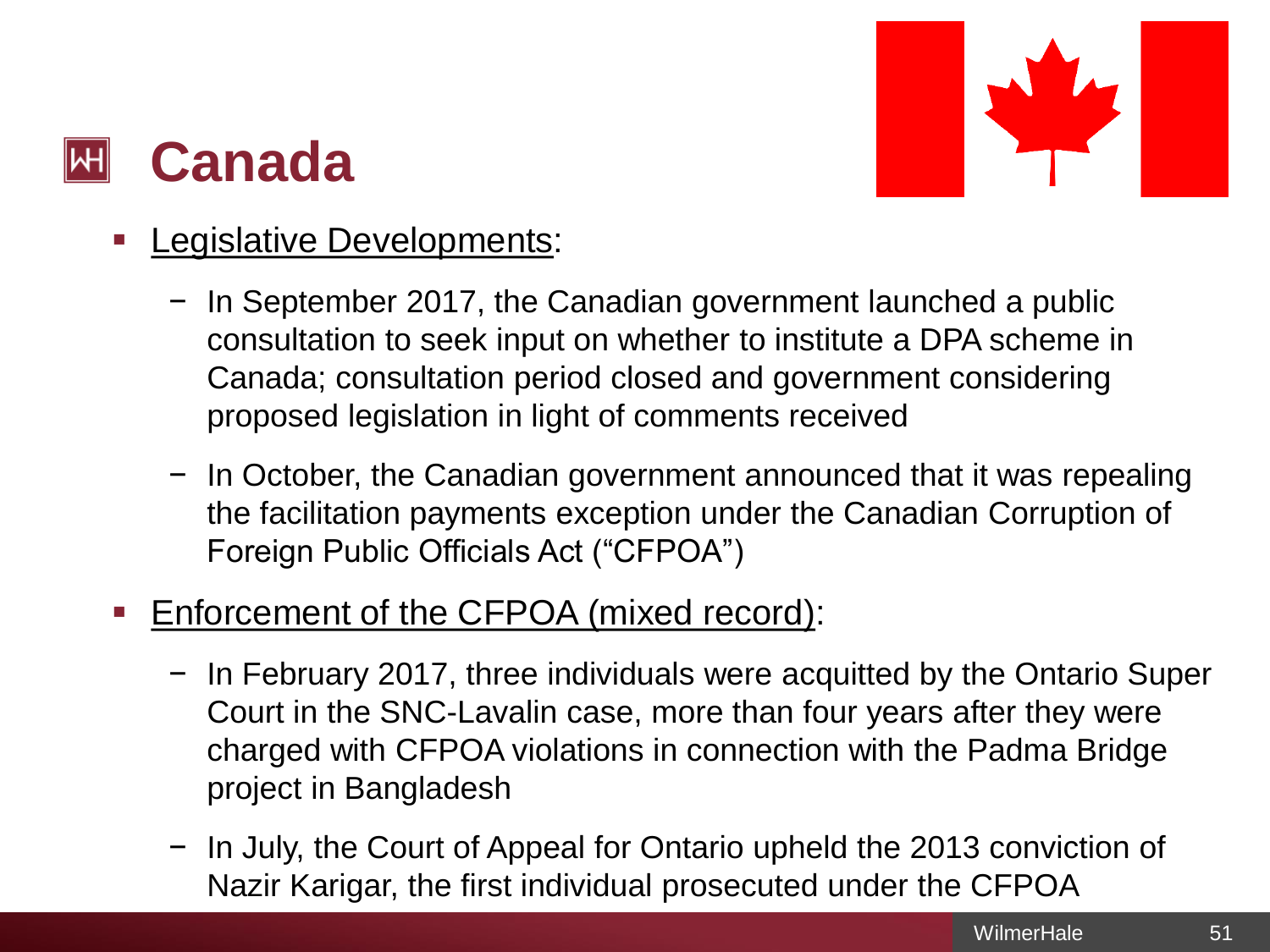

#### **World Bank**  $\left\Vert \mathsf{H}\right\Vert$

- **Leadership Changes:** 
	- − Longtime Vice President for Integrity stepped down
	- − Pascale Helene Dubois took over the position
- FY2017 Negotiated Resolution Agreements ("NRAs") and Debarments:
	- − 26 NRAs with 29 respondents
	- − 58 entities and individuals debarred (debarments ranging from periods as short as five months to as long as 14 years)
	- − Research shows that the World Bank tends to reward companies that settle with shorter debarments
- **E** New Inquiries:
	- − Opened 179 "preliminary inquiries" and selected 51 for full investigations which cover 55 different projects in 33 countries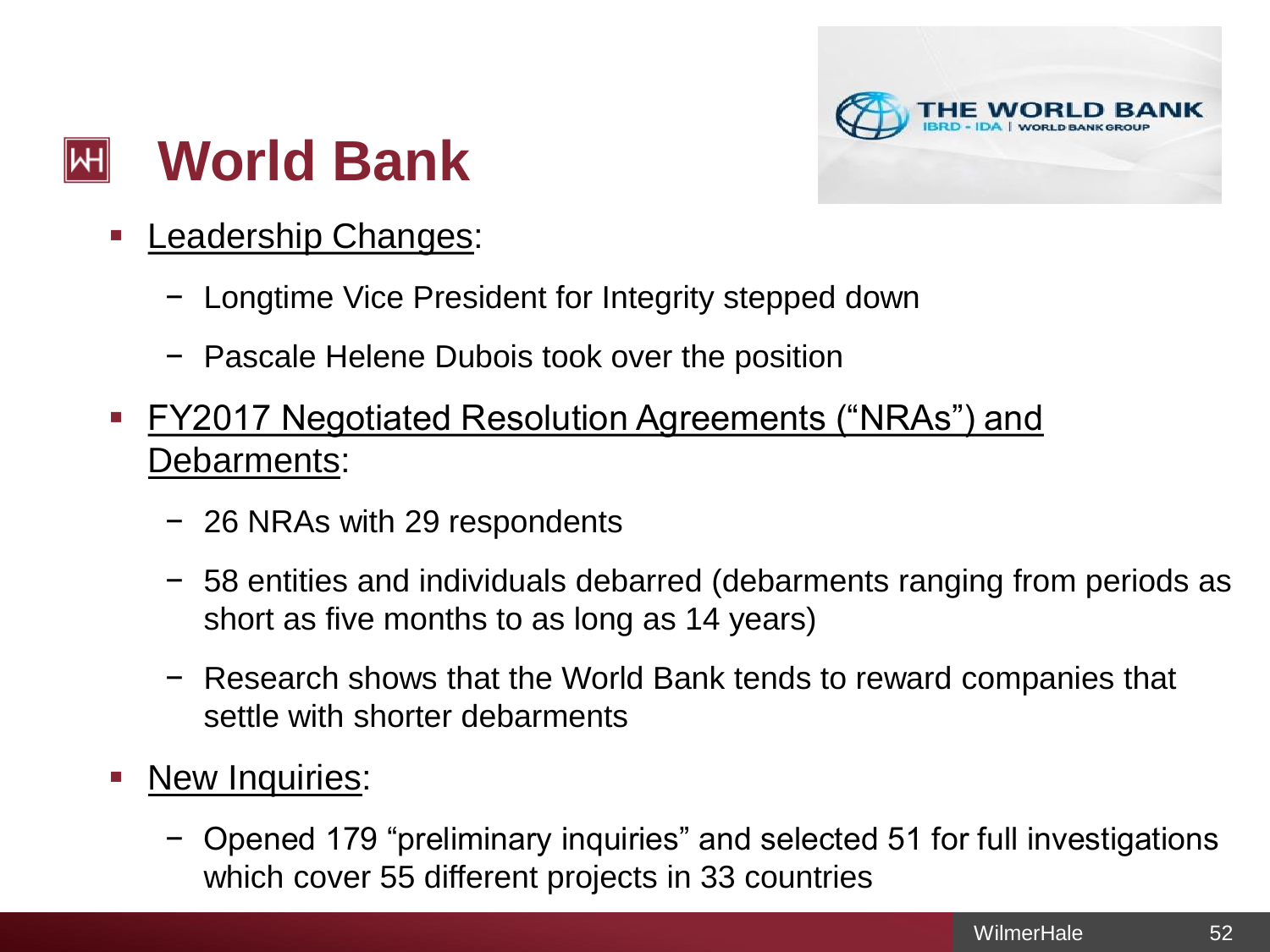

# **VI. Predictions for 2018**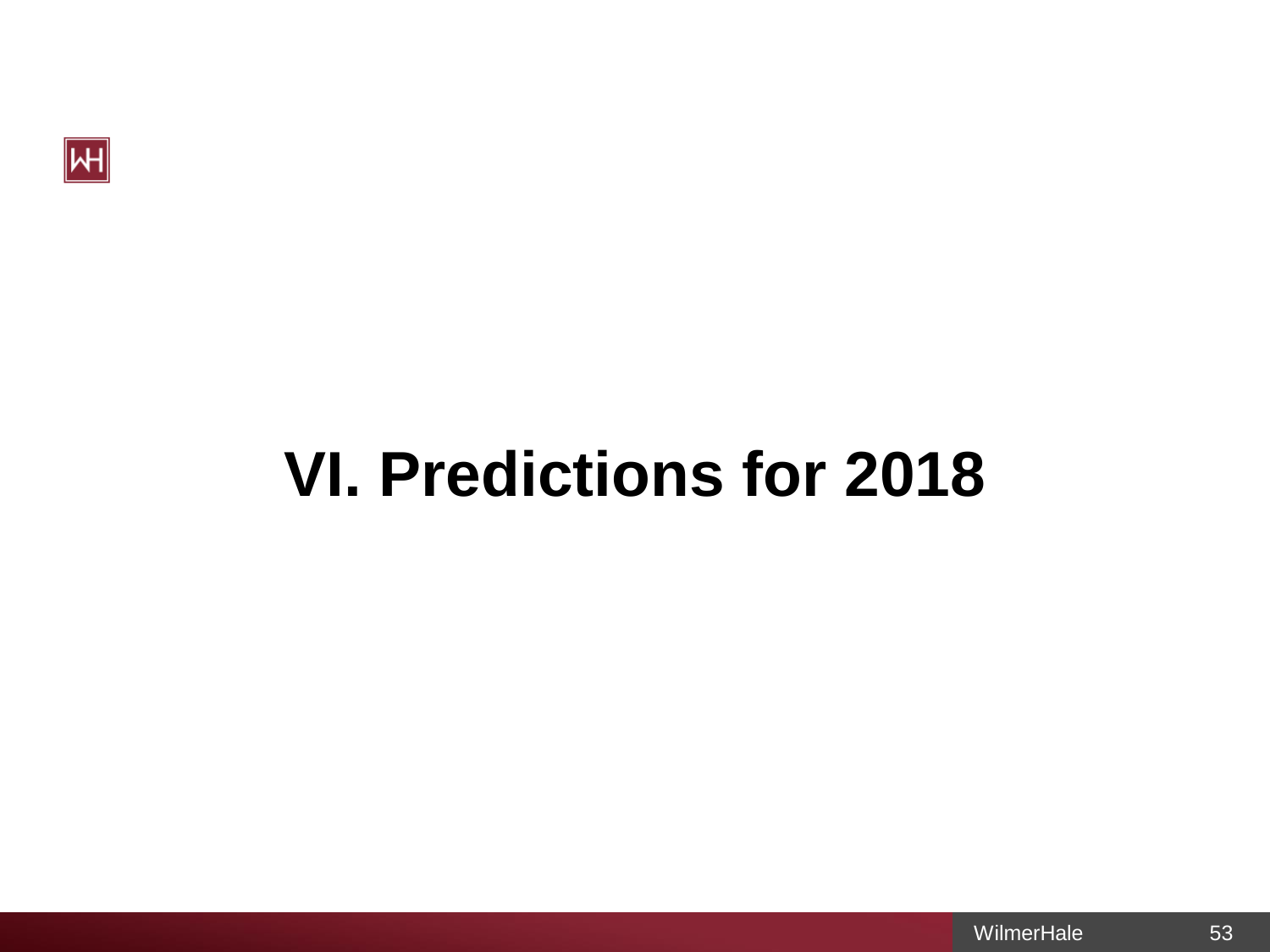#### **Predictions for 2018**  $\left\Vert \mathsf{H}\right\Vert$

- **FCPA enforcement will remain a priority**
- **Many trends pre-dating the Trump administration continued to** play out in 2017 and will likely extend into 2018
	- − Continued focus on individual accountability in conjunction with pursuing large corporate fines from both U.S. and non-U.S. companies, often in coordination with foreign authorities
	- − Continued emphasis on self-reporting and cooperation through more frequent use of DOJ declinations
- SEC movement away from "broken windows" policy and greater clarity from SEC on reasons for cooperation credit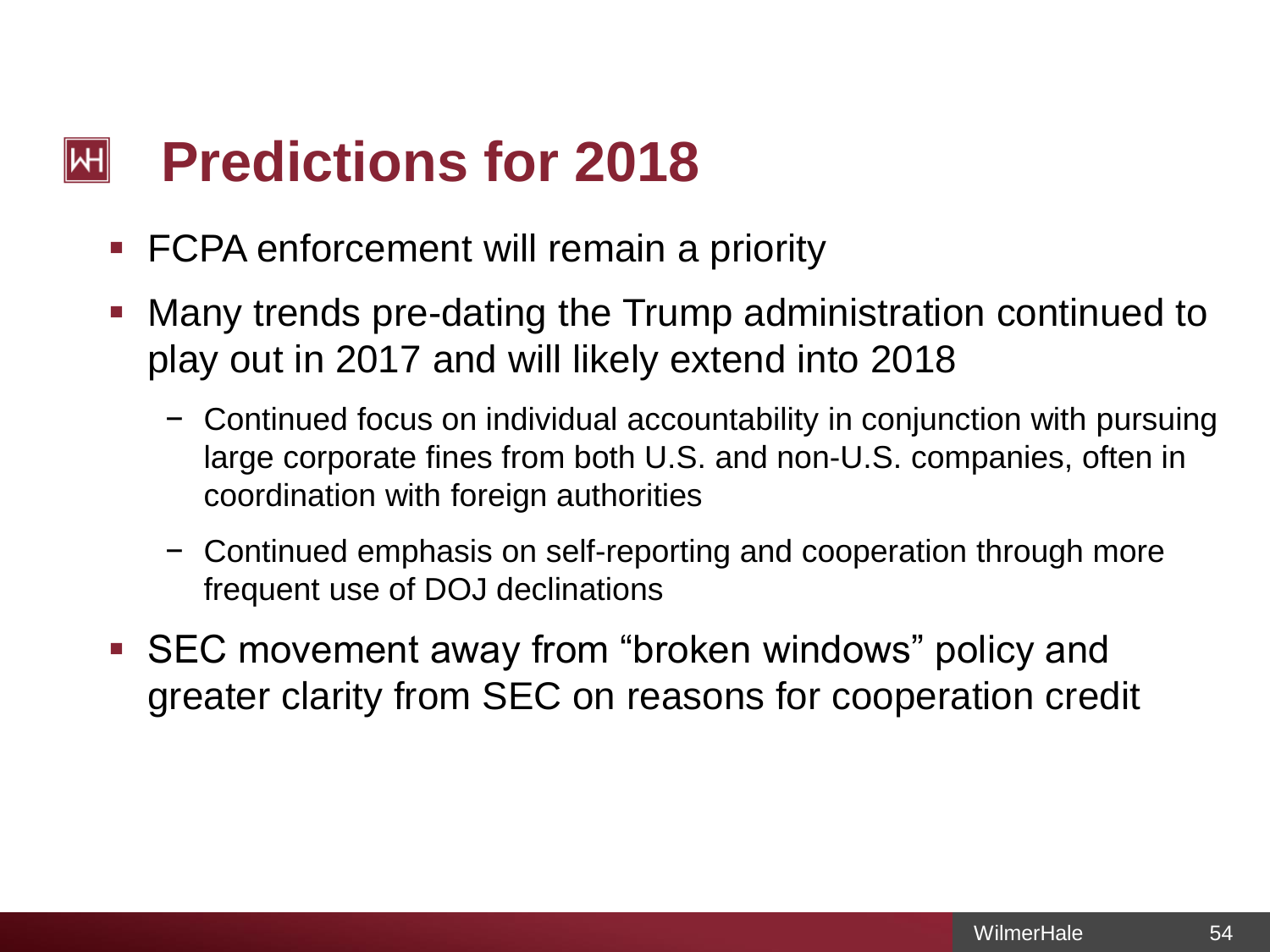#### **Predictions for 2018, cont'd**  $\left\Vert \mathsf{H}\right\Vert$

- Continued focus on oil and gas business and financial services industry
	- − Approximately 27 open and disclosed global anti-corruption investigations of companies in the oil and gas sector
	- − SEC's Charles Cain previously stated that the SEC will "likely" bring more FCPA cases in the financial services sectors
- Continued geographic focus on Latin America and China

### **Latin America**:

8 of the estimated 34 newly opened and disclosed global anticorruption investigations involve Brazil (over 23% of total)



### **China**:

4 of the estimated 34 involve conduct in China (almost 12% of total open investigations)